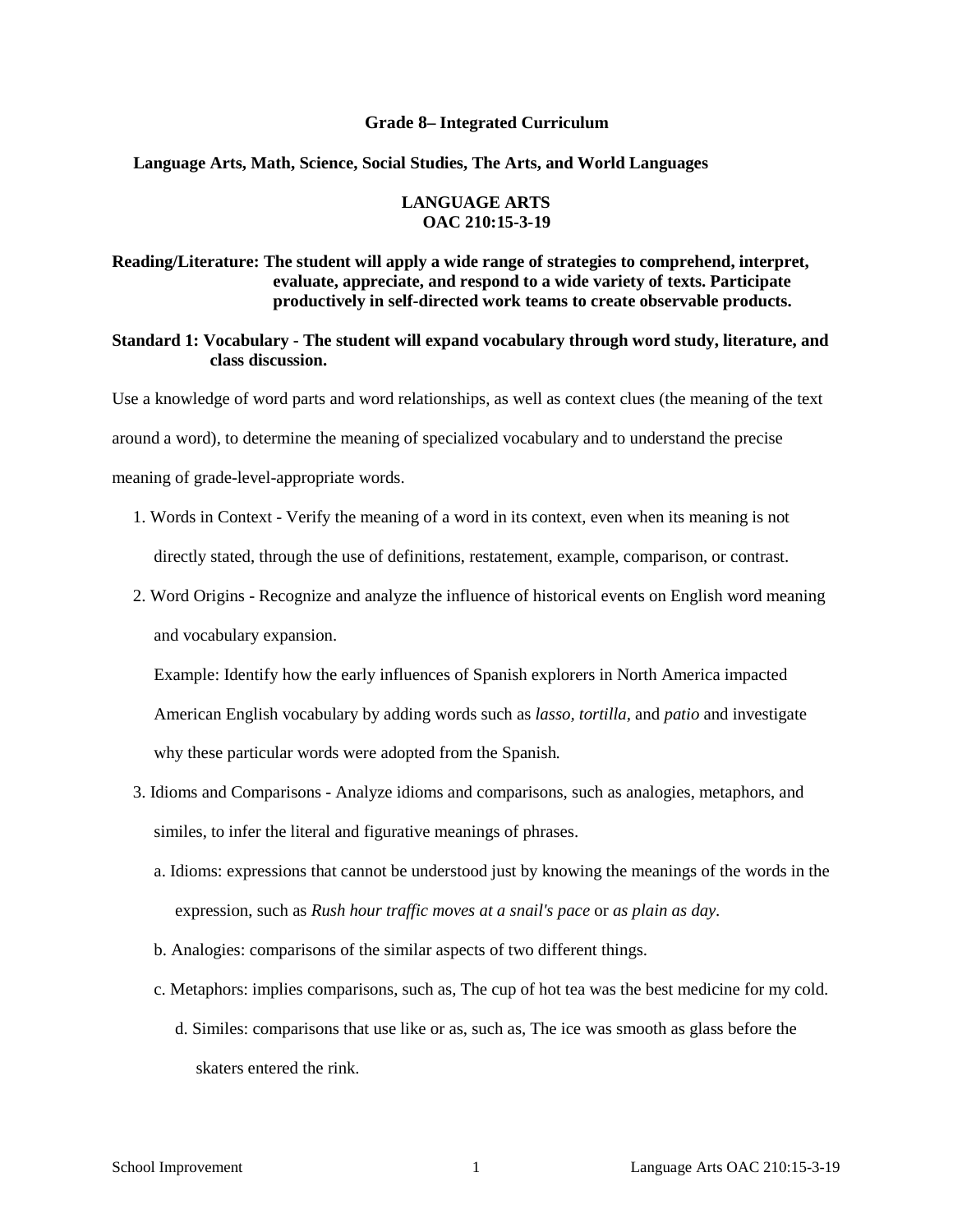#### **\*Standard 2: Fluency - The student will identify words rapidly so that attention is directed to the meaning of the text.**

- 1. Read regularly in independent-level materials (texts in which no more than 1 in 20 words is difficult for the reader) fluently and accurately, and with appropriate time, change in voice, and expression.
- 2. Read regularly in instructional-level materials that are challenging but manageable (text in which no more than approximately 1 in 10 words is difficult for the reader; a "typical" eighth grader reads 150 words per minute).
- 3. Increase reading speed and comprehension through daily, independent reading.
- 4. Read silently for increased periods of time.
- 5. Use punctuation as a cue for pausing and characterization while reading.

#### **Standard 3: Comprehension - The student will interact with the words and concepts in the text to construct an appropriate meaning**.

Read and understand grade-level-appropriate material. Describe and connect the essential ideas, arguments, and perspectives of the text by using a knowledge of text structure, organization, and purpose. At Grade 8, in addition to regular classroom reading, read a variety of grade-level-appropriate narrative (story) and expository (informational and technical) texts, including classic and contemporary literature, poetry, magazines, newspapers, reference materials, and online information

- 1. Literal Understanding
	- a. Apply prereading strategies when reading both fiction and nonfiction that is appropriately designed for grade level.

Determine the purpose for reading such as to be informed, entertained, persuaded, or to understand.

Preview the text and use prior knowledge and experience to make connections to text.

b. Show understanding by asking questions and supporting answers with literal information from text.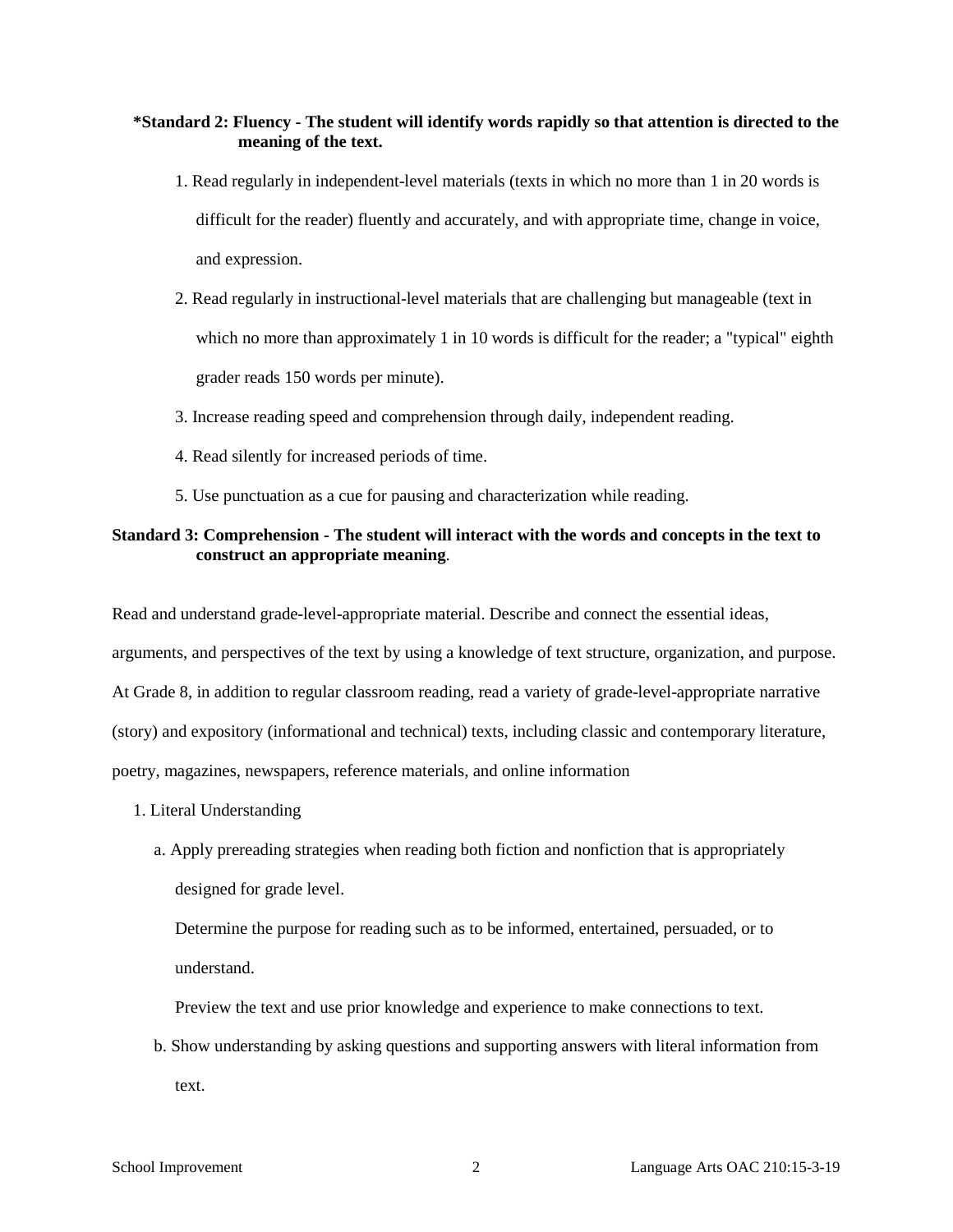- 2. Inferences and Interpreting
	- a. Make inferences and draw conclusions supported by text evidence and student experiences.
	- b. Connect, compare, and contrast ideas, themes, and issues across texts.

Example: Use graphic organizer to show comparisons.

- 3. Summary and Generalization
	- a. Determine the main (or major) idea and how those ideas are supported with specific details.
	- b. Paraphrase and summarize text to recall, inform, or organize ideas.
- 4. Analysis and Evaluation
	- a. Distinguish between stated fact, reasoned judgment, and opinion in various texts.
	- b. Use text's structure or progression of ideas, such as cause and effect or chronology (sequential order).
	- c. Compare/contrast to determine similarities and differences in treatment, scope, or organization.
	- d. Problem/solution offer observations, make connections, react, speculate, interpret, and raise questions in response to text.
	- e. Analyze character traits, conflicts, motivations, points of view, and changes that occur within the story.
	- f. Analyze the structural elements of the plot, subplot, and climax and explain the way in which conflicts are or are not resolved.
- \*5. Monitoring and Correction Strategies
	- a. Monitor the understanding of text and use correcting strategies, such as rereading a portion, using reference aids, or searching for content when needed.
	- b. Make, confirm, and revise predictions when reading.
	- c. Adjust reading rate and determine appropriate strategies to match the purpose, difficulty, and characteristics of the text.
- Standard 4: Literature: The student will read, construct meaning, and respond to a wide variety of literary forms.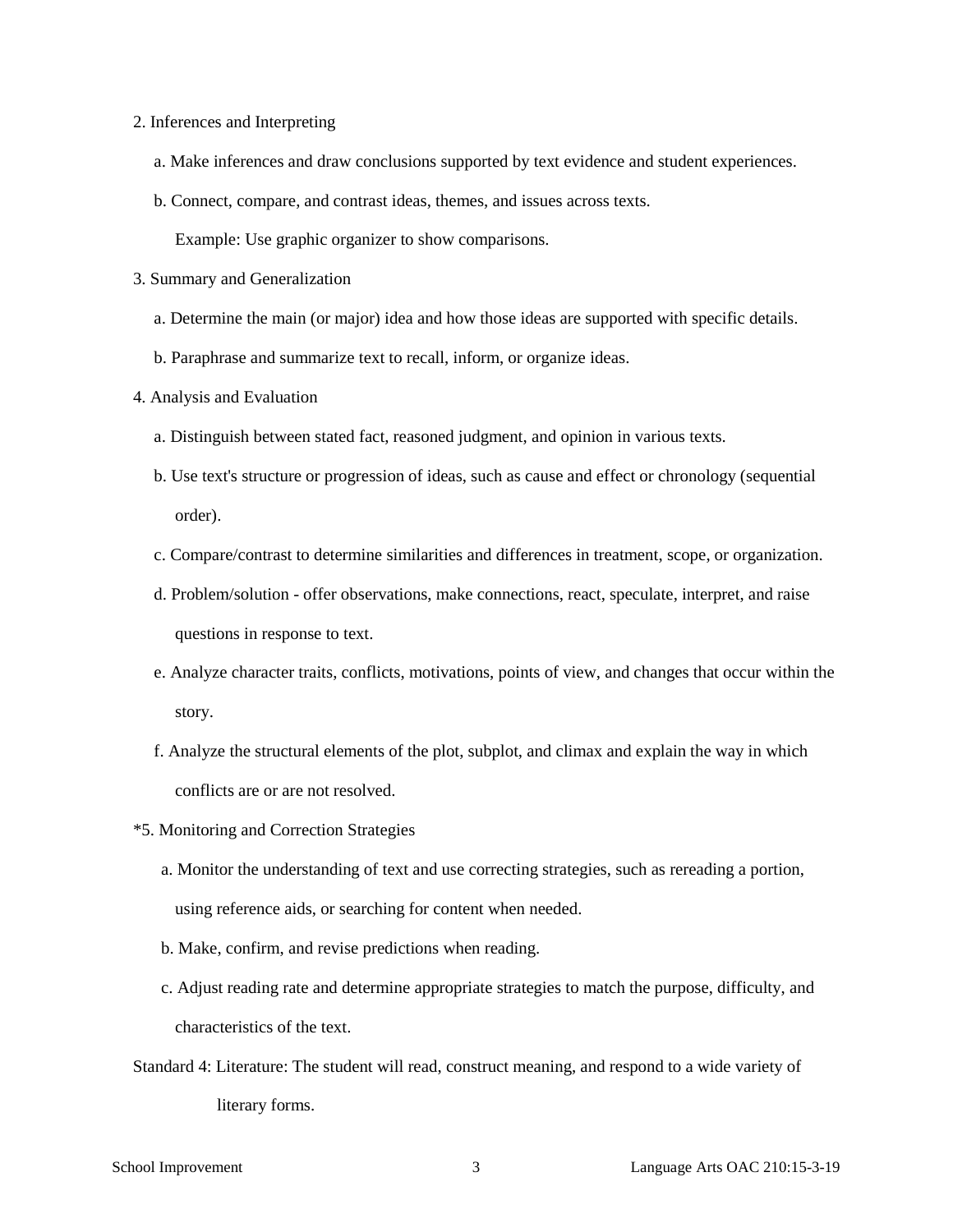Read and respond to grade-level-appropriate historically or culturally significant works of literature that reflect and enhance a study of history and social science. Clarify the ideas and connect them to other literary works. Participate in self-directed work teams to create observable products.

- 1. Literary Genres The student will demonstrate a knowledge of and an appreciation for various forms of literature.
	- a. Analyze the characteristics of genres, including short story, novel, drama, lyric poetry, nonfiction, historical fiction, and informational texts.
	- b. Identify and distinguish characteristics of subgenres, including autobiography, biography, fable, folk tale, mystery, myth, limericks, tall tales, and plays.
- 2. Literary Elements Demonstrate knowledge of literary elements and techniques and how they affect the development of a literary work.
	- a. Analyze and explain elements of fiction including plot, conflict, character, mood, setting, theme, point of view, and author's purpose.
	- b. Identify and explain various points of view and how they affect a story's interpretation.
- 3. Figurative Language and Sound Devices Identify figurative language and sound devices and analyze how they affect the development of a literary work.
	- a. Identify and explain the use of figurative language, in literary works to convey mood, images, and meaning, including metaphor, personification, and simile.
	- b. Identify and explain the use of sound devices in literary works to convey mood, images, and meaning, including alliteration, onomatopoeia, and rhyme.
	- c. Identify and interpret literary devices such as flashback, foreshadowing, symbolism, and imagery.
- \*4. Literary Works The student will read and respond to historically and culturally significant works of literature.
	- a. Analyze and evaluate works of literature and the historical context in which they were written.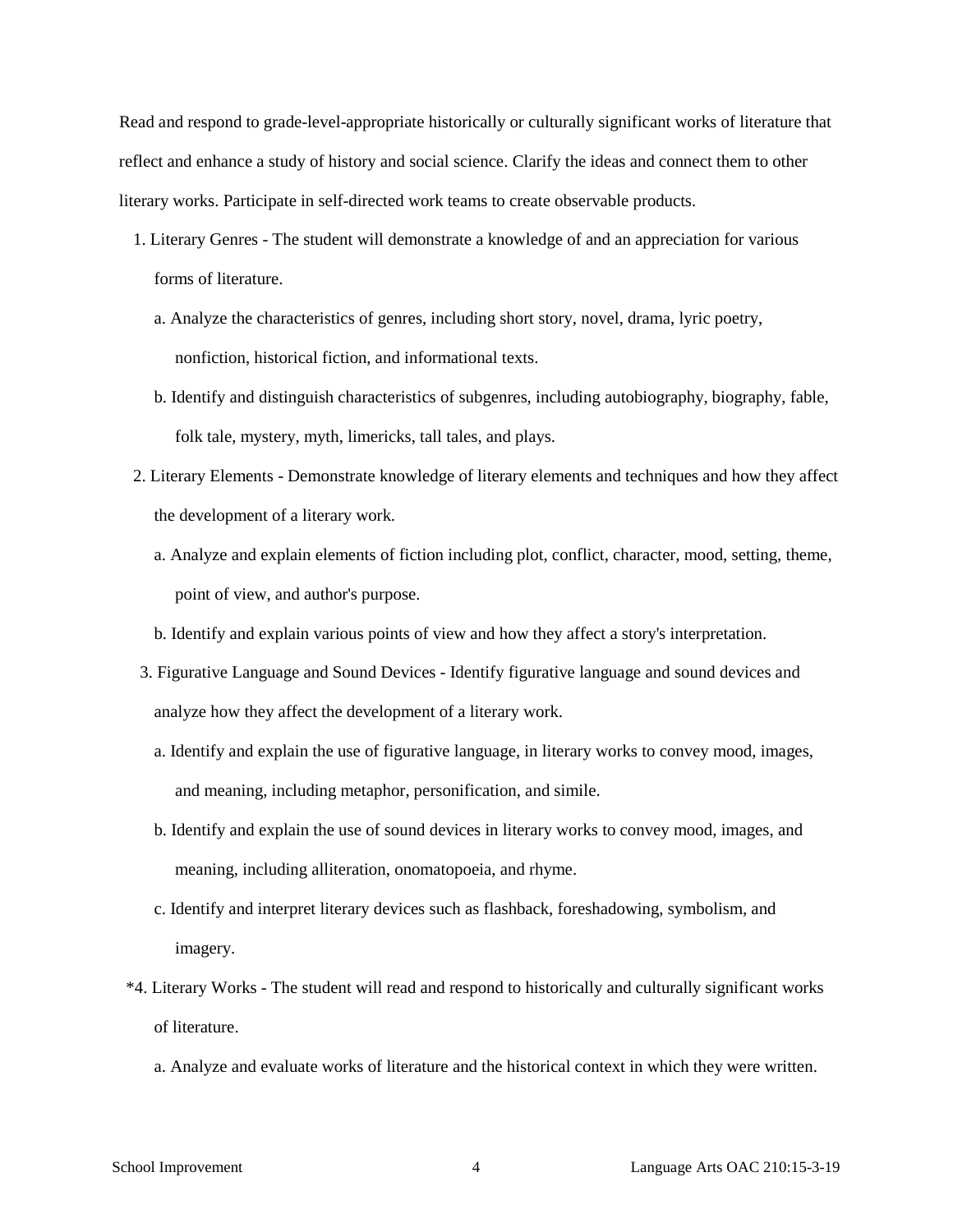- b. Analyze and determine distinctive and common characteristics of literature from various cultures to broaden cultural awareness.
- c. Compare similar characters, settings, and themes from varied literary traditions that cross cultures.

# **Standard 5: Research and Information: The student will conduct research and organize information.**

- 1. Accessing Information Select the best source for a given purpose, locate information relevant to research questioning.
	- a. Access information from a variety of primary and secondary sources, including electronic text, experts, and prime resources, to locate information relevant to research questioning.
	- b. Use text organizers, including headings, graphic features (e.g., boldface, italic type), and tables of contents, to locate and organize information.
	- c. Use organizational strategies to learn and recall important ideas from texts, such as preview, questions, reread, and record, as an aid to comprehend increasingly difficult content material.
	- d. Note instances of persuasion, propaganda, and faulty reasoning in text.
- 2. Interpreting Information Analyze and evaluate information from a variety of sources.
	- a. Record, organize, and display relevant information from multiple sources in systematic ways (e.g., outlines, timelines, graphic organizers, or note cards).
	- b. Analyze and paraphrase or summarize information from a variety of sources into a research paper.
	- c. Identify and credit the sources used to gain information (e.g., bibliographies, footnotes, appendix).
	- d. Identify and apply test-taking strategies by answering different types and levels of questions, such as open-ended, literal, and interpretive as well as test-like questions, such as multiple choice, true/false, and short answer.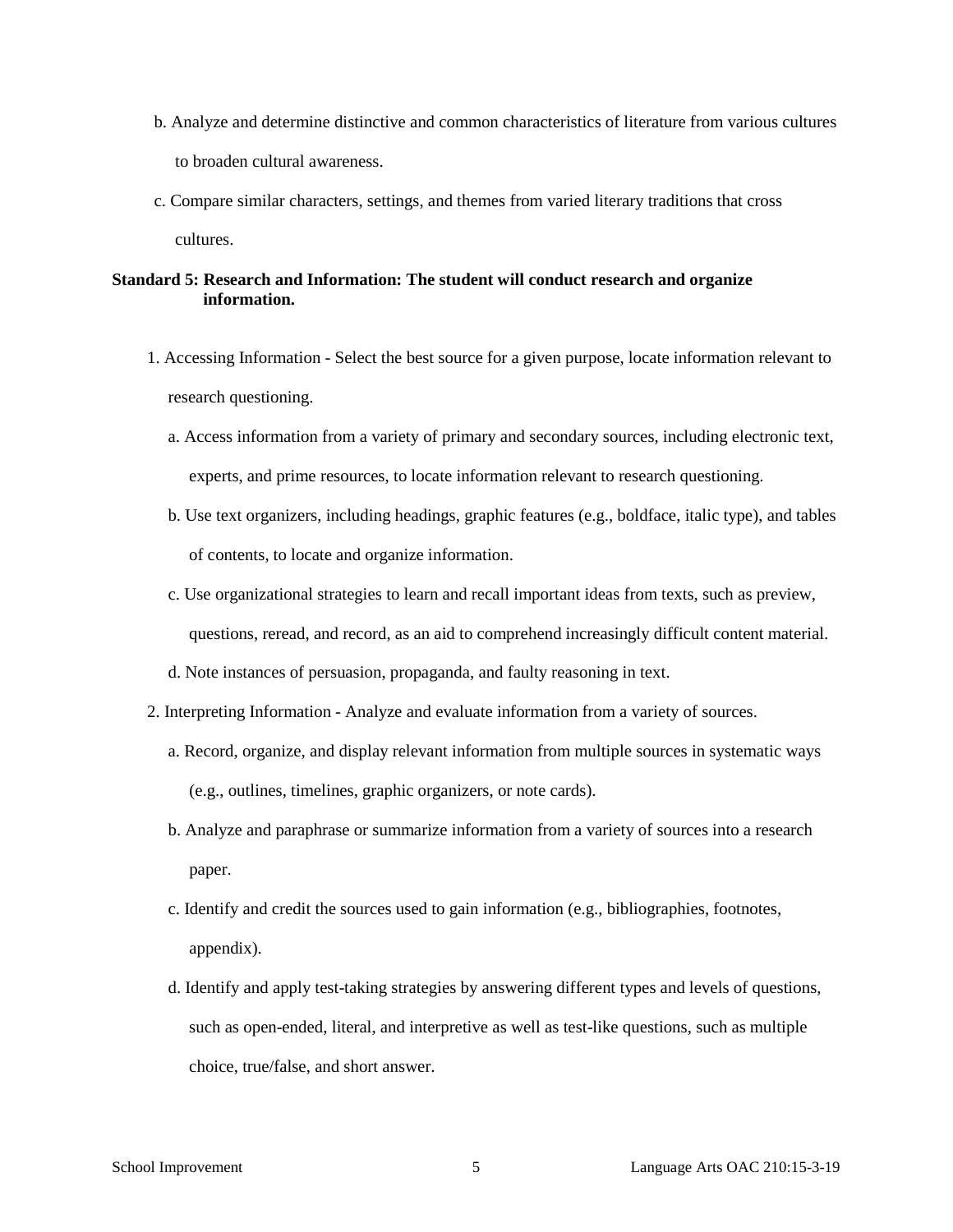e. Interpret and use graphic sources of information such as maps, graphs, timelines, or tables to address research questions.

#### **Writing/Grammar/Usage and Mechanics: The student will express ideas effectively in written modes for a variety of purposes and audiences.**

Discuss and keep a list of writing ideas. Write clear, coherent, and focused papers progressing through the stages of the writing process. Work independently and in self-directed writing teams to edit and revise.

#### **Standard 1: Writing Process - The student will use the writing process to write coherently.**

- 1. Use a writing process to develop and refine composition skills. Students are expected to use a variety of prewriting strategies such as brainstorming, outlining, free writing, discussing, clustering, webbing, using graphic organizers, notes, logs, and reading to generate ideas and gather information.
- 2. Develop a main idea/thesis through use of details, examples, reasons, anecdotes, and use patterns as appropriate to purpose such as spatial, chronological, and climactic.
- 3. Blend paragraphs, with effective transitions, into larger text.
- 4. Use precise word choices, including figurative language, that convey specific meaning and tone.
- 5. Use a variety of sentence structures, types, and lengths to contribute to fluency and interest
- 6. Revise multiple drafts individually and with peers.
- 7. Edit for errors in Standard English usage, sentence structure, word choice, mechanics, and spelling.

#### **Standard 2: Modes and Forms of Writing - The student will write for a variety of purposes and audiences using creative, narrative, descriptive, expository, argumentative, persuasive, and reflective modes.**

At Grade 8, write creative, narrative, expository, argumentative, persuasive, reflective, and descriptive papers of at least 500 to 750 words and introduce technical documents. Demonstrate a command of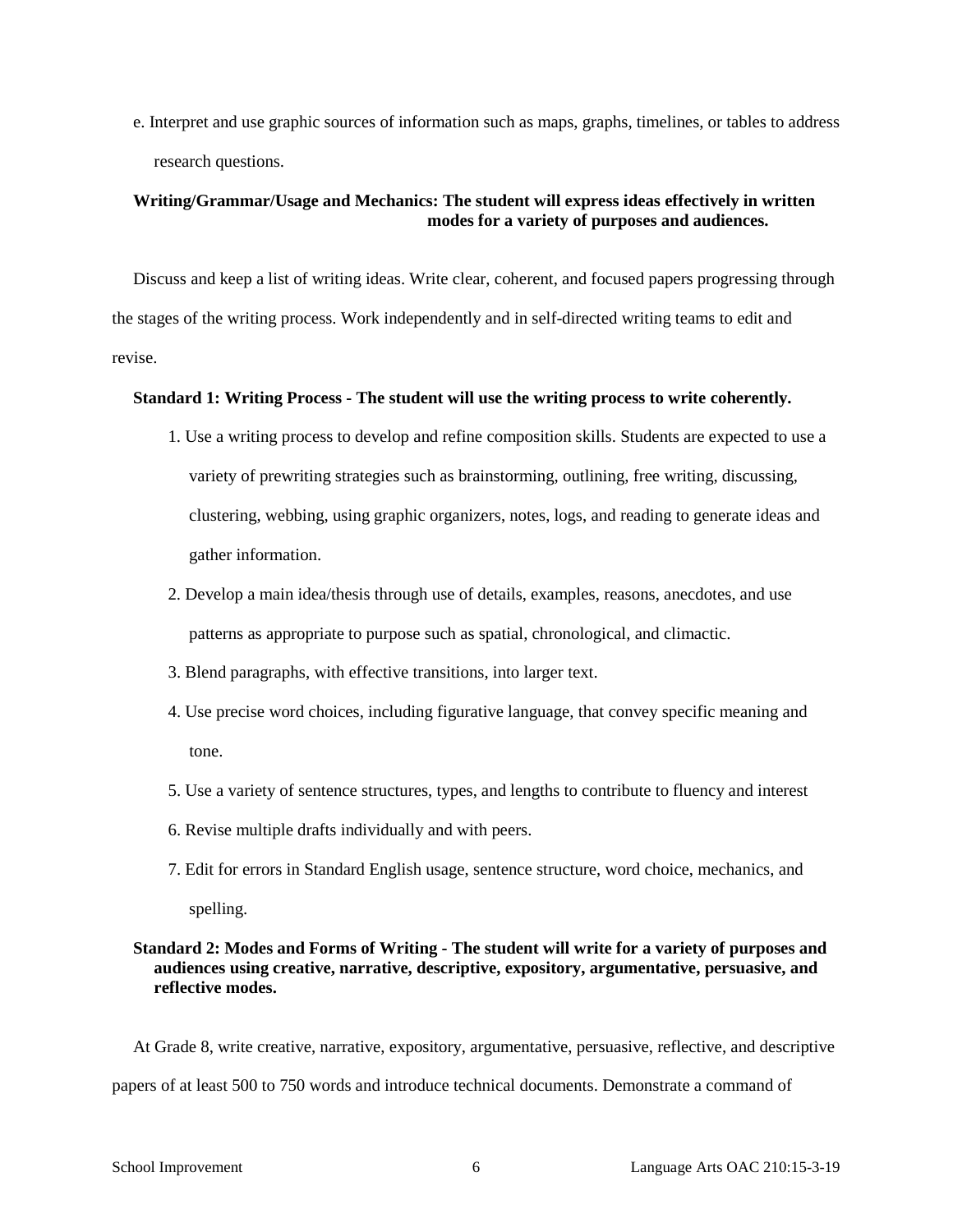Standard English and the research, organization, and drafting strategies outlined in the writing process. Writing demonstrates an awareness of the audience (intended reader) and purpose for writing.

- 1. Compose narrative text to include short stories, fictional, biographical or autobiographical narratives that:
	- a. create and develop a plot or sequence of events using well-chosen details that reveal the significance of each event.
	- b. create and develop a character (s), including comparisons, that show the character's (s') beliefs and qualities.
	- c. create and develop an appropriate point of view (e.g., third person limited or first person point of view).
	- d. create and maintain a setting that enhances the narration.
	- e. adjust tone and style to make writing more interesting and engaging to the audience.
	- f. use a range of narrative devices including dialogue, internal monologue, suspense, specific action, physical and background descriptions, and foreshadowing.
	- g. reveal the writer's attitude about the subject. h. use sensory details and precise word choice. Example: Write an autobiographical account of one of your most memorable first days of school. Describe the day and its importance clearly enough so the reader can see and feel the day from your perspective.
- 2. Compose expository texts including research reports, technical documents, and other informational texts that:
	- a. define a research thesis (a statement of position on the topic).
	- b. integrate important ideas, concepts, or direct quotations from significant information sources.

c. identifies a variety of primary and secondary sources and distinguish the nature and value of each.

- d. organizes and displays information on charts, tables, maps, and graphs.
- e. document sources as appropriate to style.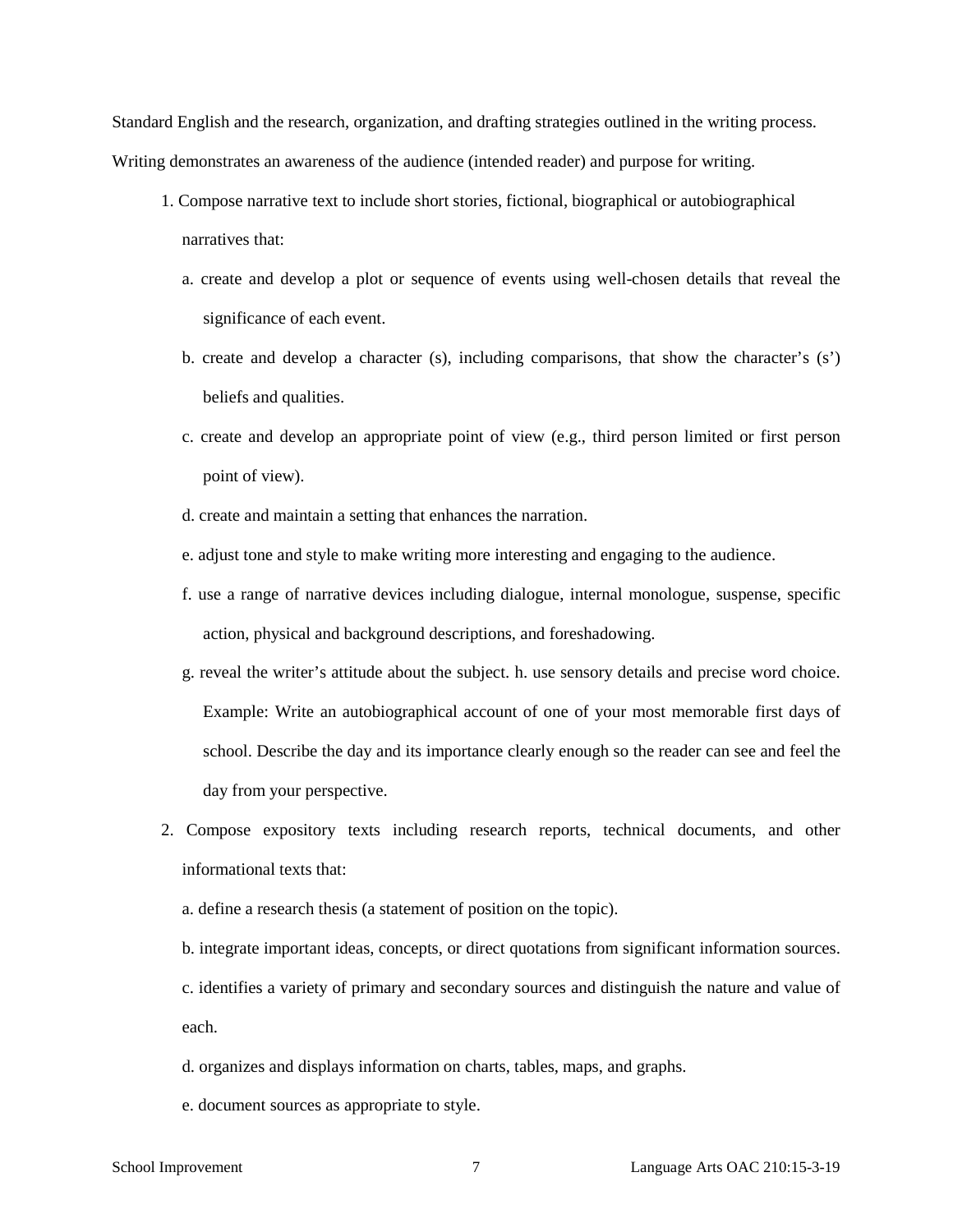f. create technical documents using appropriate style and format that identify the necessary sequence or process.

Example: using research compiled on public transportation in Oklahoma, compose a documented paper with illustrations and bibliography (works cited).

- 3. Compose persuasive/argumentative compositions that:
	- a. include a well-defined thesis that makes a clear and knowledgeable appeal.
	- b. present detailed evidence, examples, and reasoning to support effective arguments and emotional appeal.
	- c. provide details, reasons, and examples, arranging them effectively by predicting, identifying, and addressing reader concerns and counter-arguments.

Example: Using the research completed on public transportation, compose a persuasive letter to the mayor on why the community should or should not invest more resources into public transportation.

- 4. Compose reflective papers to:
	- a. express the individual's insight into conditions or situations.
	- b. compare a scene from a work of fiction with a lesson learned from experience.
	- c. complete a self-evaluation on a class performance.

Example: Write a reflective paper that analyzes reasons for selections used in a portfolio of works that demonstrate skills in different subjects.

- 5. Compose responses to literature, including poetry, that:
	- a. demonstrate careful reading and insight into interpretations.
	- b. connect responses to the writer's techniques and to specific textual references.
	- c. make supported inferences about the effects of a literary work on its audience.
	- d. support judgments with references to the text, other works, other authors, or to personal knowledge.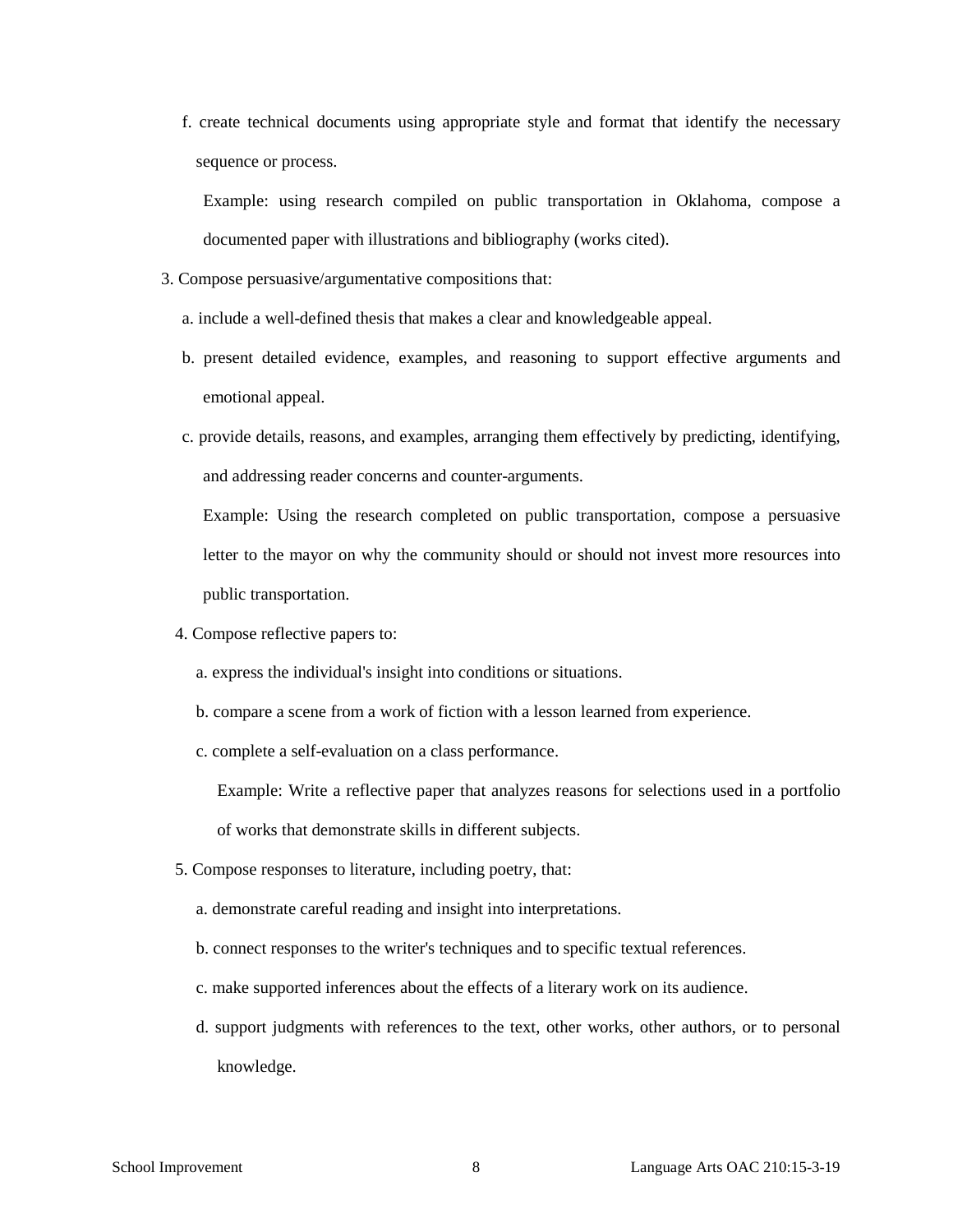Example: After reading a novel, compose an essay describing the different ways the characters speak (slang words or regional dialect) and analyze how this enhances or detracts from the narrative.

6. Write for different purposes and to a specific audience or person, adjusting tone and style as necessary to make writing interesting.

Example: Write stories, poetry, and reports, showing a variety of word choices, or review a favorite book or film.

- 7. Write friendly, formal letters, emails, memos, proposals for change, and continue to produce other writing forms introduced in earlier grades.
- 8. Use appropriate essay test-taking and time-writing strategies that:
	- a. budget time for prewriting, drafting, revising, and editing.
	- b. prioritize the question/prompt.
	- c. identify the common directives from the prompt (Identify command verbs: *explain,*

*compare, evaluate, define, and develop,* etc.).

- d. analyze the question or prompt and determine the appropriate mode of writing.
- e. apply appropriate organizational methods to thoroughly address the prompt.

f. utilize an editing checklist or assessment rubric, if provided.

9. Use legible handwriting/penmanship to copy and/or compose text, in manuscript or cursive, using correct spacing and formation of letters.

#### **Standard 3: Grammar/Usage and Mechanics. The student will demonstrate appropriate practices in writing by applying grammatical knowledge to the revising and editing stages of writing.**

- 1. Standard English Usage Demonstrate correct use of Standard English in speaking and writing as appropriate to eighth grade.
	- a. Use the principal parts of verbs and progressive verb forms.
	- b. Identify and correctly use transitive and intransitive verbs.
	- c. Identify and correctly use linking verbs.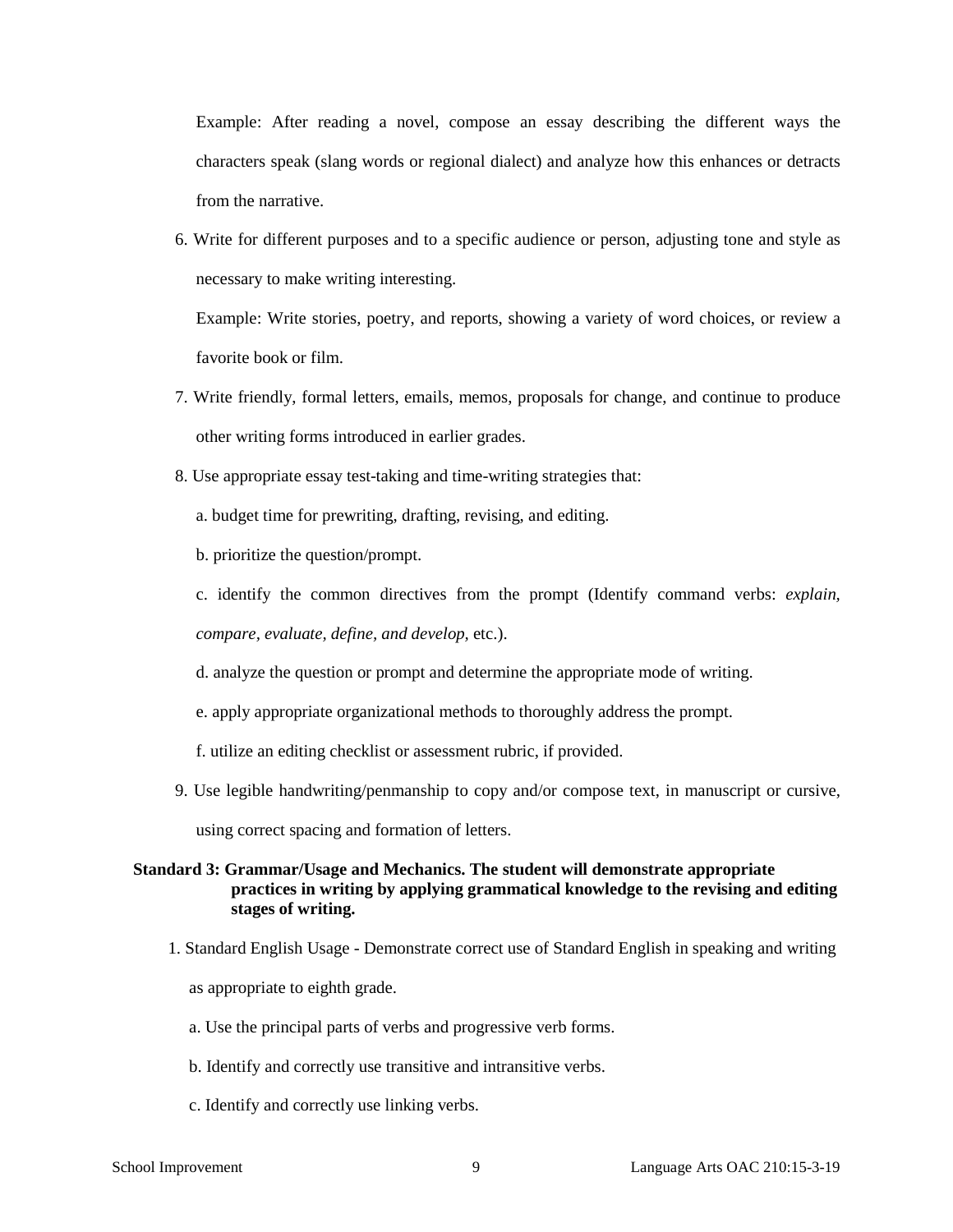- d. Make subject and verbs agree.
- e. Identify personal, reflexive, and intensive pronouns.
- f. Use nominative, objective, and possessive nouns and pronouns correctly.
- g. Use correct pronoun reference and make pronouns agree with their antecedents.
- h. Identify and use abstract, concrete, and collective nouns.
- i. Correctly form and use the positive, comparative, and superlative forms of adjectives.
- j. Identify and use appositives and appositive phrases.
- k. Use verbals (infinitives, gerunds, and participles) to vary sentence structure in writing.
- l. Correctly identify and use independent, dependent, restrictive (essential) and nonrestrictive (nonessential) clauses and phrases
- m. Correctly use all conjunctions.
- n. Distinguish commonly confused words (e.g., there, their, they're; two, to, too; accept, except; affect, effect).
- 2. Mechanics and Spelling Demonstrate appropriate language mechanics in writing.
	- a. Apply the capitalization rules appropriately in writing.
	- b. Punctuate correctly in writing, including:
		- i. Commas
		- ii. Quotation marks
		- iii. Apostrophes
		- iv. Colons and semicolons
		- v. Conventions of letter writing
		- vi. Hyphens, dashes, parentheses
	- c. Distinguish correct spelling of commonly misspelled words and homonyms.
- 3. Sentence Structure Demonstrate appropriate sentence structure in writing.
	- a. Correct sentence run-ons and fragments.
	- b. Correct dangling and misplaced modifiers.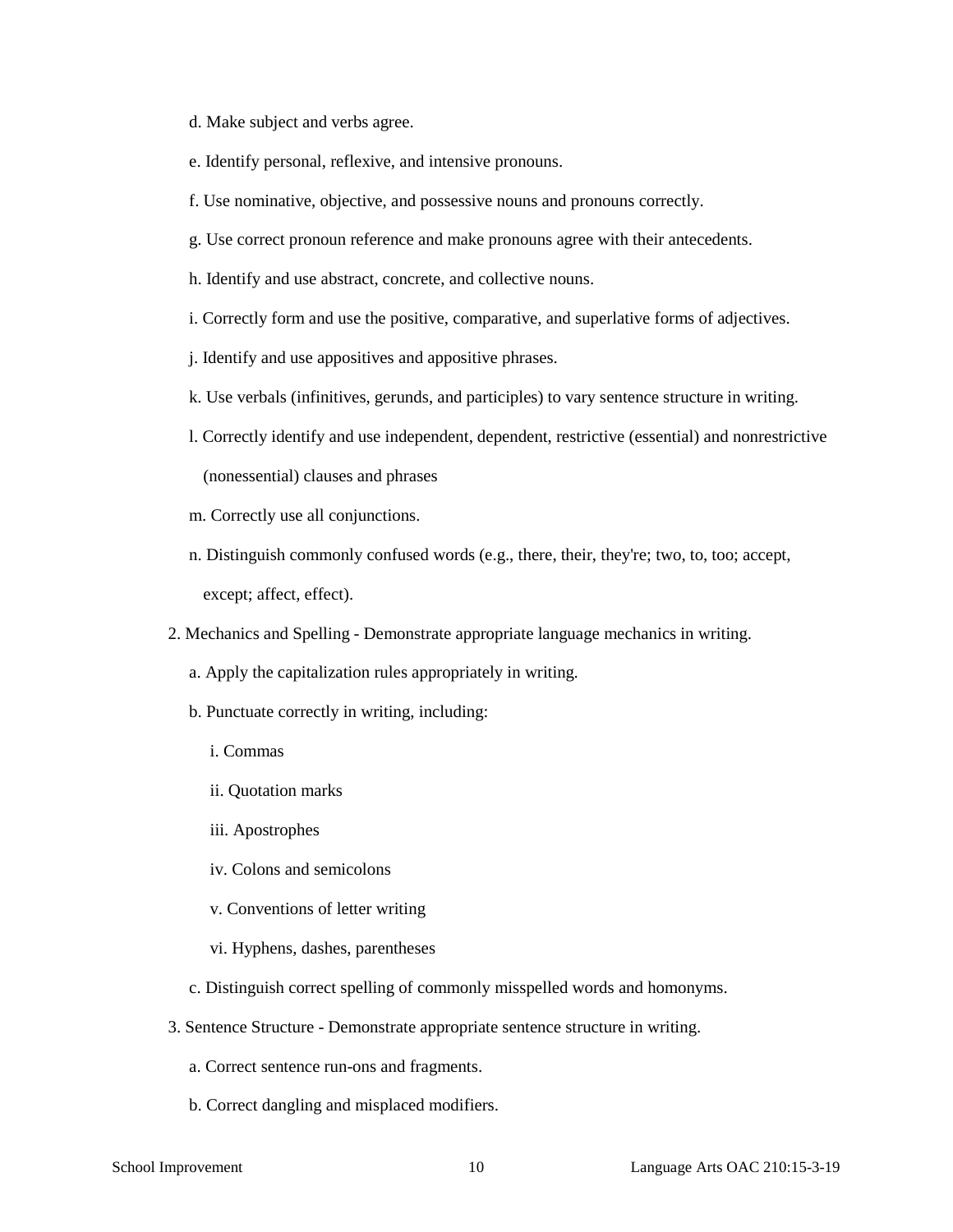- c. Differentiate between dependent, independent restrictive (essential) and nonrestrictive (nonessential) clauses.
- d. Simple, compound, complex, and compound-complex sentences.
- e. Compose sentences with simple, complete, and compound predicates.

### **Oral Language/Listening and Speaking: The student will demonstrate thinking skills in listening and speaking.**

Deliver focused, coherent presentations that convey ideas and relate to the background and interests of the audience. Evaluate the content of oral communication and deliver well-organized formal presentations using traditional speech strategies, including narration, exposition, persuasion, and description. Use the same Standard English conventions for oral speech that is used in writing.

Participate independently and in groups to create oral presentations.

### **\*Standard 1: Listening - The student will listen for information and for pleasure.**

- 1. Identify the major ideas and supporting evidence in informative and persuasive messages.
- 2. Listen in order to identify and discuss topic, purpose, and perspective.
- 3. Recognize and understand barriers to effective listening (i.e., internal and external distractions, personal biases, and conflicting demands).
- 4. Evaluate the spoken message in terms of content, credibility, and delivery.

## **\*Standard 2: Speaking - The student will express ideas and opinions in group or individual situations**.

- 1. Analyze purpose, audience, and occasion and consider this information in planning an effective presentation or response.
- 2. Compose a presentation with a well-organized introduction, body, and conclusion that is appropriate for different purposes, audiences, and occasions.
- 3. Communicate oral presentations to the class using appropriate delivery (volume, rate, enunciation, and movement).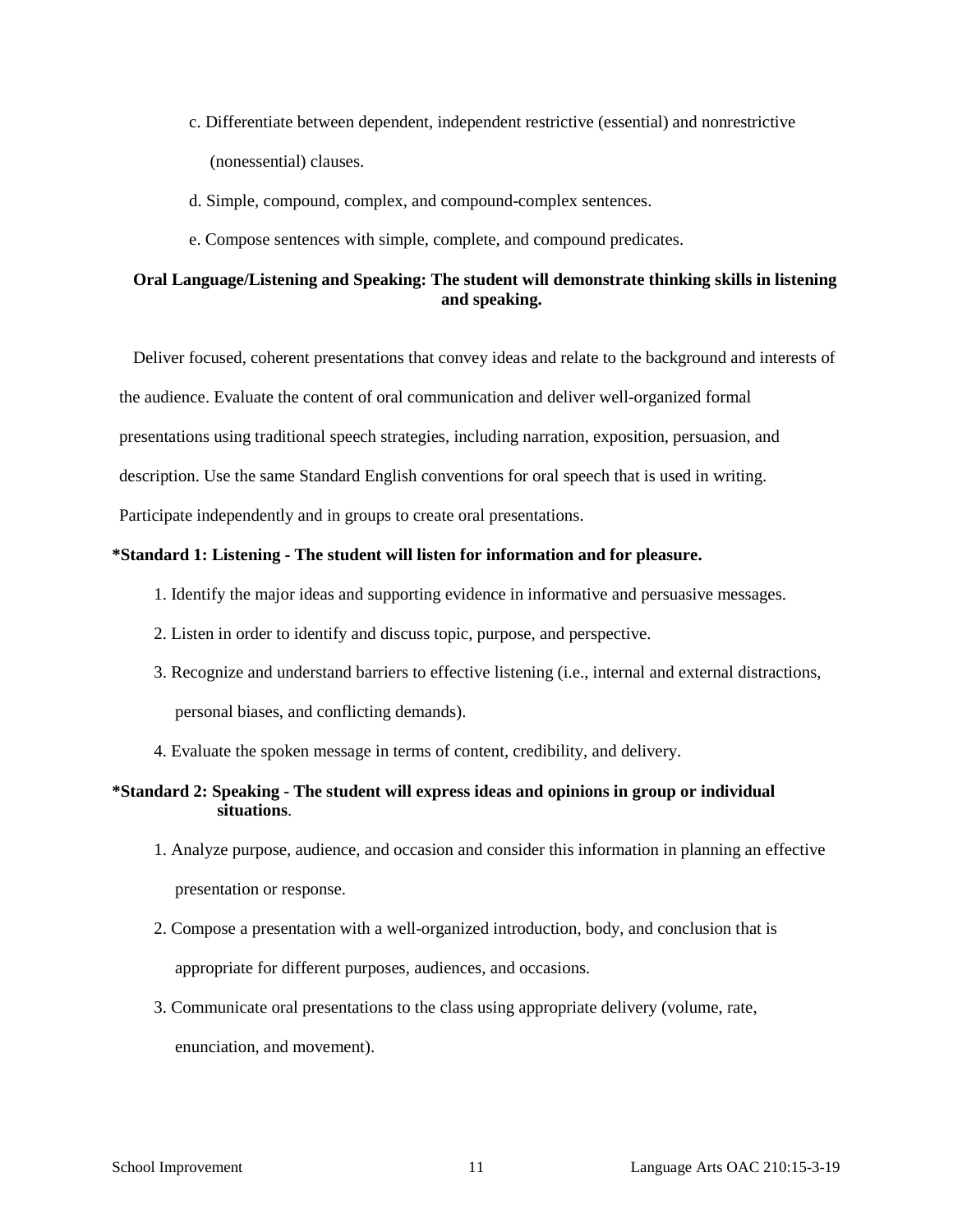- 4. Use level-appropriate vocabulary in speech (e.g., metaphorical language, sensory details, or specialized vocabulary.
- 5. Adjust message wording and delivery according to particular audience and purpose.

#### **Visual Literacy: The student will interpret, evaluate, and compose visual messages.**

#### \***Standard 1: Interpret Meaning - The student will interpret and evaluate the various ways visual image-makers, including graphic artists, illustrators, and news photographers, represent meaning.**

1. Interpret how language choice is used to enhance visual media (e.g., language or particular

television or film genre, the use of emotional or logical arguments in commercials).

2. Identify and explain reasons for varied interpretations of visual media (e.g., different purposes or

circumstances while viewing, influence of personal knowledge and experiences, focusing on

different stylistic features).

#### **\*Standard 2: Evaluate Media - The student will evaluate visual and electronic media, such as film, as compared with print messages.**

1. Use a variety of criteria to evaluate and form viewpoints of visual media (e.g., evaluates the

effectiveness of informational media, such as Web sites, documentaries, news programs, and

recognizes a range of viewpoints and arguments).

- 2. Establish criteria for selecting or avoiding specific programs.
- 3. Assess how language medium and presentation contribute to the message.

## \***Standard 3: Compose Visual Messages - The student will create a visual message that effectively communicates an idea.**

- 1. Produce visual images, messages, and meanings that communicate with others.
- 2. Use media forms to create a visual message that will compare and contrast ideas and points of

view.

**Blueprints for each Criterion-Referenced Test reflect the degree of representation given on the test to each** *PASS* **standard and objective. To access the current blueprint (when available) go to the State Department of Education Web site at <http://sde.state.ok.us>, click on site index, then click "s" to go to student assessment, then click on "Student Tests & Materials" then scroll down to "alignment blueprints."**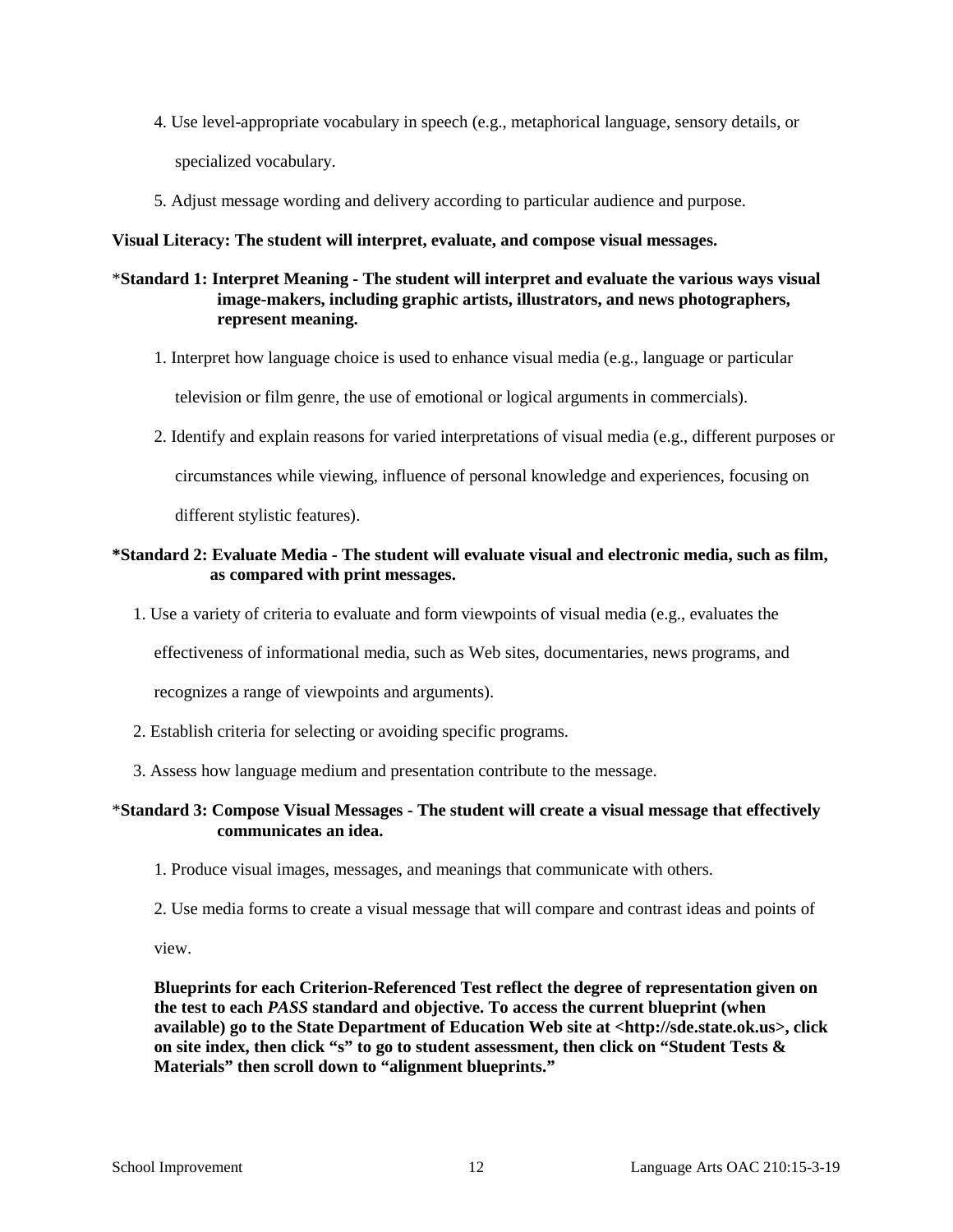#### **MATHEMATICS OAC 210:15-3-46.1**

#### **MATHEMATICS PROCESS STANDARDS Grades 6 - 8**

The National Council of Teachers of Mathematics (NCTM) has identified five process standards: Problem Solving, Reasoning and Proof, Communication, Connections, and Representation. Active involvement by students using these processes is likely to broaden mathematical understandings and lead to increasingly sophisticated abilities required to meet mathematical challenges in meaningful ways.

#### **Process Standard 1: Problem Solving**

- 1. Develop and test strategies to solve practical, everyday problems which may have single or multiple answers.
- 2. Use technology to generate and analyze data to solve problems.
- 3. Formulate problems from situations within and outside of mathematics and generalize solutions and strategies to new problem situations.
- 4. Evaluate results to determine their reasonableness.
- 5. Apply a variety of strategies (e.g., restate the problem, look for a pattern, diagrams, solve a simpler problem, work backwards, trial and error) to solve problems, with emphasis on multistep and non-routine problems.
- 6. Use oral, written, concrete, pictorial, graphical, and/or algebraic methods to model mathematical situations.

#### **Process Standard 2: Communication**

- 1. Discuss, interpret, translate (from one to another) and evaluate mathematical ideas (e.g., oral, written, pictorial, concrete, graphical, algebraic).
- 2. Reflect on and justify reasoning in mathematical problem solving (e.g., convince, demonstrate, formulate).
- 3. Select and use appropriate terminology when discussing mathematical concepts and ideas.

#### **Process Standard 3: Reasoning**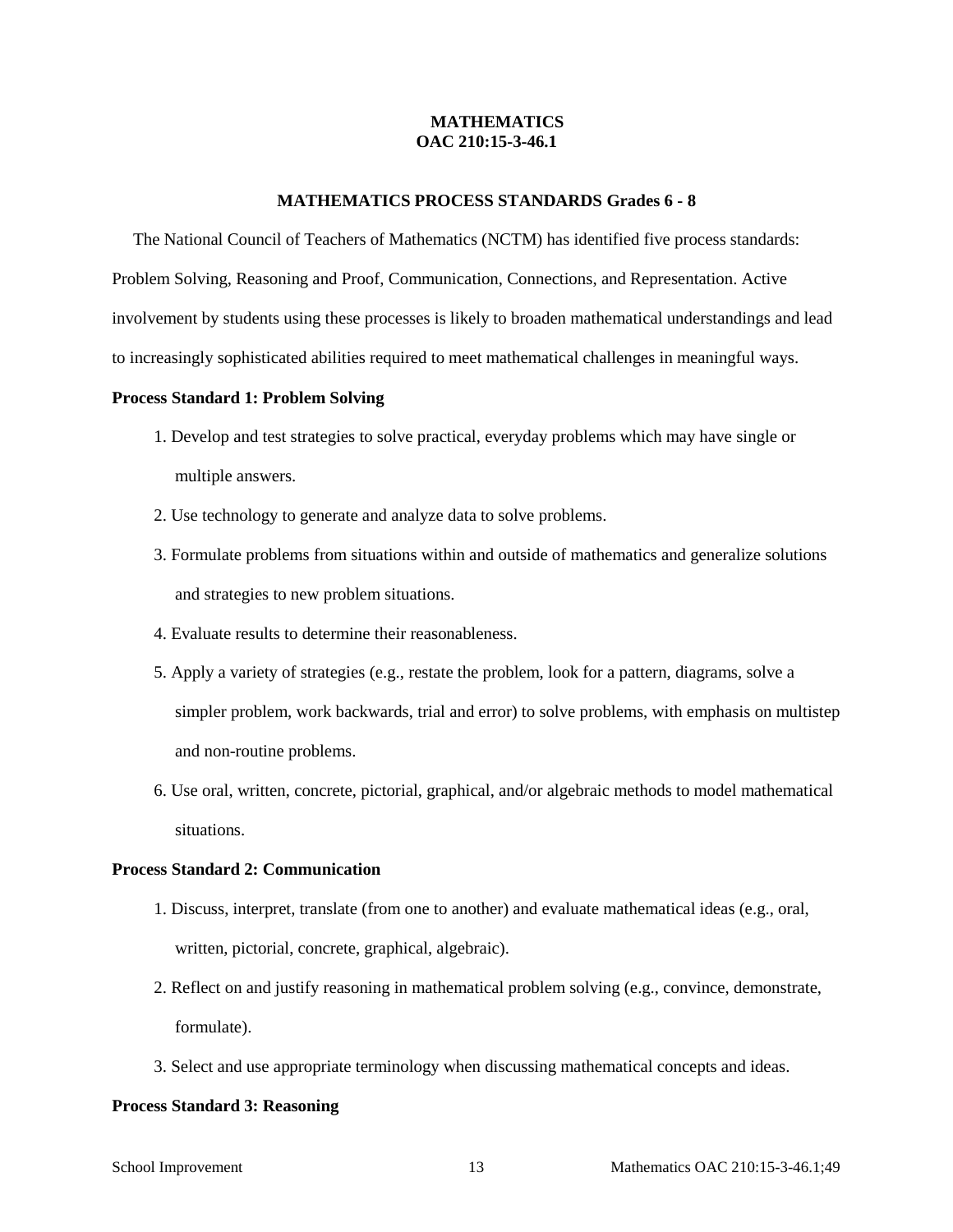- 1. Identify and extend patterns and use experiences and observations to make suppositions.
- 2. Use counter examples to disprove suppositions (e.g., all squares are rectangles, but are all rectangles squares?).
- 3. Develop and evaluate mathematical arguments (e.g., agree or disagree with the reasoning of other classmates and explain why).
- 4. Select and use various types of reasoning (e.g**.,** recursive [loops], inductive [specific to general], deductive [general to specific], spatial, and proportional).

#### **Process Standard 4: Connections**

- 1. Apply mathematical strategies to solve problems that arise from other disciplines and the real world.
- 2. Connect one area or idea of mathematics to another (e.g., relates equivalent number representations to each other, relate experiences with geometric shapes to understanding ratio and proportion).

#### **Process Standard 5: Representation**

- 1. Use a variety of representations to organize and record data (e.g., use concrete, pictorial, and symbolic representations).
- 2. Use representations to promote the communication of mathematical ideas (e.g., number lines, rectangular coordinate systems, scales to illustrate the balance of equations).
- 3. Develop a variety of mathematical representations that can be used flexibly and appropriately (e.g., base-10 blocks to represent fractions and decimals, appropriate graphs to represent data).
- 4. Use a variety of representations to model and solve physical, social, and mathematical problems (e.g., geometric objects, pictures, charts, tables, graphs).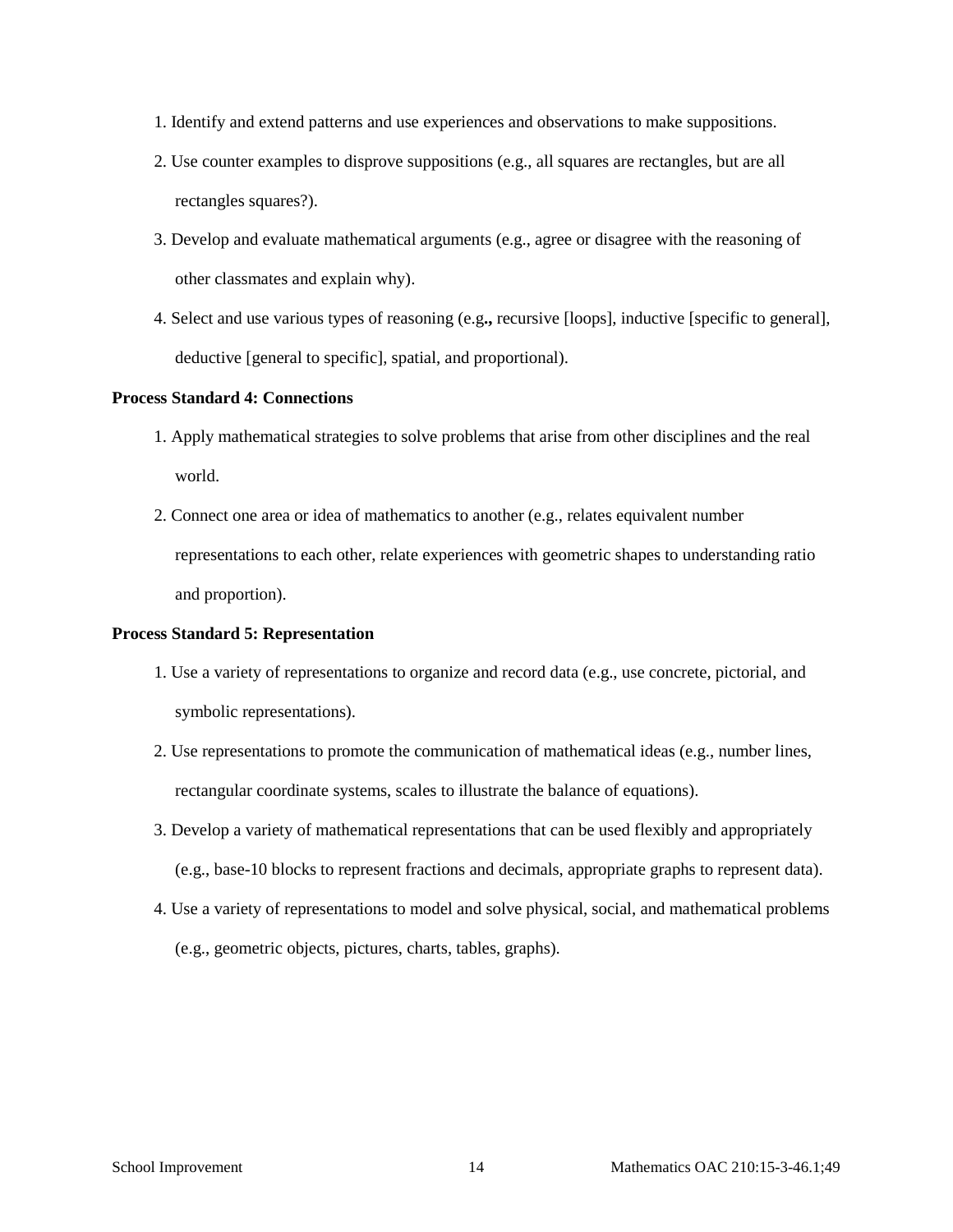#### **MATHEMATICS CONTENT STANDARDS OAC 210:15-3-49**

The following concepts and skills should be mastered by all students upon completion of eighth grade. The **Major Concepts** should be taught in depth using a variety of methods, applications, and connections to other concepts when possible so that all students have accessibility to and an understanding of these concepts.

#### **MAJOR CONCEPTS**

- Analyze and represent linear functions as equations, tables, graphs, and verbal expressions.
- Develop an understanding of surface area and volume of three-dimensional shapes and use formulas to find the surface area and volume.
- Analyze and summarize data sets in various formats.

#### **Standard 1: Algebraic Reasoning: Patterns and Relationships – The student will graph and solve linear equations and inequalities in problem solving situations.**

- 1. Equations
	- a. Model, write, and solve multi-step linear equations with one variable using a variety of

methods to solve application problems.

- b. Graph and interpret the solution to one- and two-step linear equations on a number line with one variable and on a coordinate plane with two variables.
- c. Predict the effect on the graph of a linear equation when the slope or y-intercept changes (e.g., make predictions from graphs, identify the slope or y-intercept in the equation  $y = mx + b$  and relate to a graph).
- d. Apply appropriate formulas to solve problems (e.g., d=rt, I=prt).
- 2. Inequalities: Model, write, solve, and graph one- and two-step linear inequalities with one variable.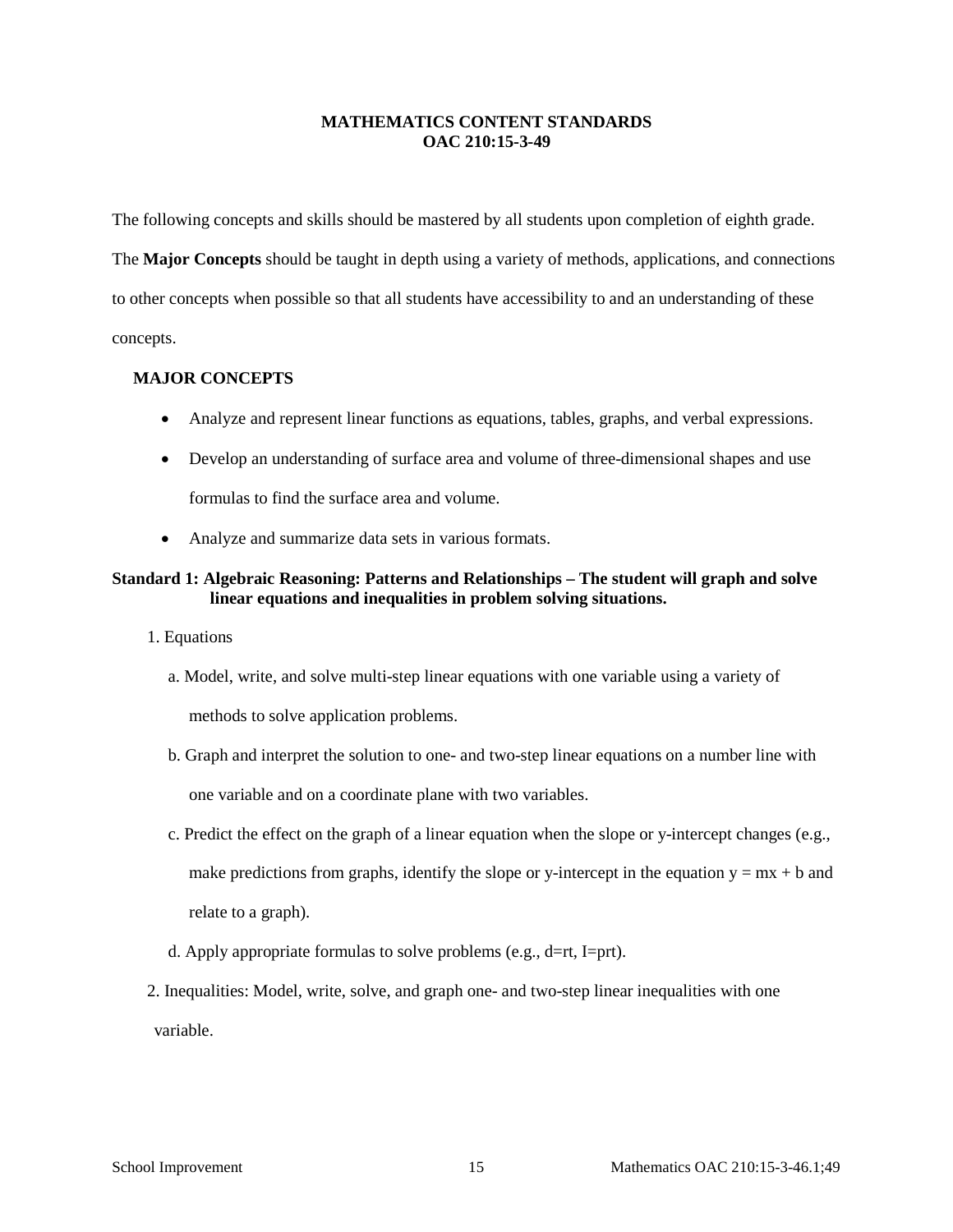#### **Standard 2: Number Sense and Operation – The student will use numbers and number relationships to solve a variety of problems.**

1. Number Sense: Represent and interpret large numbers and numbers less than one in exponential

and scientific notation. 2. Number Operations

a. Use the rules of exponents, including integer exponents, to solve problems (e.g.,  $72 \cdot 73 = 75$ , 3-

 $10 \cdot 38 = 3 - 2$ .

- b. Solve problems using scientific notation.
- c. Simplify numerical expressions with rational numbers, exponents, and parentheses using order of operations.

#### **Standard 3: Geometry - The student will use geometric properties to solve problems in a variety of contexts.**

1. Construct models, sketch (from different perspectives), and classify solid figures such as

rectangular solids, prisms, cones, cylinders, pyramids, and combined forms.

2. Develop the Pythagorean Theorem and apply the formula to find the length of line segments,

the shortest distance between two points on a graph, and the length of an unknown side of a

right triangle.

# **Standard 4: Measurement - The student will use measurement to solve problems in a variety of contexts.**

1. Develop and apply formulas to find the surface area and volume of rectangular prisms,

triangular prisms, and cylinders (in terms of pi).

- 2. Apply knowledge of ratio and proportion to solve relationships between similar geometric figures.
- 3. Find the area of a "region of a region" for simple composite figures and the area of cross sections of regular geometric solids (e.g., area of a rectangular picture frame).

## **Standard 5: Data Analysis - The student will use data analysis, probability, and statistics to interpret data in a variety of contexts.**

1. Data Analysis: Select, analyze and apply data displays in appropriate formats to draw

conclusions and solve problems.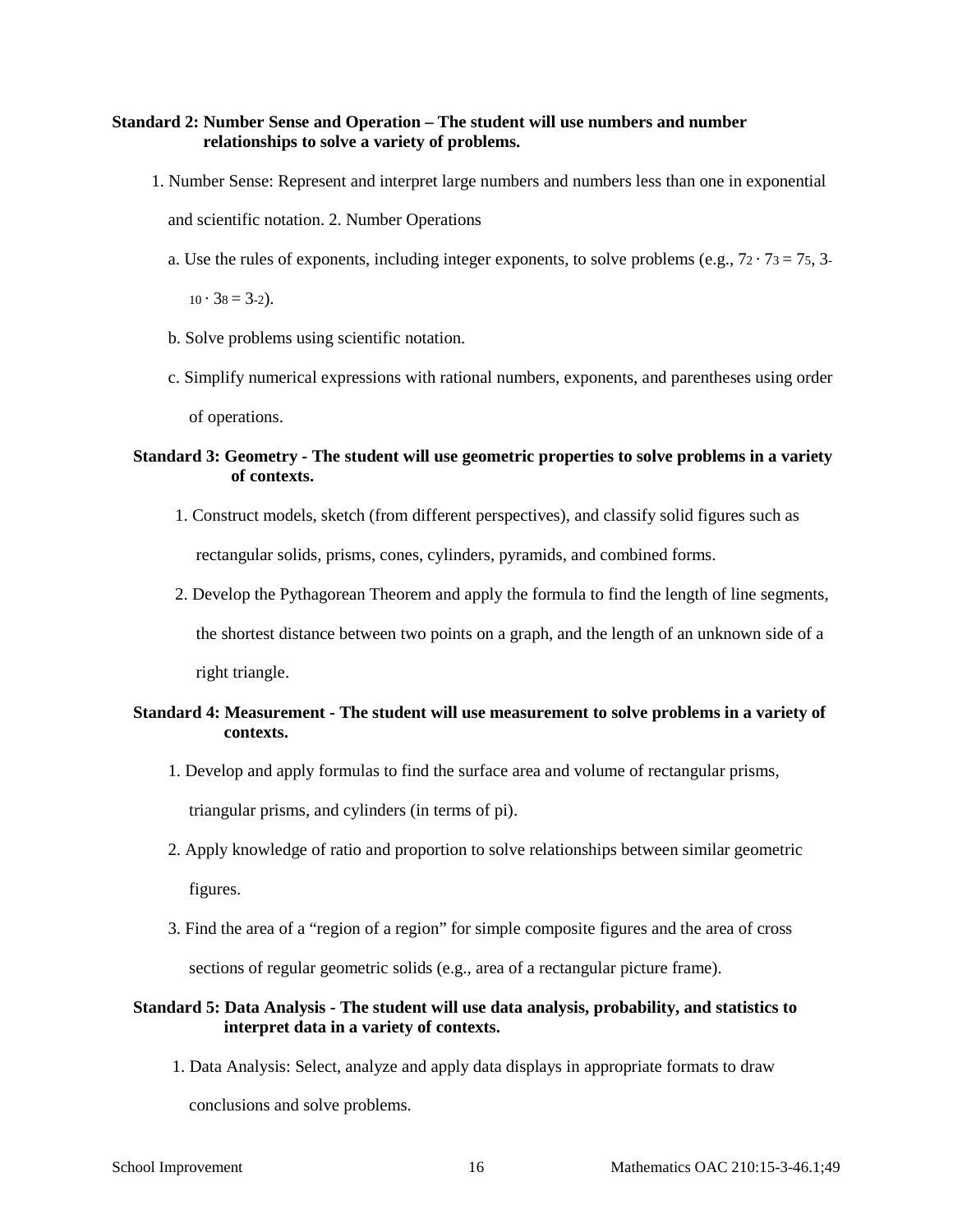- \*2. Probability: Determine how samples are chosen (random, limited, biased) to draw and support conclusions about generalizing a sample to a population (e.g., is the average height of a men's college basketball team a good representative sample for height predictions?).
- 3. Central Tendency: Find the measures of central tendency (mean, median, mode, and range) of a set of data and understand why a specific measure provides the most useful information in a given context.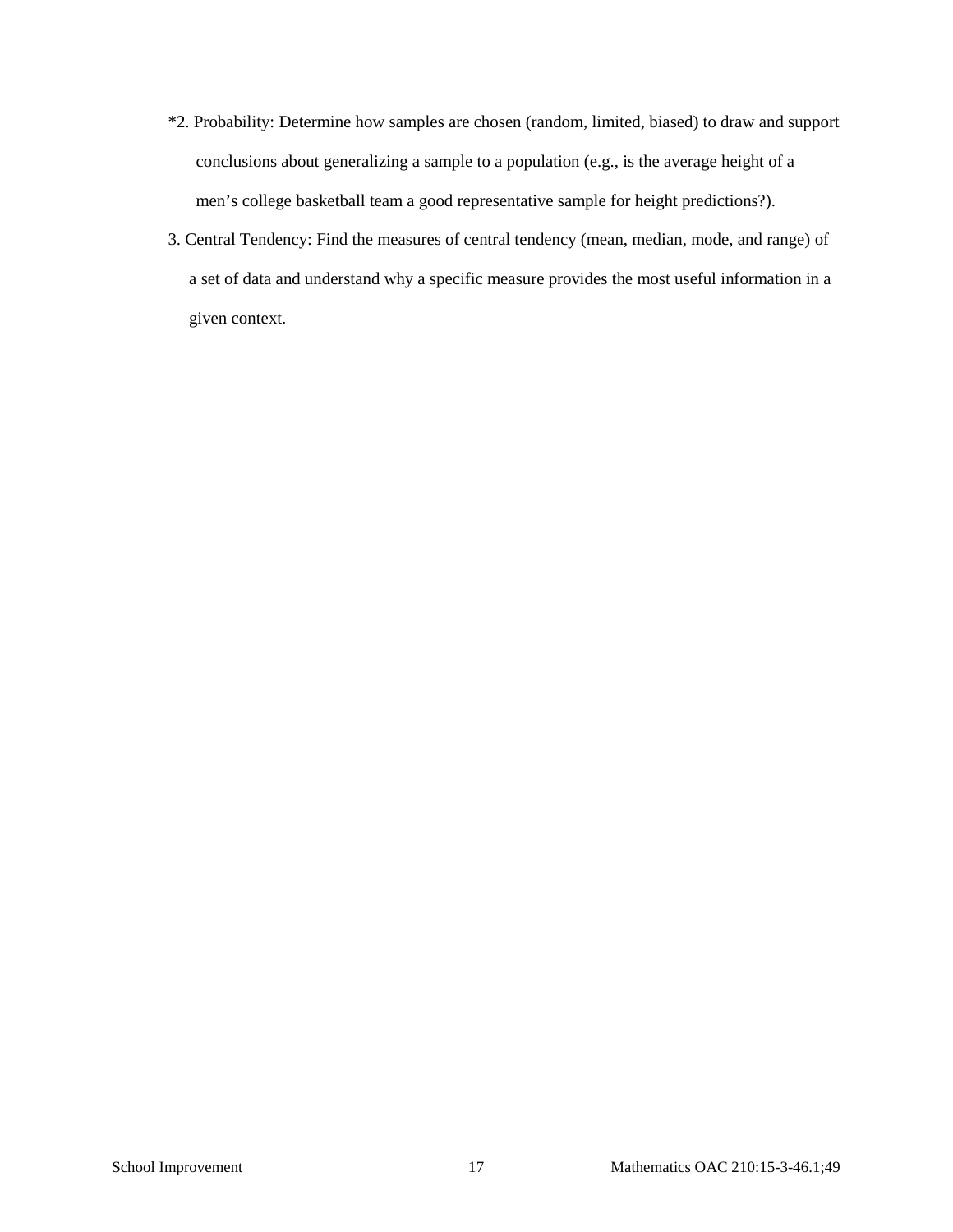# **SCIENCE**

# **OAC 210:15-3-78**

#### **Standards for Inquiry, Physical, Life, and Earth/Space Science**

The *Priority Academic Student Skills (PASS)* should be taught by investigating content,

concepts, and principles of major themes in Physical, Life, and Earth/Space Sciences.

## **SCIENCE PROCESSES AND INQUIRY**

# **Process Standard 1: Observe and Measure - Observing is the first action taken by the learner to acquire new information about an object, organism, or event. Opportunities for observation are developed through the use of a variety of scientific tools. Measurement allows observations to be quantified. The student will accomplish these objectives to meet this process standard.**

- 1. Identify qualitative and/or quantitative changes given conditions (e.g., temperature, mass, volume, time, position, length) before, during, and after an event.
- 2. Use appropriate tools (e.g., metric ruler, graduated cylinder, thermometer, balances, spring scales, stopwatches, computers, hand held data collection devices) to measure objects, organisms, and/or events.
- 3. Use appropriate International System of Units (SI) (i.e., grams, meters, liters, degrees

Celsius, and seconds); and SI prefixes (i.e. milli-, centi-, and kilo-) when measuring

objects, organisms and/or events.

# **Process Standard 2: Classify - Classifying establishes order. Objects, organisms, and events are classified based on similarities, differences, and interrelationships. The student will accomplish these objectives to meet this process standard.**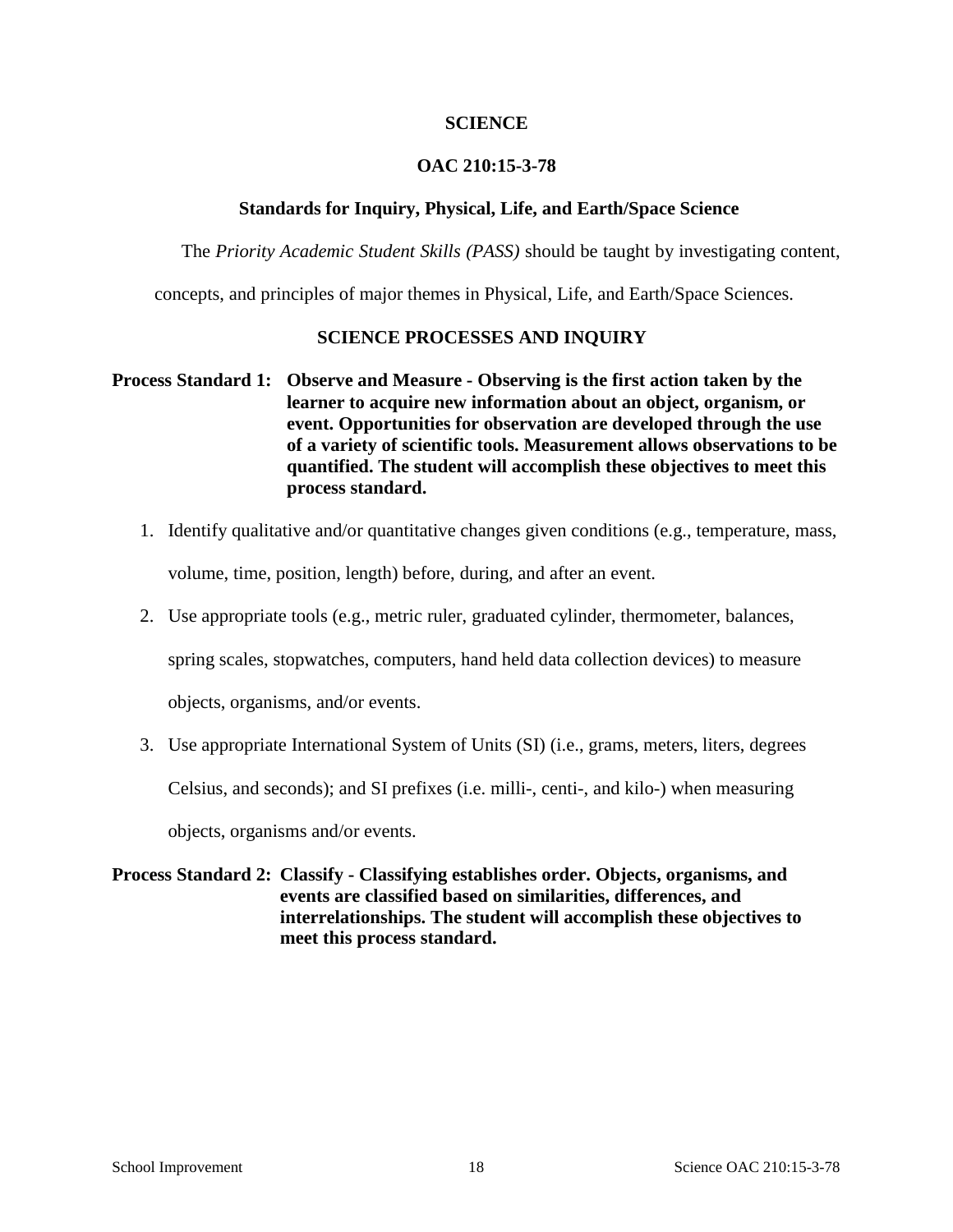1. Using observable properties, place an object, organism, and/or event into a classification

system (e.g., dichotomous keys, periodic table, biological hierarchy).

2. Identify properties by which a set of objects, organisms, or events could be ordered.

# **Process Standard 3: Experimental design - Understanding experimental designs requires that students recognize the components of a valid experiment. The student will accomplish these objectives to meet this process standard.**

\*1. Ask questions about the world and design investigations that lead to scientific inquiry. Identify testable questions based on prior knowledge, background research, or observations.  $\Box$ 

- 2. Evaluate the design of a scientific investigation.
- 3. Identify variables and/or controls in an experimental setup: independent variable and

dependent variable.

- \*4. Identify a testable hypothesis for an experiment.
- \*5. Follow a multistep procedure when carrying out experiments, taking measurements, or

performing technical tasks.

6. Recognize potential hazards and practice safety procedures in all science activities.

# **Process Standard 4: Interpret and Communicate - Interpreting is the process of recognizing patterns in collected data by making inferences, predictions, or conclusions. Communicating is the process of describing, recording, and reporting experimental procedures and results to others. Communication may be oral, written, or mathematical and includes organizing ideas, using appropriate vocabulary, graphs, other visual representations, and mathematical equations. The student will accomplish these objectives to meet this process standard.**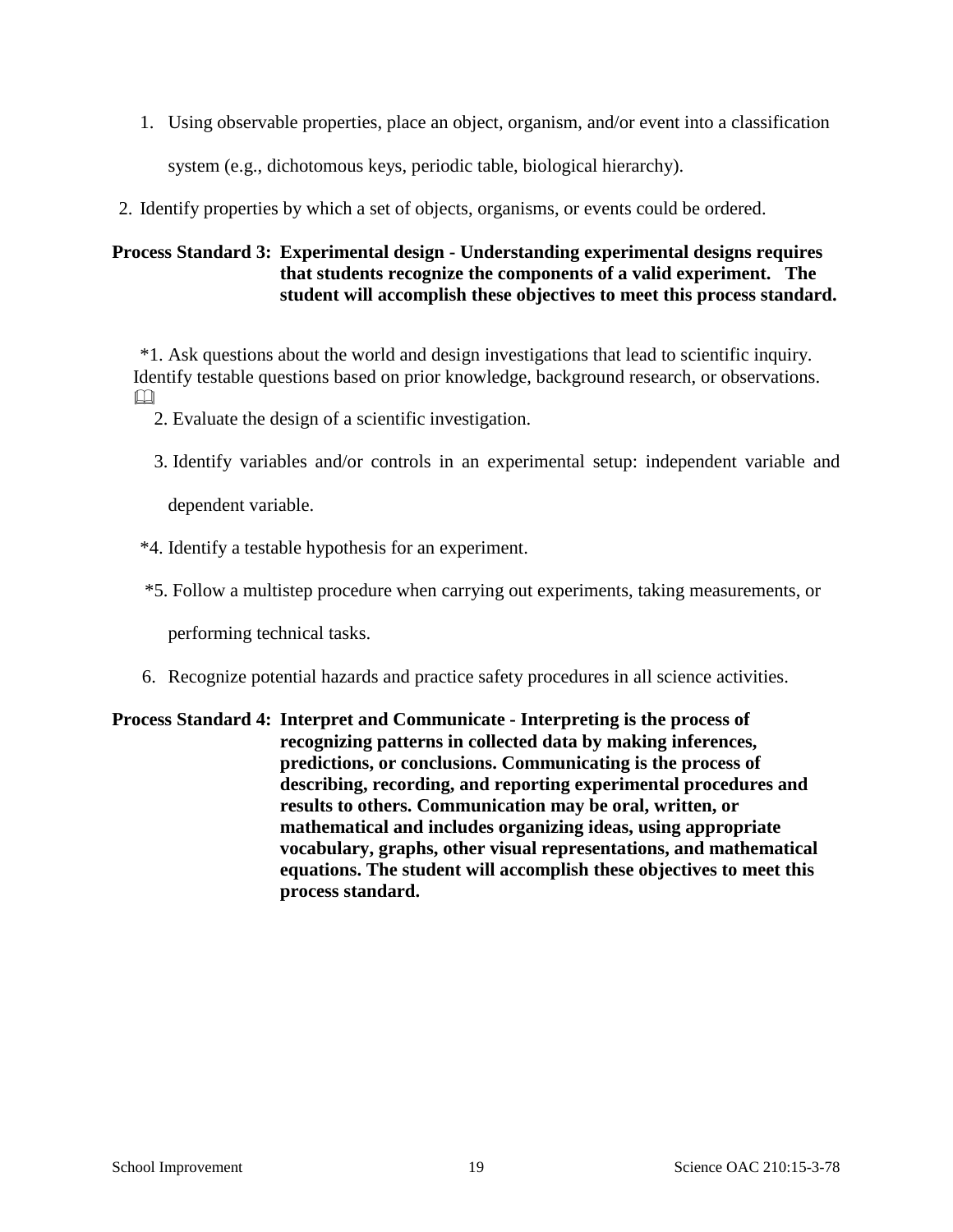- \*1. Report and record both quantitative/qualitative data in an appropriate method when given an experimental procedure or data.
	- 2.Interpret data tables, line, bar, trend, and/or circle graphs.
- 3.Evaluate data to develop reasonable explanation, and/or predictions.
- \*4. Determine if results of investigations support or do not support hypotheses.
- \*5. Communicate scientific processes, procedures, and conclusions (e.g., model, poster, diagram, journal entry, lab report, scientific paper, oral presentation, and digital

presentation).  $\Box$ 

# **Process Standard 5: Inquiry - Inquiry can be defined as the skills necessary to carry out the process of scientific thinking. In order for inquiry to occur students must have the opportunity to make observations, pose questions, formulate testable hypotheses, carry out experiments, and make conclusions based on evidence. The student will accomplish these objectives to meet this process standard.**

- \*1. Ask questions that can be answered through scientific investigation.
- \*2. Design and conduct experiments utilizing scientific processes.
- \*3. Use the engineering design process to address a problem or need (e.g., identify a need, conduct background research, prepare preliminary designs, build and test a prototype, test and revise design, communicate results).
- \*4. Understand the value of, and use technology to gather data and analyze results of investigations (e.g., probes, hand-held digital devices, digital cameras, software, computers, calculators, digital balances, GPS).
- \*5. Develop a logical relationship between evidence and explanation to form and communicate a valid conclusion, and suggest alternative explanation.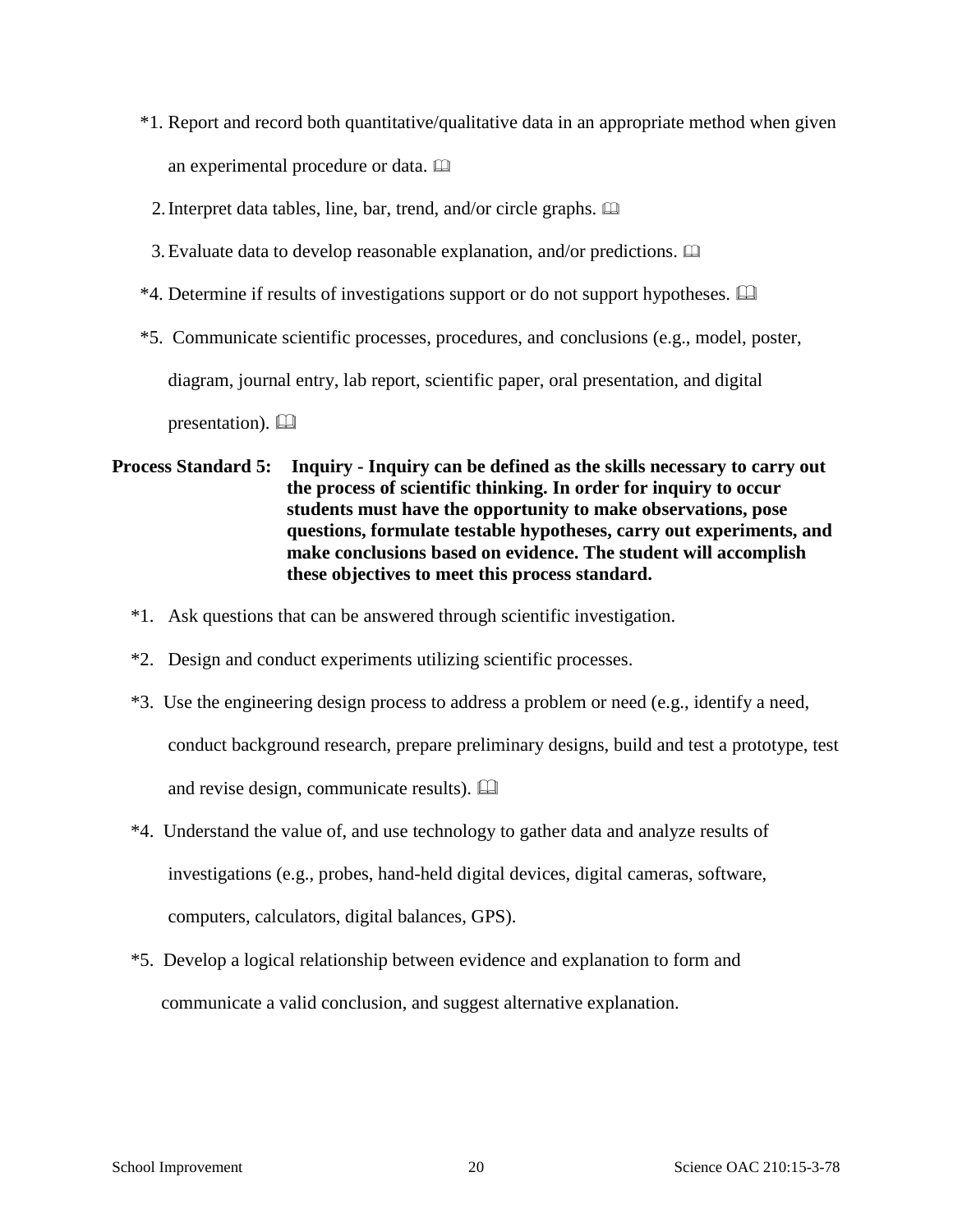# **PHYSICAL SCIENCE**

- **Standard 1: Properties and Chemical Changes in Matter - Physical characteristics of objects can be described using shape, size, and mass. The materials from which objects are made can be described using color, texture, and hardness. These properties can be used to distinguish and separate one substance from another. The student will engage in investigations that integrate the process standards and lead to the discovery of the following objectives:** 
	- 1. Substances react chemically with other substances to form new substances with different

characteristics (e.g., oxidation, combustion, acid/base reactions).

2. Matter has physical properties that can be measured (i.e., mass, volume, temperature,

color, texture, density, and hardness) and chemical properties. In chemical reactions and

physical changes, matter is conserved (e.g., compare and contrast physical and chemical

changes).

- **Standard 2: Motions and Forces - The motion of an object can be described by its position, direction of motion, and speed as prescribed by Newton's Laws of Motio**n**. The student will engage in investigations that integrate the process standards and lead to the discovery of the following objectives:** 
	- 1. The motion of an object can be measured. The position of an object, its speed and

direction can be represented on a graph.

2. An object that is not being subjected to a net force will continue to move at a constant velocity (i.e., inertia, balanced and unbalanced forces).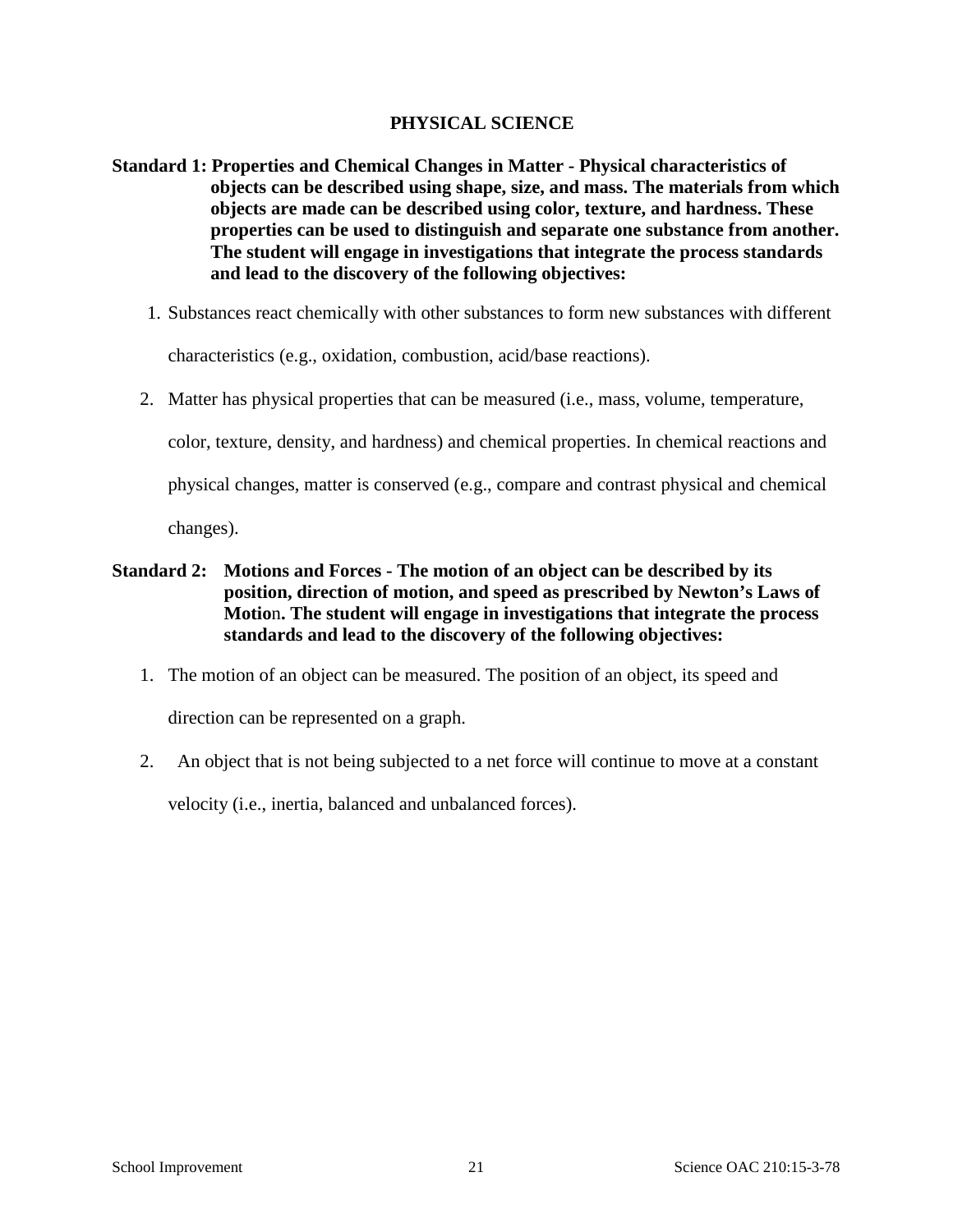## **LIFE SCIENCE**

- **Standard 3: Diversity and Adaptations of Organisms - Millions of species of animals, plants, and microorganisms are alive today. Although different species might look dissimilar, the unity among organisms becomes apparent from an analysis of internal and external structures. Adaptation involves the selection of naturally occurring variations in populations. The student will engage in investigations that integrate the process standards and lead to the discovery of the following objectives:** 
	- 1. By classifying organisms, biologists consider details of internal and external structure to

infer the degree of relatedness among organisms (i.e., kingdom, phylum, class, order,

family, genus, species).

2. Organisms have a great variety of internal and external structures that enable them to

survive in a specific habitat (e.g., echolocation, seed dispersal).

# **EARTH/SPACE SCIENCE**

- **Standard 4: Structures and Forces of the Earth and Solar System - The earth is mostly rock, three-fourths of its surface is covered by a relatively thin layer of water, and the entire planet is surrounded by a relatively thin blanket of air, and is able to support life. The student will engage in investigations that integrate the process standards and lead to the discovery of the following objectives:** 
	- 1. Landforms result from constructive forces such as crustal deformation, volcanic eruption, and deposition of sediment and destructive forces such as weathering and erosion.
	- 2. The formation, weathering, sedimentation, and reformation of rock constitute a continuing "rock cycle" in which the total amount of material stays the same as its form changes.
	- 3. Atmospheric and ocean circulation patterns affect weather on a global scale (e.g., El Ninõ, La Ninã, Gulf Stream).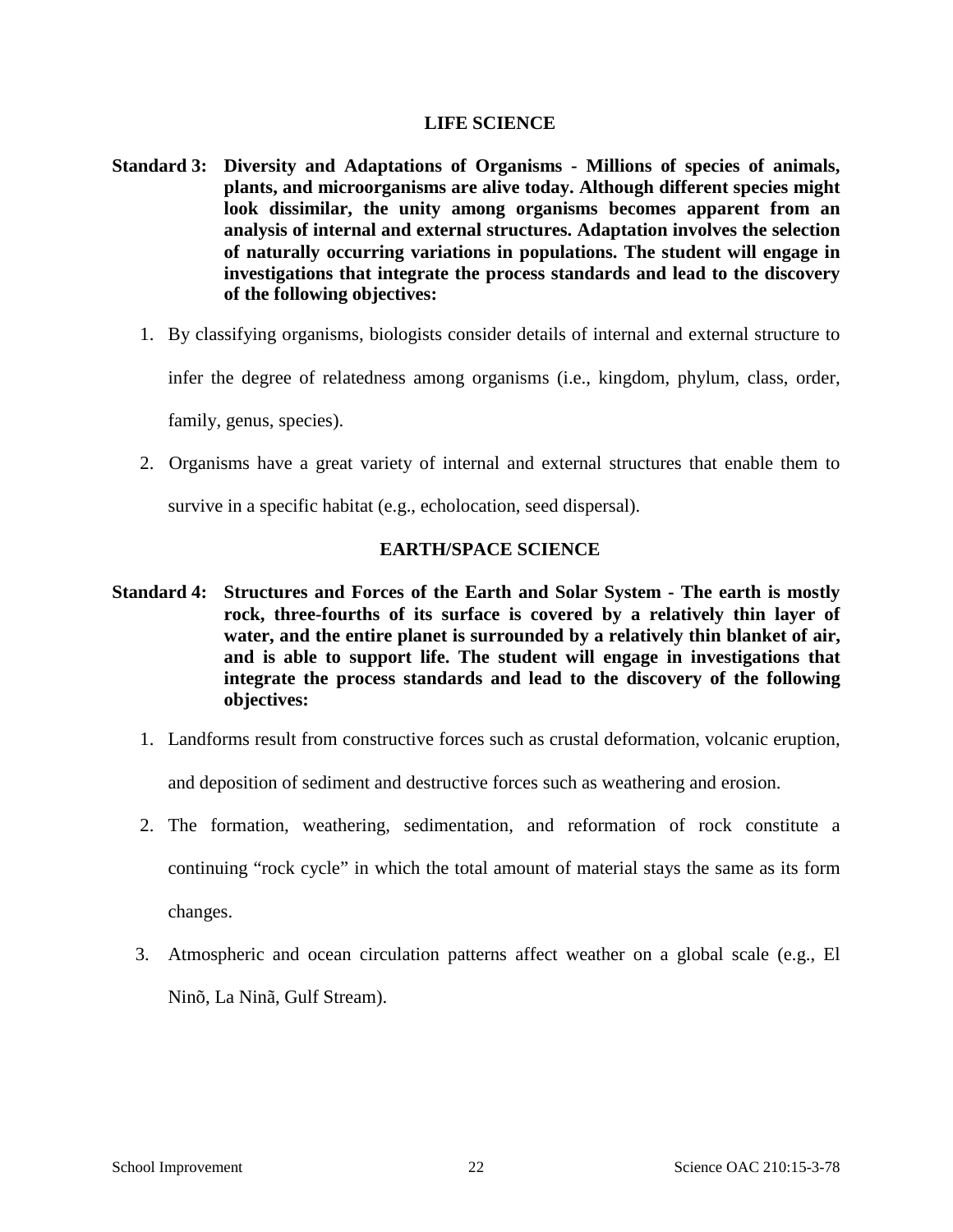- **Standard 5: Earth's History - The Earth's history involves periodic changes in the structures of the earth over time. The student will engage in investigations that integrate the process standards and lead to the discovery of the following objectives:** 
	- 1. Earth's history has been punctuated by occasional catastrophic events, such as the impact of asteroids or comets, enormous volcanic eruptions, periods of continental glaciation, and the rise and fall of sea level.
	- 2. Fossils provide important evidence of how life and environmental conditions have

changed (e.g., Law of Superposition, index fossil, geologic time period, extinction).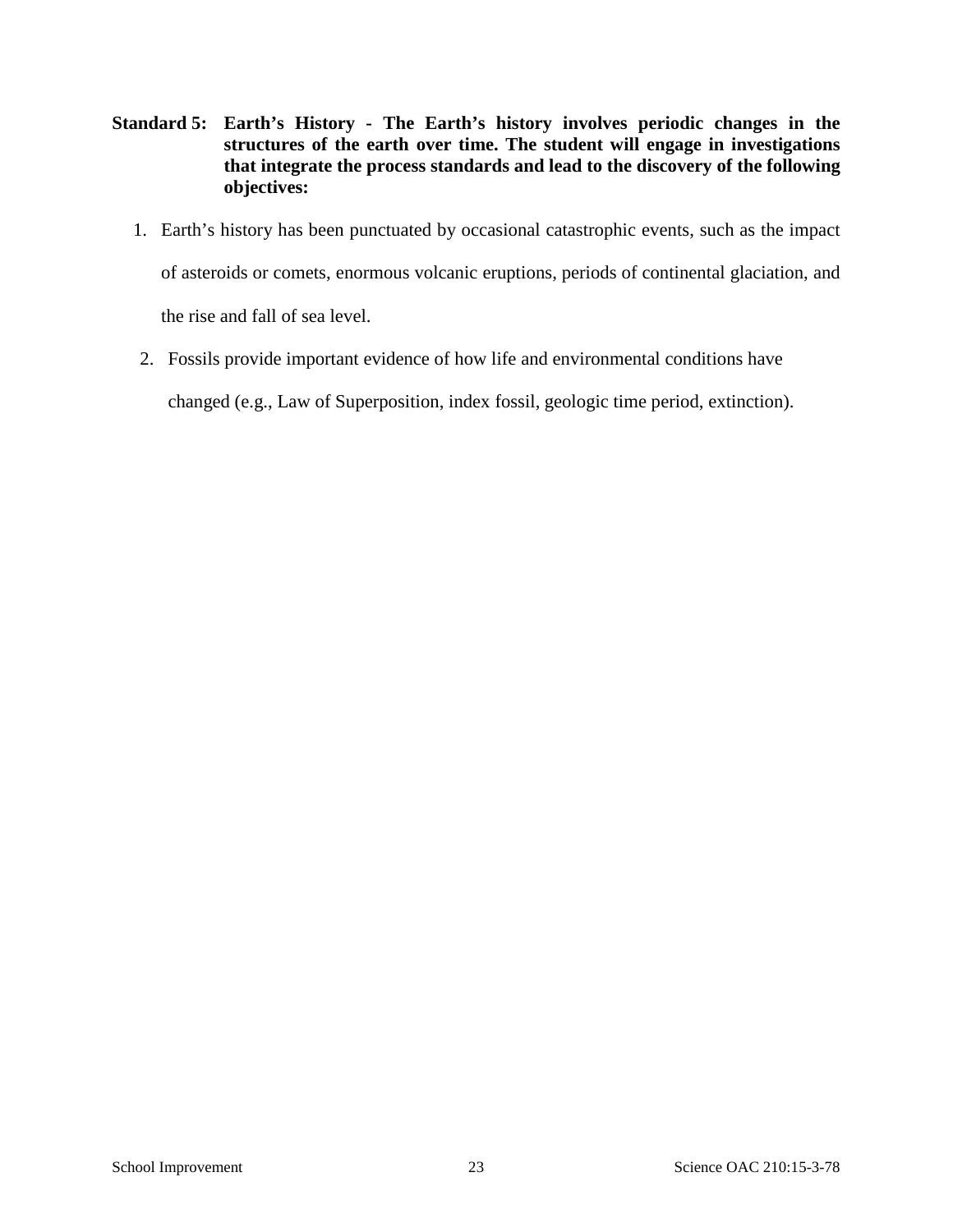#### **SOCIAL STUDIES OAC 210:15-3-98**

#### **UNITED STATES HISTORY**

#### **1760-1877**

The focus of the course in United States History for Grade 8 is the American Revolution through the Civil War and Reconstruction era (1760-1877). However, for the Grade 8 criterionreferenced test over "History, Constitution and Government of the United States," the time frame is 1760-1860, or from approximately George III's succession to the British throne to the election of Abraham Lincoln as president.

The student will describe and analyze the major causes, key events, and important personalities of the American Revolution. He or she will examine in greater depth the factors, events, documents, significant individuals, and political ideas that led to the formation of the United States of America. These will be pursued through a chronological study of the early national period, westward expansion, and the Civil War and Reconstruction eras. Citizenship skills will focus upon the development and understanding of constitutional government in the United States. The student will continue to gain, develop, and put to use a variety of social studies skills.

#### **Standard 1: The student will develop and practice process skills in social studies.**

- \*1. Develop and apply cause and effect reasoning and chronological thinking to past, present, and potential future situations.
- 2. Identify, analyze, and interpret primary and secondary sources, such as artifacts, diaries, letters, photographs, art, documents, newspapers, and contemporary media (e.g., television, motion pictures, and computer-based technologies) that reflect events and life in United States history.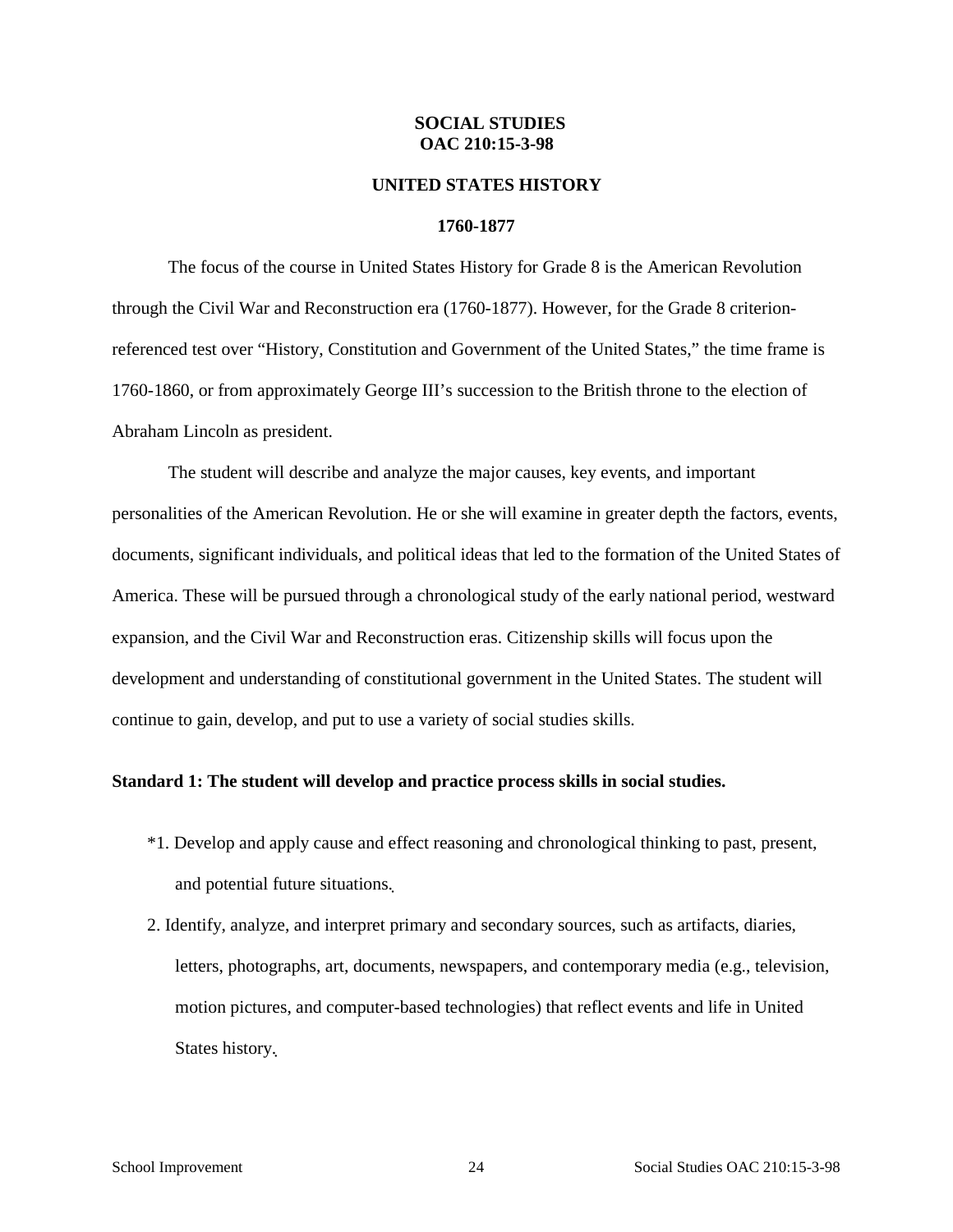- 3. Construct various timelines of United States, highlighting landmark dates, technological changes, major political**,** economic and military events, and major historical figures.
- 4. Locate on a United States map major physical features, bodies of water, exploration and trade routes, and the states that entered the Union up to 1877.  $\Box$
- 5. Interpret economic and political issues as expressed in maps, tables, diagrams, charts, political cartoons, and economic graphs.
- 6. Make distinctions among propaganda, fact and opinion; evaluate cause and effect relationships; and draw conclusions.  $\square$
- 7. Interpret patriotic slogans and excerpts from notable quotations, speeches and documents (e.g., "Give me liberty or give me death," "Don't Tread On Me," "One if by land and two if by sea," "The shot heard 'round the world," "E Pluribus Unum," the Declaration of Independence, the Preamble to the Constitution, "Fifty-four forty or Fight," and the Gettysburg Address).  $\Box$

## **\*Standard 2: The student will develop skills in discussion, debate, and persuasive writing by analyzing historical situations and events.**

- \*1. Read, write, and present a variety of products, such as tables, charts, graphs, maps, reports, letters, computer presentations, checklists, resumes, brochures, pamphlets, and summaries.
- \*2. Write on, speak about, and dramatize different historical perspectives of individuals and groups (e.g., settlers, slaves**,** indentured servants, and slave holders; Patriots and Loyalists; Federalists and Anti-Federalists; political parties; rural and urban dwellers; and peoples of different cultural, economic, and ethnic backgrounds).
- \*3. Write on, speak about, and dramatize different evaluations of the causes and effects of major events (e.g., the American Revolution, the Constitutional Convention, the Industrial Revolution, westward expansion, the Civil War, and Reconstruction).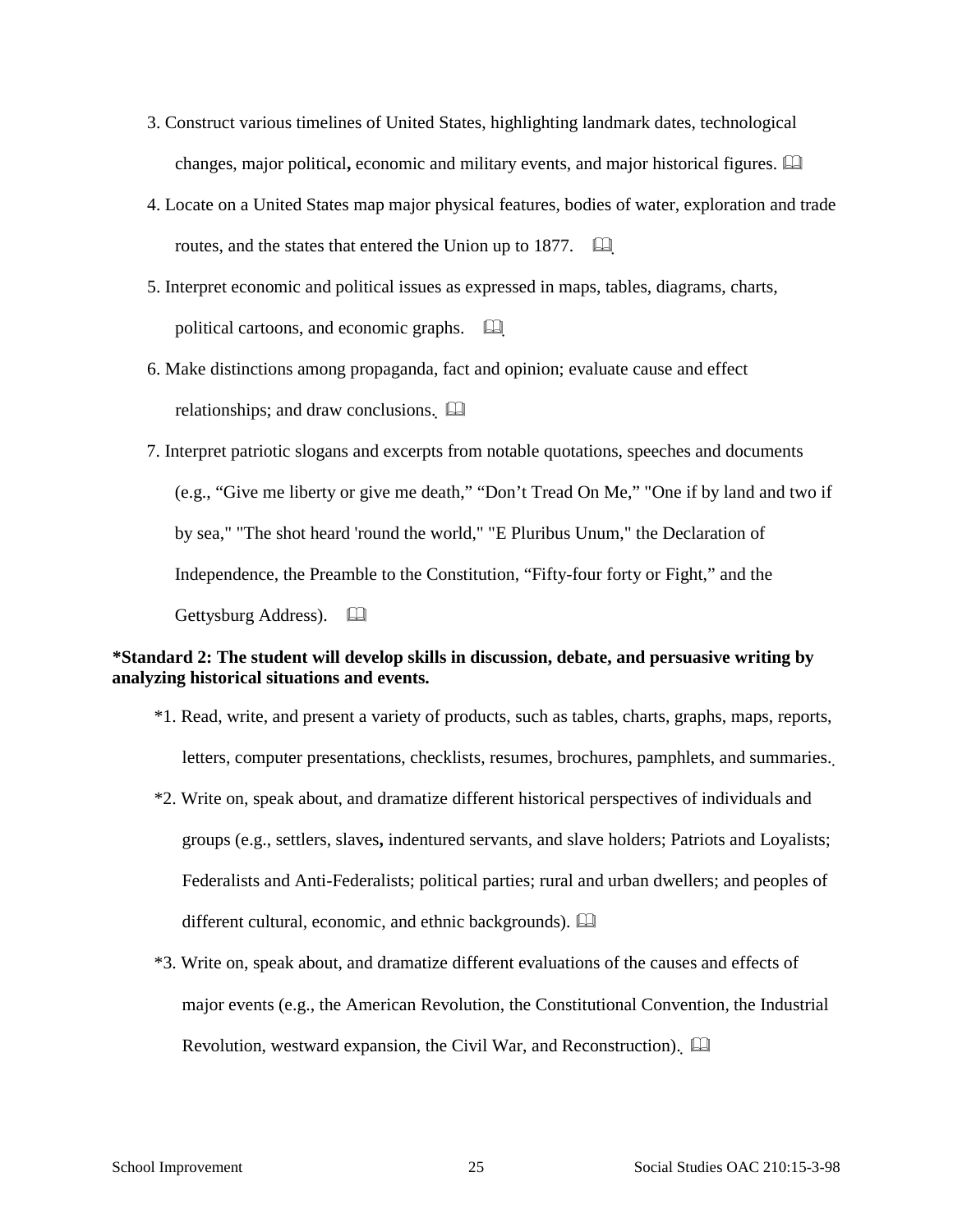\*4. Examine the development and emergence of a unique American culture (e.g., art, music, and literature).  $\Box$ 

#### **Standard 3: The student will examine and explain the causes of the American Revolution and the ideas and interests involved in forging the revolutionary movement.**

- 1. Explain the political and economic consequences of the French and Indian War in both Europe and North America, and the overhaul of English imperial policy following the Treaty of Paris of 1763 and the Proclamation of 1763.
- 2. Compare and contrast the arguments advanced by defenders and opponents of the new imperial policy on the traditional rights of English people and the legitimacy of asking the colonies to pay a share of the costs of the empire, including the Sugar, Stamp, and Declaratory Acts.
- 3. Reconstruct the chronology and recognize the significance of the critical events leading to armed conflict between the colonies and England.
	- a. Colonial opposition to and protests against "taxation without representation" (e.g., the Sons of Liberty and boycotts of British goods).
	- b. The Quartering Act and the Townshend Acts.
	- c. The Boston Massacre.
	- d. The Boston Tea Party and the "Intolerable Acts."
	- e. The First Continental Congress.
- \*4. Analyze political, ideological, religious, and economic origins of the Revolution.
- 5. Examine the arguments between Patriots and Loyalists about independence and draw conclusions about how the decision to declare independence was reached at the Second Continental Congress.

# **Standard 4: The student will evaluate and describe the factors which affected the course of the American Revolution and contributed to the American victory.**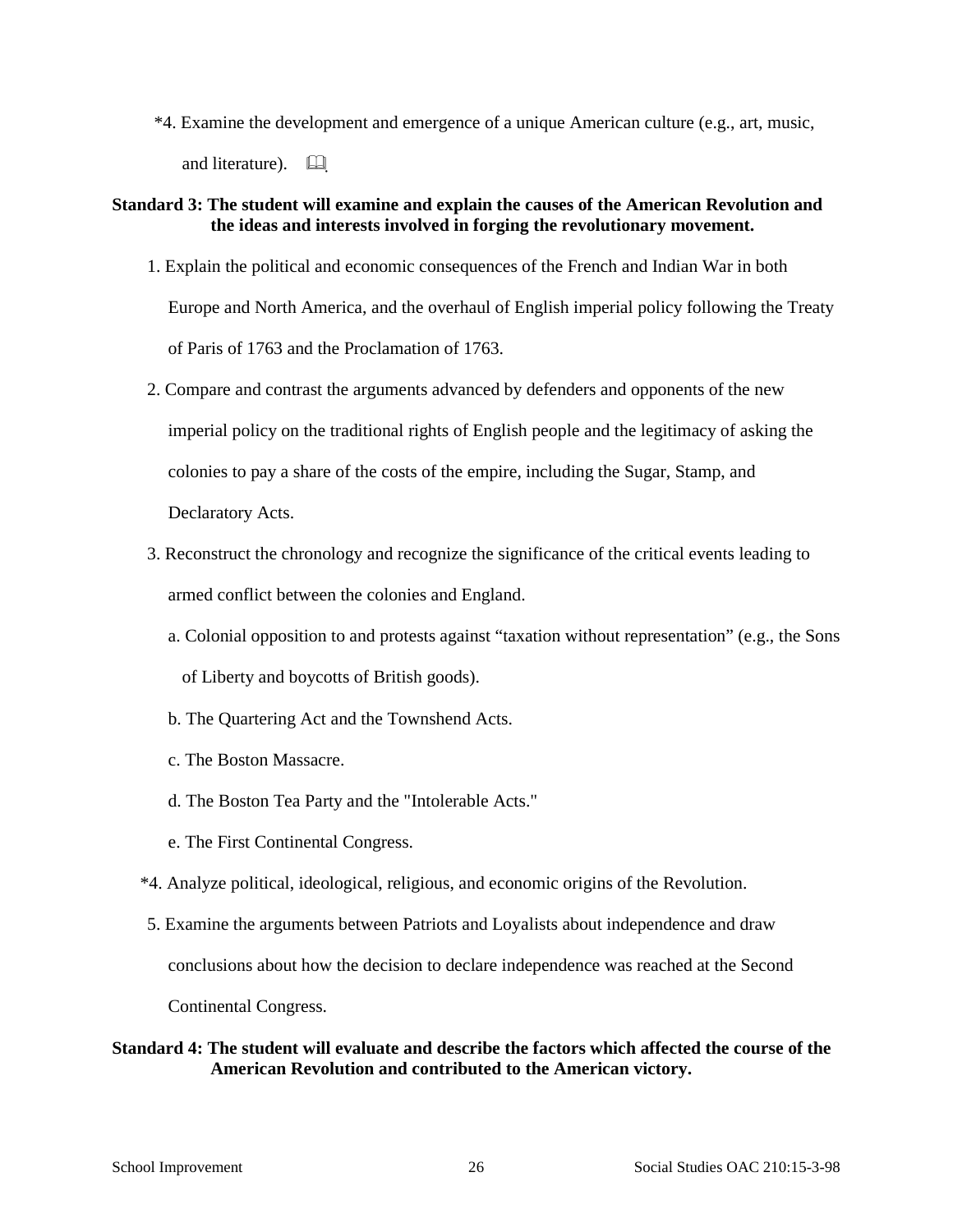- 1. Analyze the ideological war between Great Britain and her North American colonies as expressed in the Declaration of Independence.
	- a. Explain the major ideas expressed in the Declaration of Independence and their intellectual origins.
	- b. Describe how key principles of the Declaration of Independence grew in importance to become unifying ideas of democracy in the United States.
- 2. Explain the significance of the political, economic, geographic and social advantages and disadvantages of each side.
- 3. Compare and contrast different roles and perspectives on the war (e.g., men and women, white colonists of different social classes, free and enslaved African Americans, and Native Americans).
- 4. Identify and chronologically detail significant developments, battles and events, including Lexington and Concord, the publication of *Common Sense*, Saratoga, the French Alliance, the Valley Forge encampment, Yorktown, and the Treaty of Paris of 1783, and explain how the colonists won the war against superior British resources.
- 5. Trace the formation of a national government of the United States by the Second Continental Congress in the Articles of Confederation.
- 6. Recognize the significance of key individuals, including King George III, Lord North, John Adams, Samuel Adams, Paul Revere, Benjamin Franklin, George Washington, Lord Cornwallis, Thomas Jefferson, Patrick Henry, and Thomas Paine.

# **Standard 5: The student will examine the significance of and describe the institutions and practices of government created during the American Revolution and how they were revised between 1787 and 1815 to create the United States Constitution and the Bill of Rights.**

1. Evaluate the provisions of the Articles of Confederation, its provisions, strengths and

weaknesses, and the various state constitutions.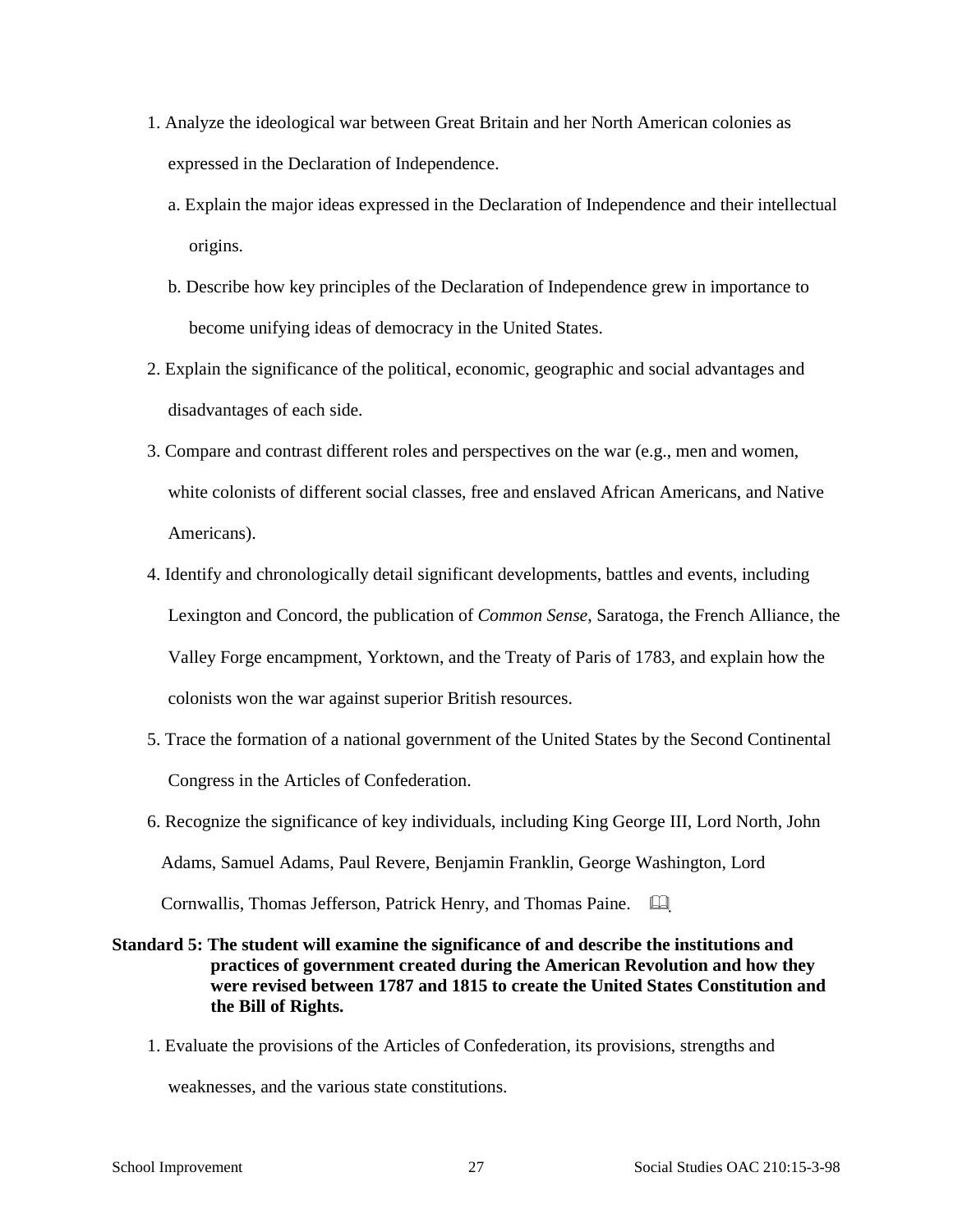- 2. Explain the dispute over the western lands and how it was resolved through the Northwest Ordinance, and describe the economic issues arising out of the Revolution and Shays' Rebellion.
- 3. Recognize and analyze the significance of the Constitutional Convention, its major debates and compromises, and key individuals (e.g., George Washington, James Madison, and George Mason); the struggle for ratification of the Constitution as embodied in the *Federalist Papers* and Anti-Federalist arguments; and the addition of the Bill of Rights to the Constitution.
- 4. Identify and explain the fundamental principles of the Constitution, including popular sovereignty, consent of the governed, separation of powers, checks and balances, and federalism.
- 5. Interpret and give examples of the rights, responsibilities, liberties, and protections all individuals possess under the Constitution and the Bill of Rights, including the freedoms of religion, speech, press, assembly and petition, and the rights to due process and trial by jury.
- \*6. Examine the major domestic and foreign affairs issues facing the first three presidents and Congress, the development of political parties, and the significance of the presidential election of 1800.
- \*7. Describe Alexander Hamilton's economic plan for the United States (e.g., the national bank, redemption of bonds, and protective tariffs).
- 8. Appraise how Chief Justice John Marshall's precedent-setting decisions in *Marbury v. Madison* and *McCulloch v. Maryland* interpreted the Constitution and established the Supreme Court as an independent and equal branch of the federal government.
- 9. Describe United States foreign relations and conflicts, territorial disputes, the War of 1812, and the significance of the Monroe Doctrine, the Louisiana Purchase and the acquisition of Florida in the Adams-Onís Treaty.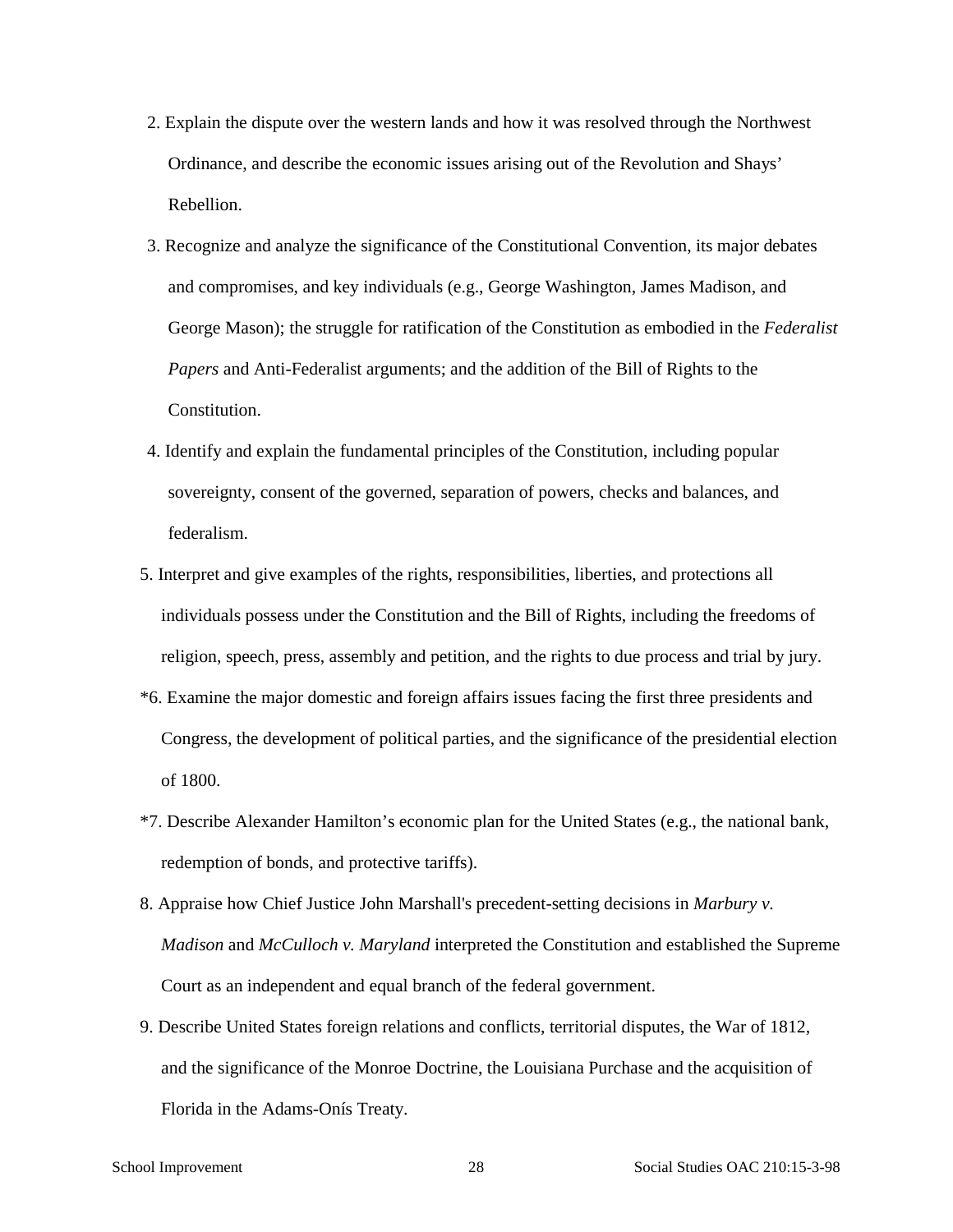# **Standard 6: The student will examine and describe the economy of the United States from 1801 to 1877.**

- \*1. Describe the economic growth and changes in the United States in science, technology, energy, manufacturing, entrepreneurship, and transportation, including geographic factors in the location and development of United States industries and centers of urbanization (e.g., Industrial Revolution, the early labor movement, and famous entrepreneurs of the time).
- 2. Evaluate the impact in the Northern states of the concentration of industry, manufacturing, and shipping; the development of the railroad system; and the effects of immigration and the immigrant experience.
- 3. Evaluate the impact in the Southern states of the dependence on cotton, the plantation system and rigid social classes, and the relative absence of enterprises engaged in manufacturing and finance.
- 4. Assess the economic, political and social aspects of slavery, the variety of slave experiences, African American resistance to slavery, and the rise of sharecropping and tenant farming.

#### **Standard 7: The student will examine the significance of the Jacksonian era.**

- \*1. Trace the development of Jacksonian Democracy and explain why the election of Andrew Jackson was considered a victory for the "common man."
- \*2. Analyze Jackson's attack on the Second Bank of the United States and the subsequent business cycle of inflation and depression in the 1830s.
- 3. Describe and explain the Nullification Crisis and the development of the states' rights debates.
- 4. Compare and contrast the policies toward Native Americans pursued by presidential administrations through the Jacksonian era, and evaluate the impact on Native Americans of white expansion, including the resistance and removal of the Five Tribes (i.e., Choctaw, Chickasaw, Creek, Seminole, and Cherokee).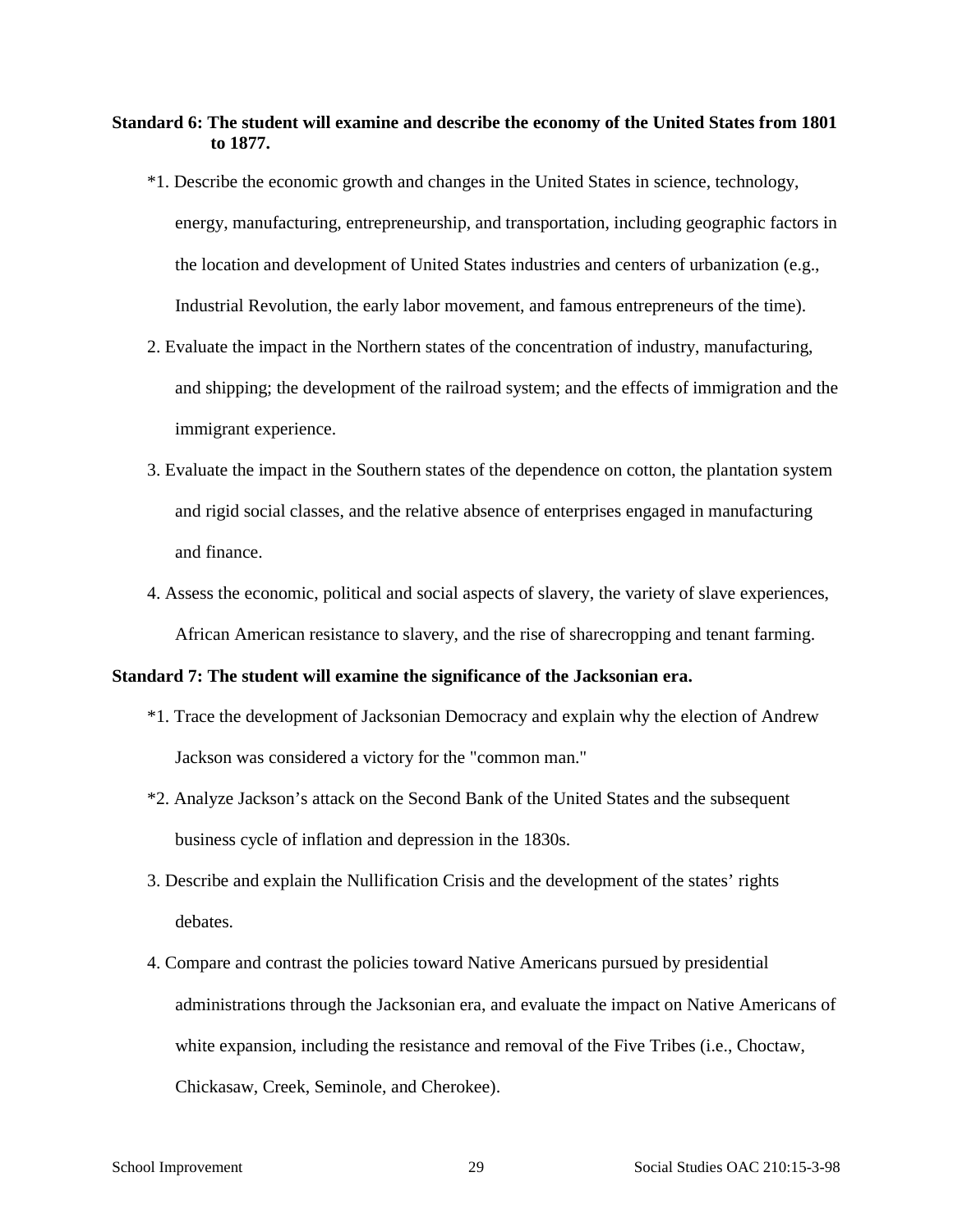### **Standard 8: The student will research and interpret evidence of how Americans endeavored to reform society and create a distinct culture from 1801 to 1877.**

- \*1. Analyze changing ideas about race and assess pro-slavery and anti-slavery ideologies in the North and South.  $\Box$
- 2. Explain the fundamental beliefs of abolitionism and the operation of the Underground Railroad. a
- \*3. Assess the importance of the Second Great Awakening and the ideas and beliefs of its principal leaders.
- 4. Identify major utopian experiments (e.g., New Harmony, Indiana, and Oneida, New York) and describe the reasons for their formation.  $\Box$
- \*5. Examine changing gender roles and the ideas and activities of women reformers.
- 6. Identify and explain the significance of the activities of early reform leaders of different racial**,** economic and social groups in education, abolition, temperance, and women's suffrage.  $\Box$

# **Standard 9: The student will evaluate and explain the westward expansion of the United States from 1801 to 1877.**

- 1. Examine and discuss Manifest Destiny as a motivation and justification for westward expansion, the lure of the West, and the reality of life on the frontier.
- 2. Delineate and locate territorial acquisitions (e.g., Texas Annexation, Mexican Cession, and Gadsden Purchase), explorations, events, and settlement of the American West using a variety of resources.
- 3. Describe the causes and effects of the Louisiana Purchase and the explorations of Lewis and Clark.
- \*4. Analyze the causes of Texas independence and the Mexican-American War, and evaluate the provisions and consequences of the Treaty of Guadalupe Hidalgo.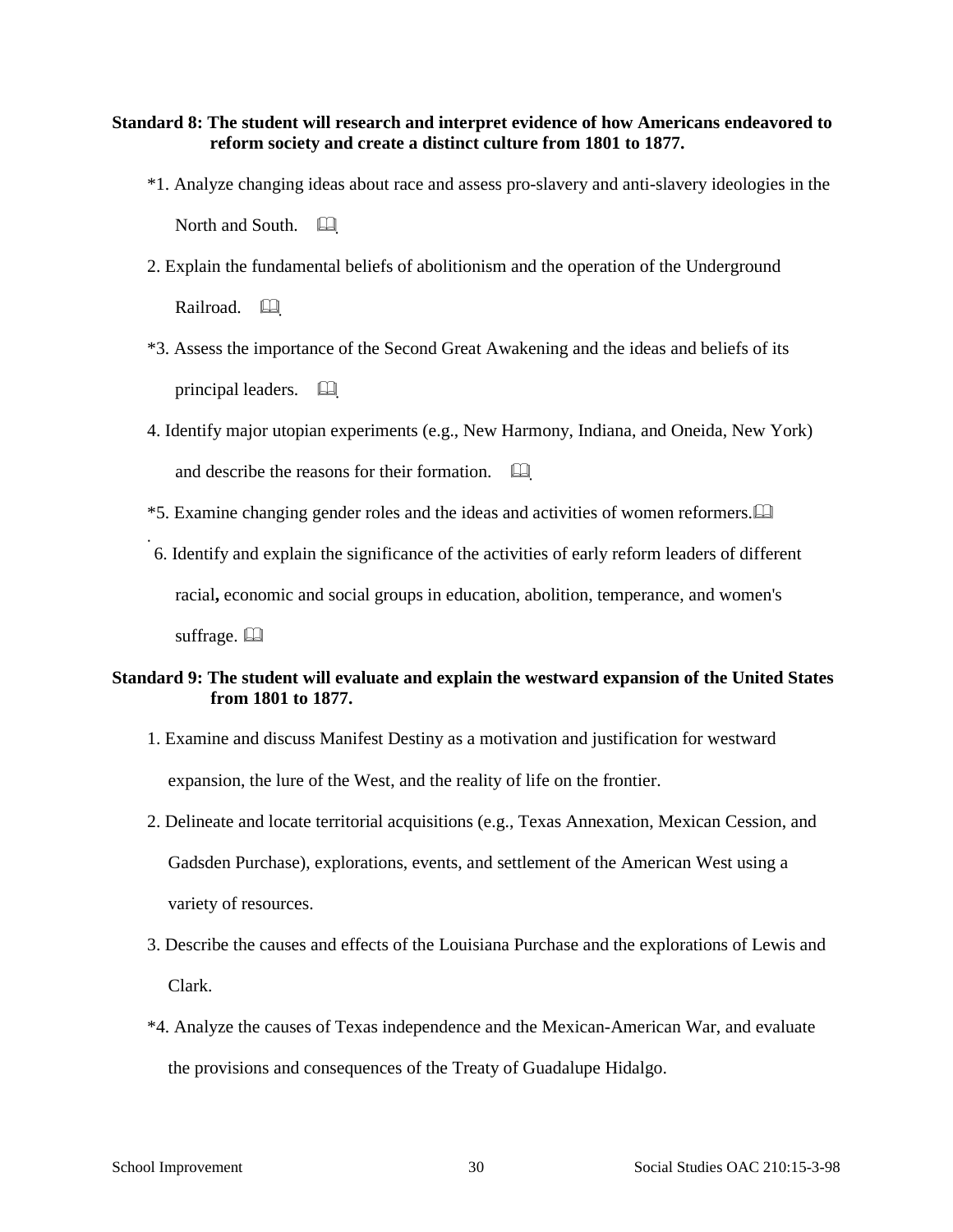- 5. Assess the factors that led to increased immigration (e.g., the Irish potato famine, railroad construction, and employment opportunities) and how ethnic and cultural conflict was intensified.
- 6. Compare and contrast the causes and character of the rapid settlement of Oregon and California in the late 1840s and 1850s.
- \*7. Examine the religious origins and persecution of the Mormons; explain the motives for their trek westward, and evaluate their contributions to the settlement of the West.
- 8. Describe the importance of trade on the frontiers and assess the impact of westward expansion on Native American peoples, including their displacement and removal and the Indian Wars of 1850s-1870s.
- \*9. Evaluate the impact of the Homestead Act of 1862 and the resulting movement westward to "free land".

# **Standard 10: The student will examine and describe how the North and South differed and how politics and ideologies led to the Civil War.**

- \*1. Identify and explain the economic, social, and cultural sectional differences between the North and the South.
- 2. Examine how the invention of the cotton gin, the demand for cotton in northern and European textile factories, and the opening of new lands in the South and West led to the increased demand for slaves.
- \*3. Evaluate the importance of slavery as a principal cause of the conflict.
- 4. Explain how the Compromise of 1850, the publication of *Uncle Tom's Cabin,* the Kansas-Nebraska Act*,* the Dred Scott decision, and John Brown's raid on Harper's Ferry contributed to and increased sectional polarization.
- 5. Discuss the significance of the presidential election of 1860, including the issues, personalities, and results.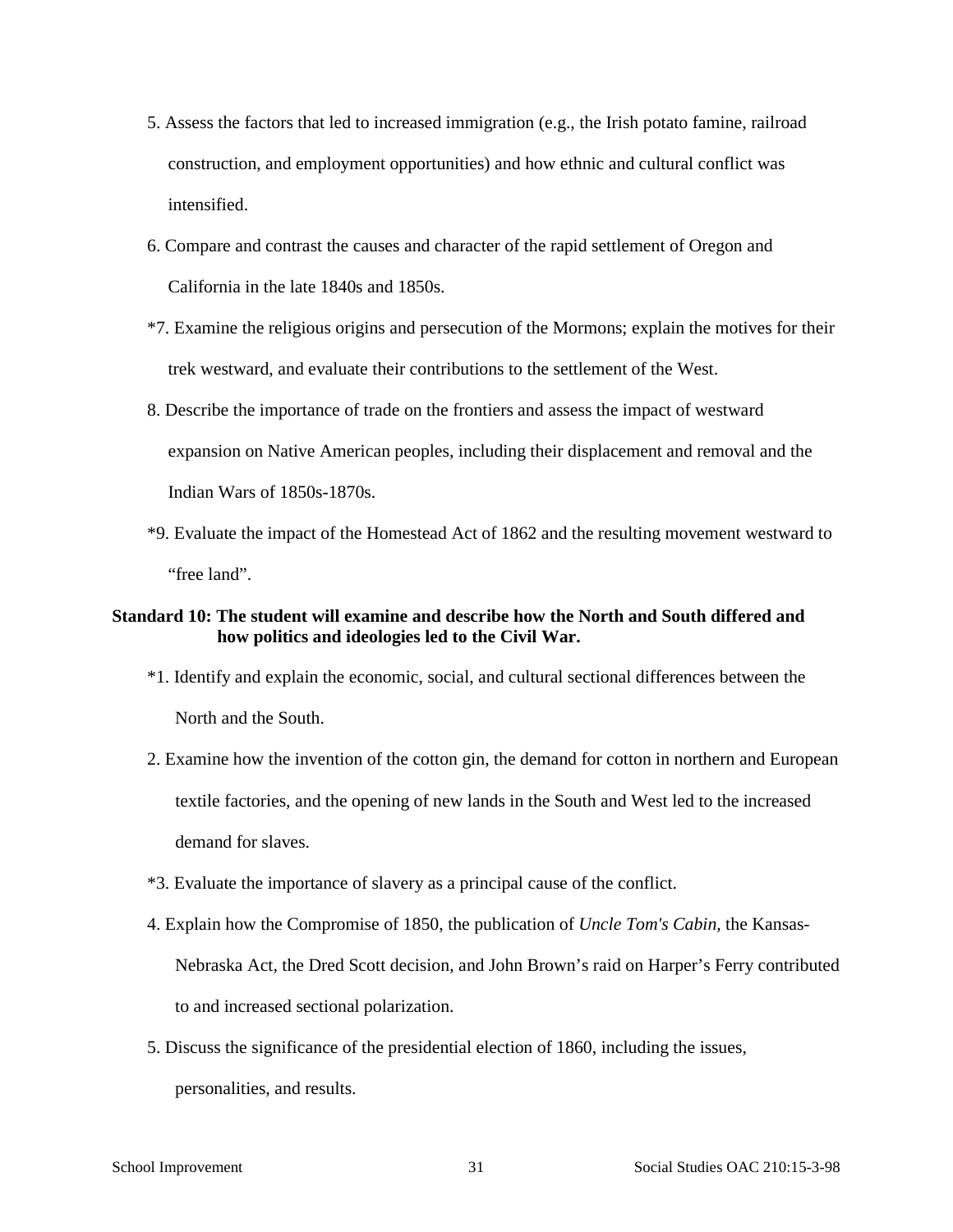# **\*Standard 11: The student will describe the course and character of the Civil War and Reconstruction eras and their effects on the American people, 1861 – 1877.**

- \*1. Compare the economic resources of the Union and the Confederacy at the beginning of the Civil War and assess the tactical advantages of each side.
- \*2. Identify the turning points of the war (e.g., major battles and the Emancipation Proclamation) and evaluate how political, economic, military, and diplomatic leadership affected the outcome of the conflict.
- \*3. Compare and contrast the motives for fighting and the daily life experiences of Confederate soldiers with those of Union soldiers, both white and African American.
- \*4. Compare homefront and battlefront roles of women in the Union and the Confederacy.
- \*5. Examine the various plans for Reconstruction, the programs to transform social relations in the South, and the successes and failures of Reconstruction in the South, North, and West (e.g., the role of carpetbaggers and scalawags, the passage of Black Codes, the accomplishments of the Freedmen's Bureau, and the rise of the Ku Klux Klan).
- \*6. Explain the provisions of the 13th, 14th and 15th Amendments and the political forces supporting and opposing each.
- \*7. Analyze the escalating conflict between the president and Congress, and explain the reasons for and consequences of Andrew Johnson's impeachment and trial.
- \*8. Analyze how and why the Compromise of 1877 effectively ended Reconstruction

# **Blueprints for each Criterion-Referenced Test reflect the degree of representation given on the test to each** *PASS* **standard and objective. To access the current blueprint (when available) go to the State Department of Education Web site at <http://sde.state.ok.us>, click on site index in the upper right-hand corner, then click "S" to go to "Student Assessment," then click on "State Accountability," and scroll down to "Blueprints."**

**NOTE:** Asterisks (\*) have been used to identify standards and objectives that must be assessed by the local school district. All other skills may be assessed by the Oklahoma School Testing Program (OSTP).

Book icons ( $\Box$ ) identify Information Literacy skills. Students are best served when these are taught in collaboration and cooperation between the classroom teacher and the library media specialist.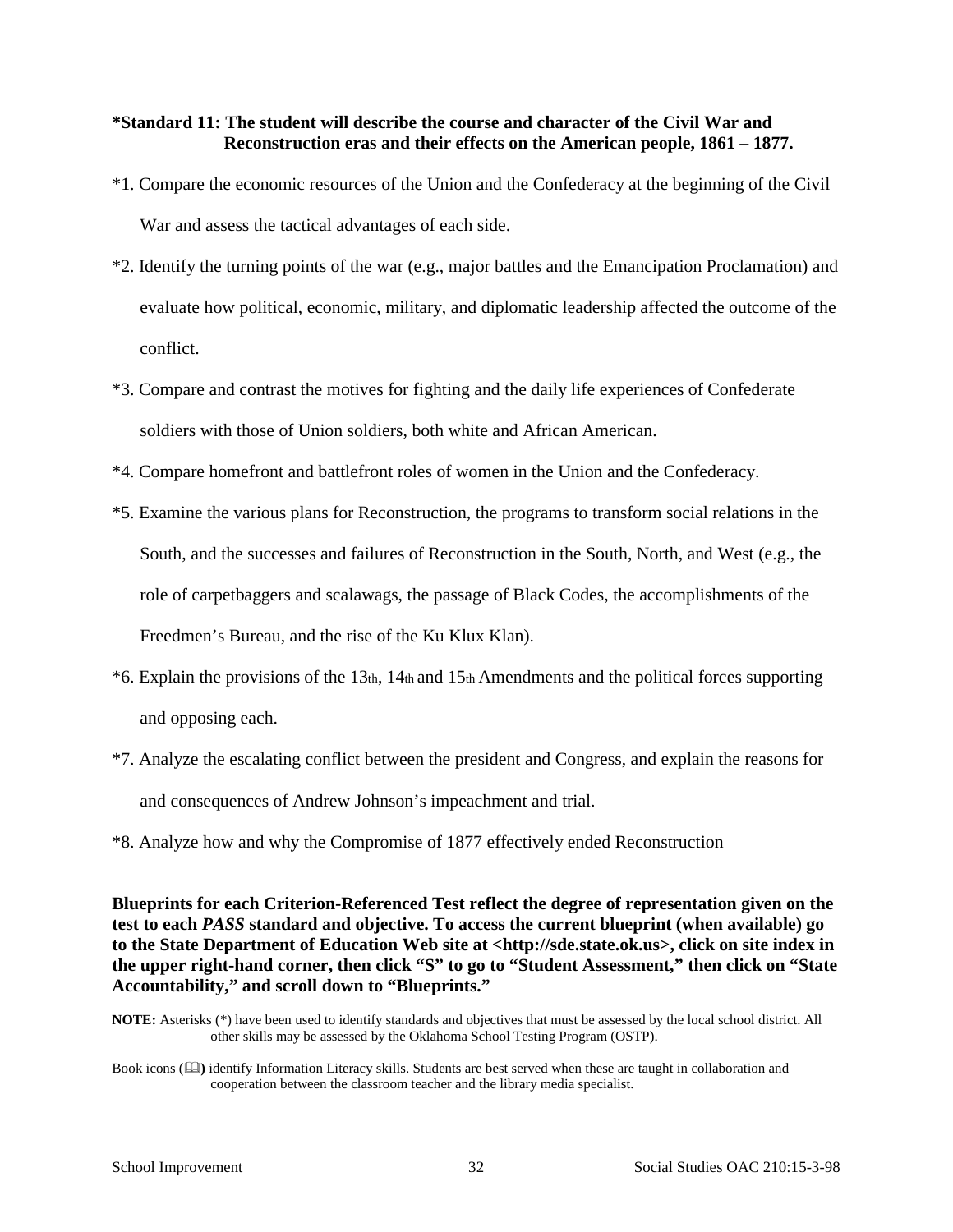# **THE ARTS OAC 210:15-3-122**

# VISUAL ART

# **Standard 1: Language of Visual Art - The student will identify visual art terms (e.g., architecture, collage, medium, perspective, symbol).**

- 1. Identify and apply knowledge of the principles of design: rhythm, balance (symmetrical, asymmetrical, radial), contrast, movement, variety, center of interest (emphasis), and repetition in personal artwork, and the artworks of others.
- 2. Identify and apply the elements of art: line, color, form, shape, texture, value (light and dark), and space in works of art. Discriminate between types of shape (geometric and organic), colors (primary, secondary, complementary, intermediates, neutrals, tints, tones, shades, and values), lines (characteristics, quality), textures (tactile and visual), and space (background, middleground, foreground, placement, one-, two-, and threepoint perspective, overlap, negative, positive, size, color) in personal artwork, and the artworks of others.
- 3. Compare works which are similar or different in expressive quality, composition, and style.  $\Box$
- 4. Discuss works of art of different media and styles beyond statements of mere preference. <sup>[1]</sup>

# **Standard 2: Visual Art History and Culture - The student will recognize the development of visual art from an historical and cultural perspective**.

1. Recognize and describe the cultural and ethnic traditions which have influenced visual art including European, American, Native American, African American, Hispanic, and Asian traditions.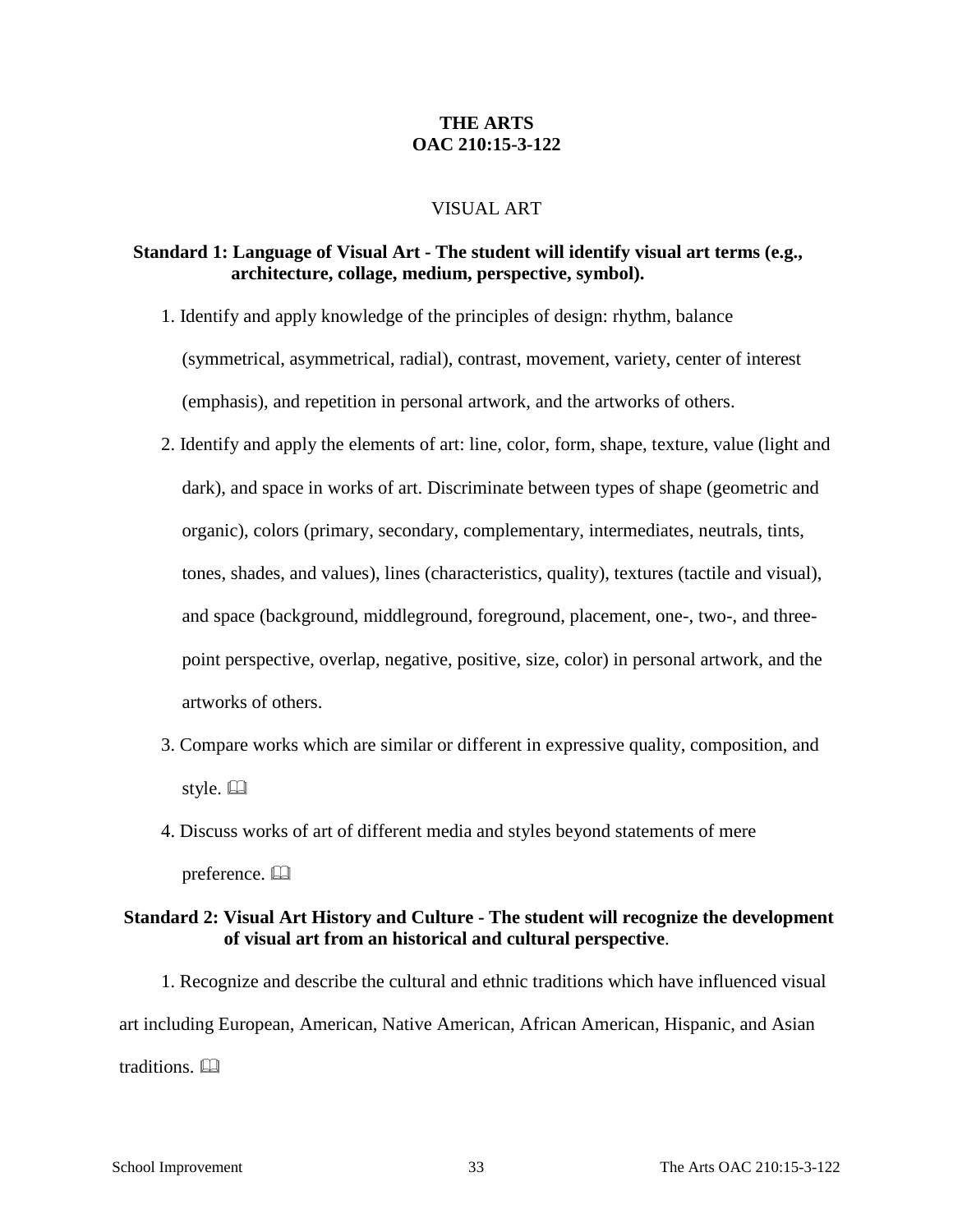2. Explain the purpose of visual art and artists in history and culture.

3. Identify how visual art is used by artists in today's world, including the popular media of advertising, television, and film (e.g., illustrator, fashion designer, sculptor, display designer, painter, graphic designer, animator, photographer).

4. Identify the relationship that exists between visual art and other art forms such as music, dance, and drama.

# **Standard 3: Visual Art Expression - The student will observe, select, and utilize a variety of ideas and subject matter in creating original works of art.**

1. Use observation, memory and imagination in making original works of art.

- 2. Assess and modify art work in progress based on an understanding of art materials and techniques.
- 3. Demonstrate safe and proper use, care, and storage of media, materials, and equipment.
- 4. Depict three-dimensional qualities by overlapping planes, vertical position, size and color intensity, in original art work.
- 5. Develop and apply skills and techniques using a variety of art media, and processes in making two- and three-dimensional works of art. Ceramics: media: clay, modeling clay, clay substitutes, glazes, paint, stains. processes: pinch and pulled forms, slab, coil, incising etc. Drawing media: pencils, colored pencils, markers, chalks, crayons, oil-pastels. processes: sketching, contour line, hatching, crosshatching, stippling, rendering, shading. Fiber Arts media: cloth, yarn, ribbon, found objects, paper, and rope. processes: weaving, stitchery, braiding, and basketry. Mixed Media media: tissue paper, photos, found objects, foil, fiber, paint, paper, magazines. processes: collage, bas-relief. Painting: media: tempera, watercolor, oil, and acrylic. processes: wet-on-wet, wet-on-dry, wash, resist, sponge. Printmaking media: printing ink, styrofoam, stencil, found objects. processes: relief, silkscreen. Sculpture or media: paper, papier-mâché, clay, plaster,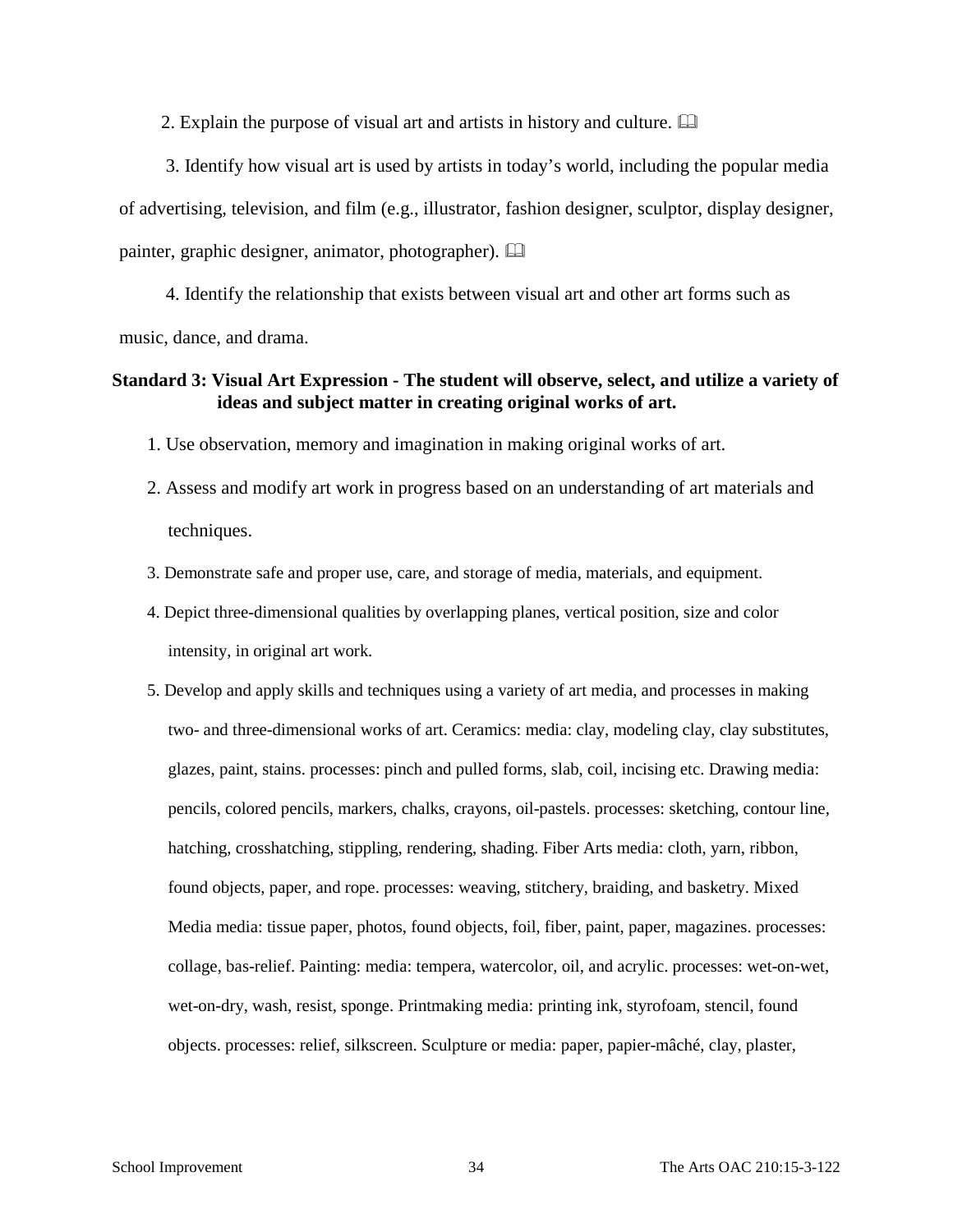cardboard, wood, Architecture found objects, beads, sand, wire. processes: carving, constructing, and assembling.

#### **Standard 4: Visual Art Appreciation - The student will appreciate visual art as a vehicle of human expression.**

- 1. Demonstrate appropriate behavior while attending a visual art exhibition in a museum or art gallery.
- 2. Demonstrate respect for personal artwork and the artwork of others. 3. Demonstrate thoughtfulness and care in completion of artworks.

#### **GENERAL MUSIC**

#### **Standard 1: Language of Music - The student will read, notate and interpret music.**

- 1. Define and use correct terminology to identify and discuss the elements of music including:
	- a. Melody (steps, wide and narrow leaps, repeated tones, phrases, pentatonic scale [five-tone scale], intervals, major and minor scales).
	- b. Rhythm (steady beat, back beat, syncopation, triplets, dotted rhythms, 2/2 meter).
	- c. Harmony (partner songs, rounds, descants, countermelody, major and minor chords, polyphony, harmony in thirds and sixths).
	- d. Form (Unity and Variety, AB, ABA, round, rondo, theme and variations, march, introduction, coda, interlude, verse and refrain, prelude).
	- e. Tone color (opera, musical theater, duet, trio, quartet, chorus, voice ranges and instrument ranges, a capella and electronic tone color).
	- f. Pitch (range and register, change pitch with compositional devices such as imitation, inversion and transposition).
	- g. Tempo allegro (fast), lento (slow), andante (walking), moderato (moderate).
	- h. Dynamics forte (loud), piano (soft), mezzo forte (medium loud), mezzo piano (medium soft), crescendo and decrescendo).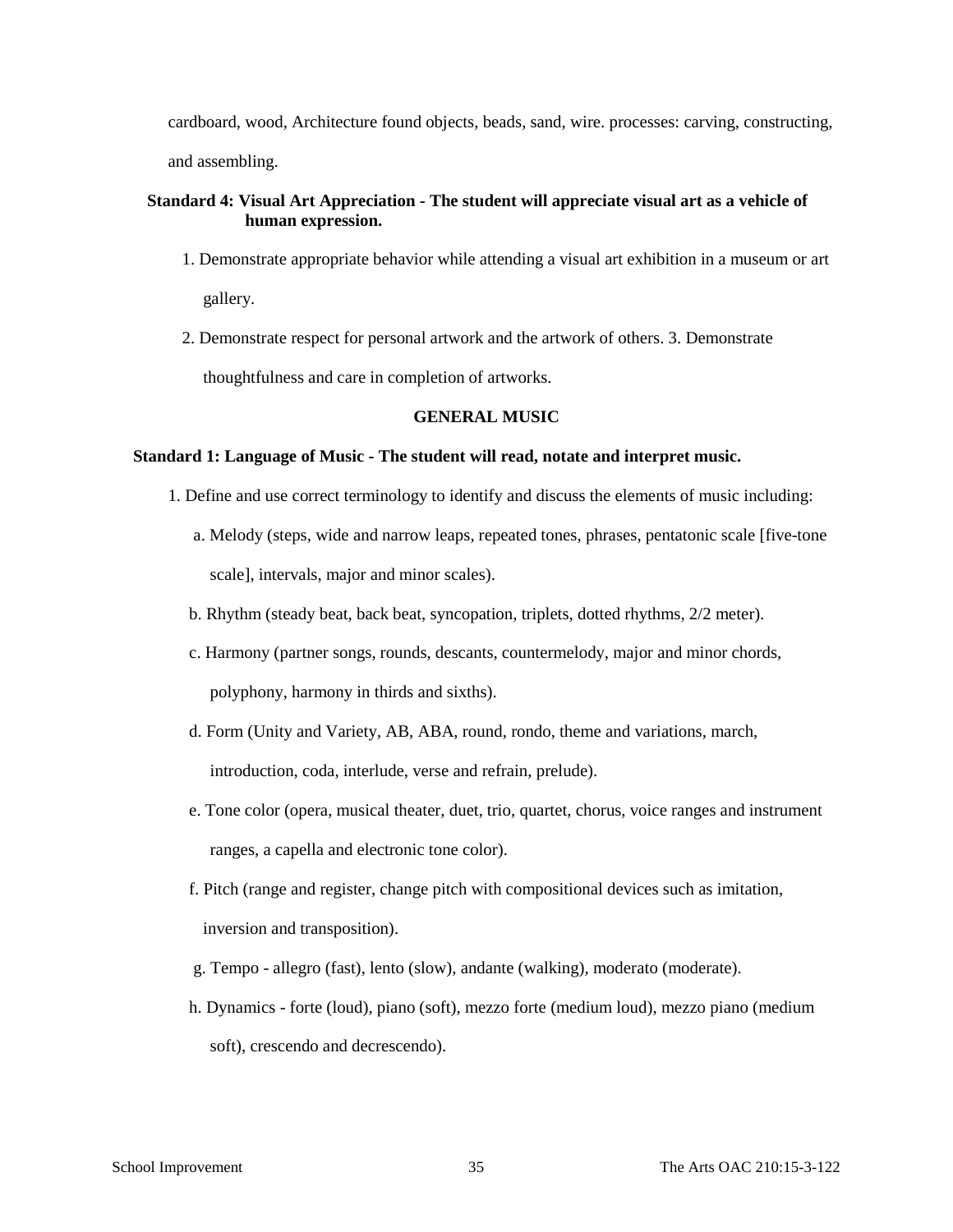- 2. Identify basic notational symbols (written representation of music), including: treble and bass clef, time signatures; (2/4, 3/4, 4/4, and 6/8); note values (whole note, half note, quarter note, eighth note, dotted half note, dotted quarter note, and the corresponding rests).
- 3. Experiment with variations in and demonstrate understanding of tempo (speed), tone quality (sound quality), dynamics (degree of loudness) and melodic and rhythmic phrasing for expressive purpose in performing music.
- 4. Identify visually and aurally:
	- a. Instrumental ensembles (marching band, orchestra, jazz band).
	- b. Families of orchestral instruments (strings, woodwinds, brass, and percussion).
	- c. Classification of voice ranges (soprano, alto, tenor, bass).
- 5. Notate (written representation of music) short melodies presented aurally (listening).

#### **Standard 2: Music History and Culture - The student will recognize the development of music from an historical and cultural perspective**.

- 1. Sing or play a variety of folk, ethnic, classical, and contemporary musical compositions.
- 2. Recognize, describe and listen to music from a variety of:
	- a. Styles (jazz, mariachi band, opera, musical, call-response);
	- b. Periods (Baroque, Classical, Romantic, Impressionism and Contemporary);
	- c. Cultures including European, Native American, African American, Hispanic, and Asian.
- 3. Identify and differentiate the use of musical elements and instruments from other parts of the
	- world and compare them to the use of musical elements in American music (patriotic, orchestral,

 $\mathbf{b}$ and and folk).  $(\Box \Box)$ 

4. Identify and describe the roles of musicians in various music settings and cultures.

#### **Standard 3: Music Expression - The student will perform, compose, improvise and arrange a variety of music within specified guidelines.**

- 1. Perform basic tonal patterns and rhythm patterns on classroom instruments (autoharp, recorder, percussion instruments, and guitar).
- 2. Demonstrate the ability to read music from basic notation (written representation of music).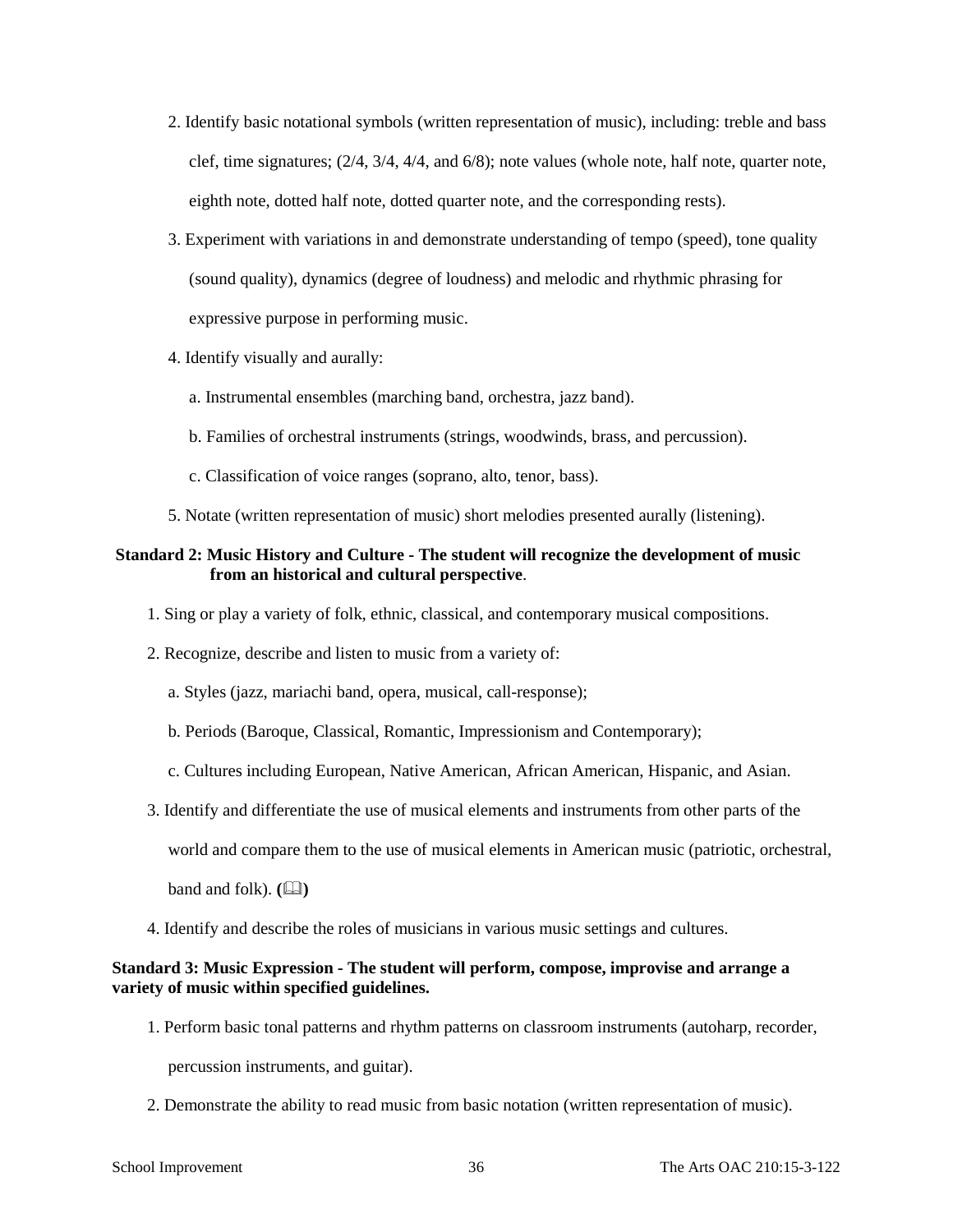- 3. Use a variety of sound sources, including electronic and computer.
- 4. Respond physically or using classroom instruments to basic rhythm patterns.
- 5. Perform in solo or group ensembles through singing and playing instruments.
- 6. Sing or play musical compositions demonstrating knowledge of tonal and rhythmic elements.
- 7. Use a system for counting beat and rhythm patterns (rhythm syllables and body movement) to demonstrate knowledge of rhythms found in musical compositions.
- 8. Identify uses of music in everyday life (film, television, background music, and commercials).
- 9. Recognize and identify the appropriate ways to use the following elements of musical style:
	- a. Dynamics (piano, forte).
	- b. Tempo (Allegro, Lento, Andante, Moderato).
	- c. Conducting patterns of simple meters (2/4, 3/4, 4/4, 6/8).
	- d. Articulation (staccato, legato, accent).

#### **Standard 4: Music Appreciation - The student will learn to appreciate music and extend their listening beyond music currently familiar to the student.**

- 1.Recognize and practice appropriate audience or performer behavior appropriate for the context and style of music performed.
- 2. Demonstrate respect for music performed by the student and by other student and professional

performers.

- 3. Use appropriate terms to explain preferences for musical works and styles.
- 4. Identify criteria for evaluating a musical composition or a musical performance.

between the classroom teacher and the library media specialist.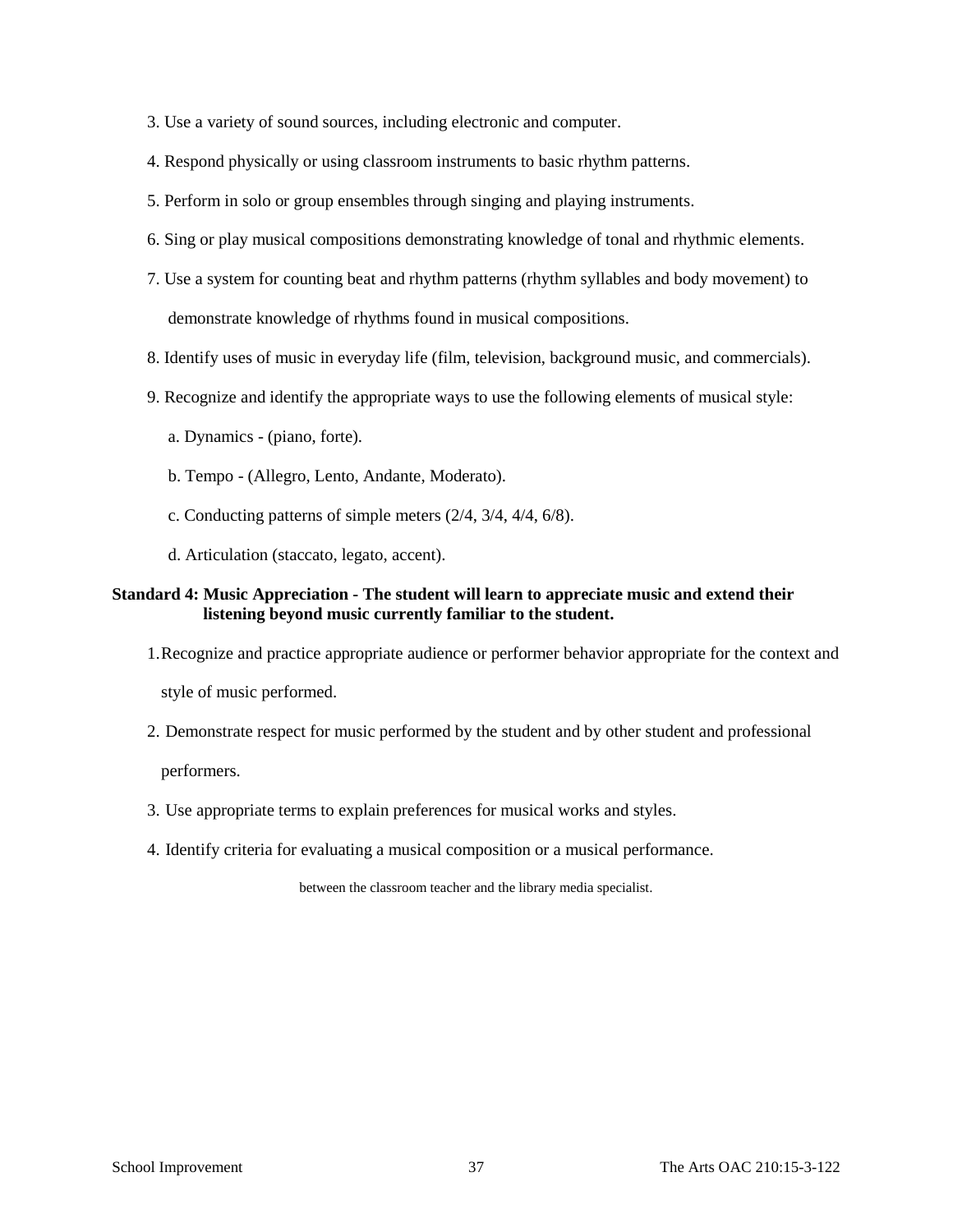# **WORLD LANGUAGES OAC 210:15-3-135**

#### OVERVIEW OF ESSENTIAL SKILLS AND KNOWLEDGE

# **Grade 8 is the fifth year of a required sequential language program in Oklahoma schools through which all students begin to develop skill in a language other than English.**

At the end of the Grade 4-8 program sequence, students should demonstrate skill at the novice level. They will be able to understand and produce memorized phrases, but they will be limited to familiar topics practiced in the classroom. Much more study will be needed to gain fluency. Students who began study at an earlier level or who have been in an immersion setting will demonstrate higher levels of skill if that study is uninterrupted.

As stated in the profession's national goals, *communication* is at the heart of second language study, whether the communication takes place face-to-face, in writing, or across centuries through reading of literature. Through the study of other languages, students gain a knowledge and understanding of the *cultures* that use that language; in fact, students cannot truly master the language until they have also mastered the cultural contexts in which the language occurs.

Learning languages provides *connections* to additional bodies of knowledge that are unavailable to monolingual English speakers. Through *comparisons* and contrasts with the language studied, students develop greater insight into their own language and culture and realize that multiple ways of viewing the world exist. Together, these elements enable the student of languages to participate in multilingual *communities* at home and around the world in a variety of contexts and in culturally appropriate ways. As is apparent, none of these goals can be separated from the other (National Standards in Foreign Language Education Project,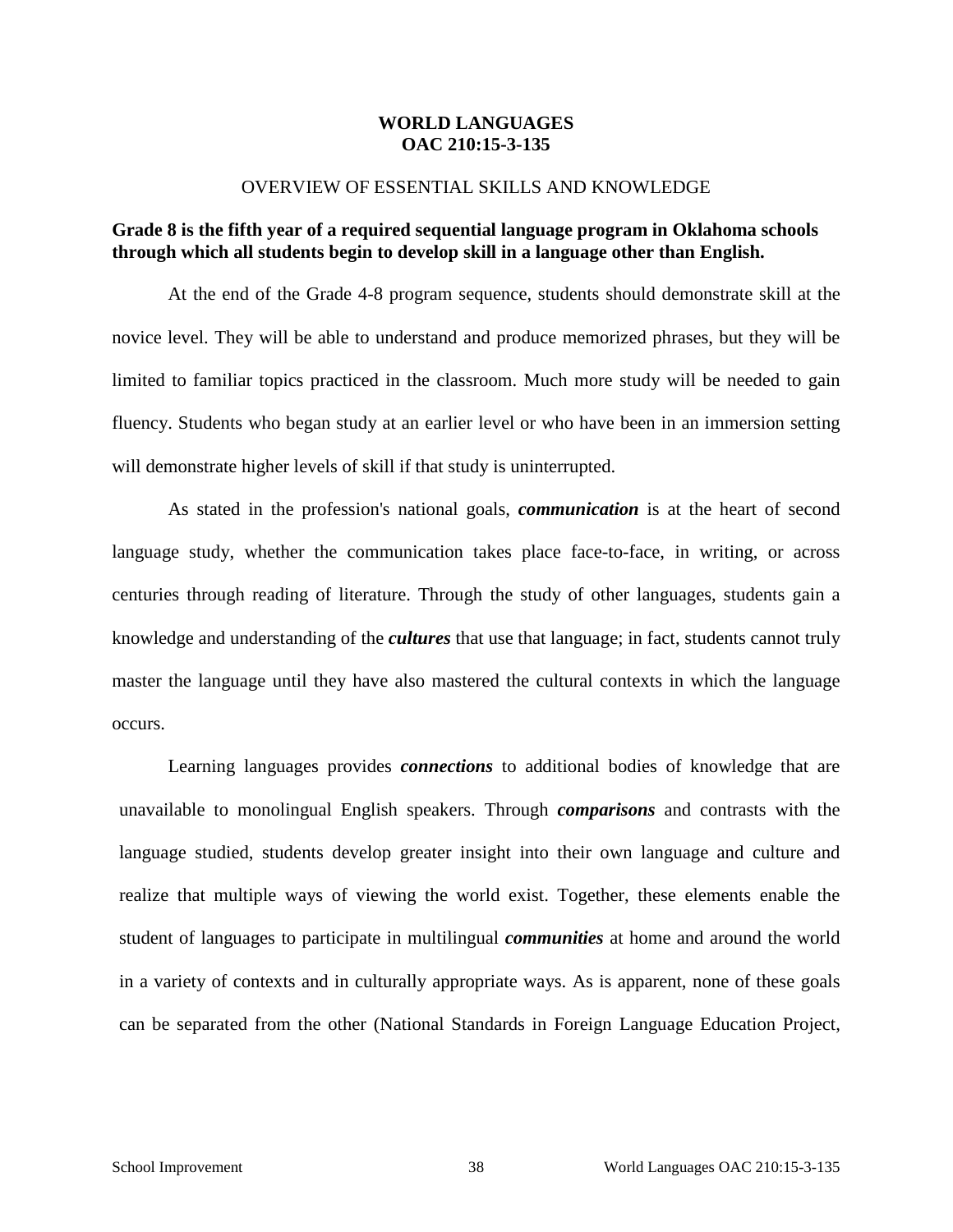2006, p. 31). Please note that *Priority Academic Student Skills (PASS)* are organized around these five goals: **communication**, **culture**, **connections**, **comparisons**, and **communities.**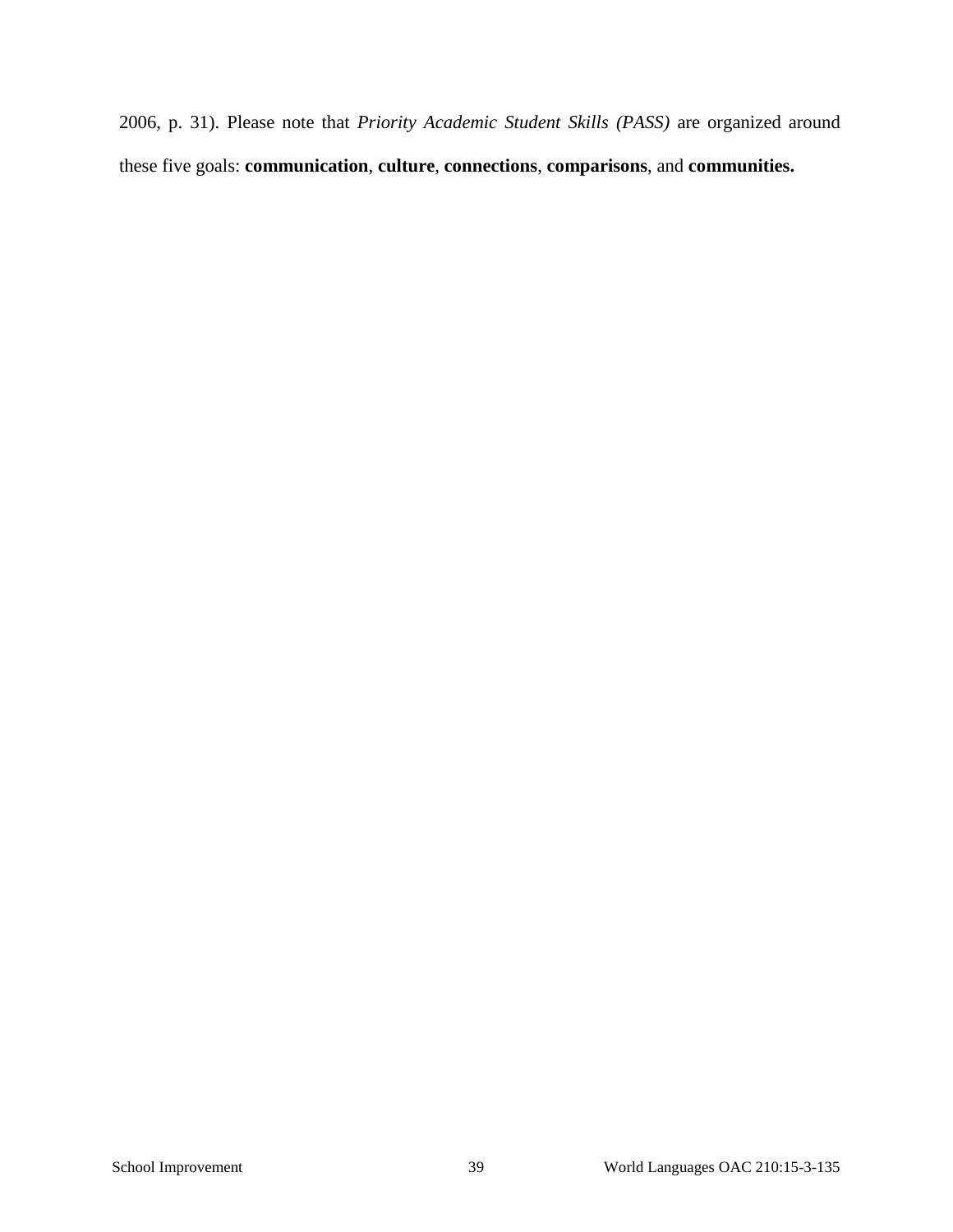#### **Novice Level Range**

# **Grades 4-12 Goal 1: Communication Communicate in Languages Other Than English**

*Communication occurring in the Novice Level Range often includes some combination of the following topics:* 

- *the self: family, friends, home, rooms, health, school, schedules, leisure activities, likes and dislikes, shopping, clothes, prices, size and quantity, and pets and animals*
- *beyond self: geography, directions, buildings and monuments, weather and seasons,*

*cultural and historical figures, places and events, calendar, time, food and customs,* 

*transportation, travel, professions, and work* 

*Novice Level learners are typically in Levels I-II (see descriptions in the Overview).* 

# **Standard 1.1: Interpretive Communication - Listening/Reading/Viewing Students will understand and interpret written and spoken language on a variety of topics. Progress Indicators:** *What will Novice Level learners be able to do in the target language?*

*By the end of the Novice Level, students will be able to handle the following language tasks in a consistent, comfortable, and spontaneous manner.* 

When listening, reading, and viewing, learners in the Novice Level Range will:

1. Comprehend simple daily communications on familiar topics, including simple instructions

such as classroom procedures.

- 2. Understand key words in written material such as advertisements, schedules, and menus.
- 3. Comprehend the main idea of selected, age-appropriate authentic recordings and broadcasts

and videos.

- 4. Comprehend the main idea of selected, short, authentic written materials that use familiar vocabulary and language structures.
- 5. Respond to simple commands, familiar vocabulary, and language structures.

# **Performance Guidelines:** *What characterizes Novice Level learners' performance in listening, reading and viewing?*

Learners in the Novice Level Range:

A. Understand short, simple conversations and narratives (live or recorded), within highly

predictable and familiar contexts.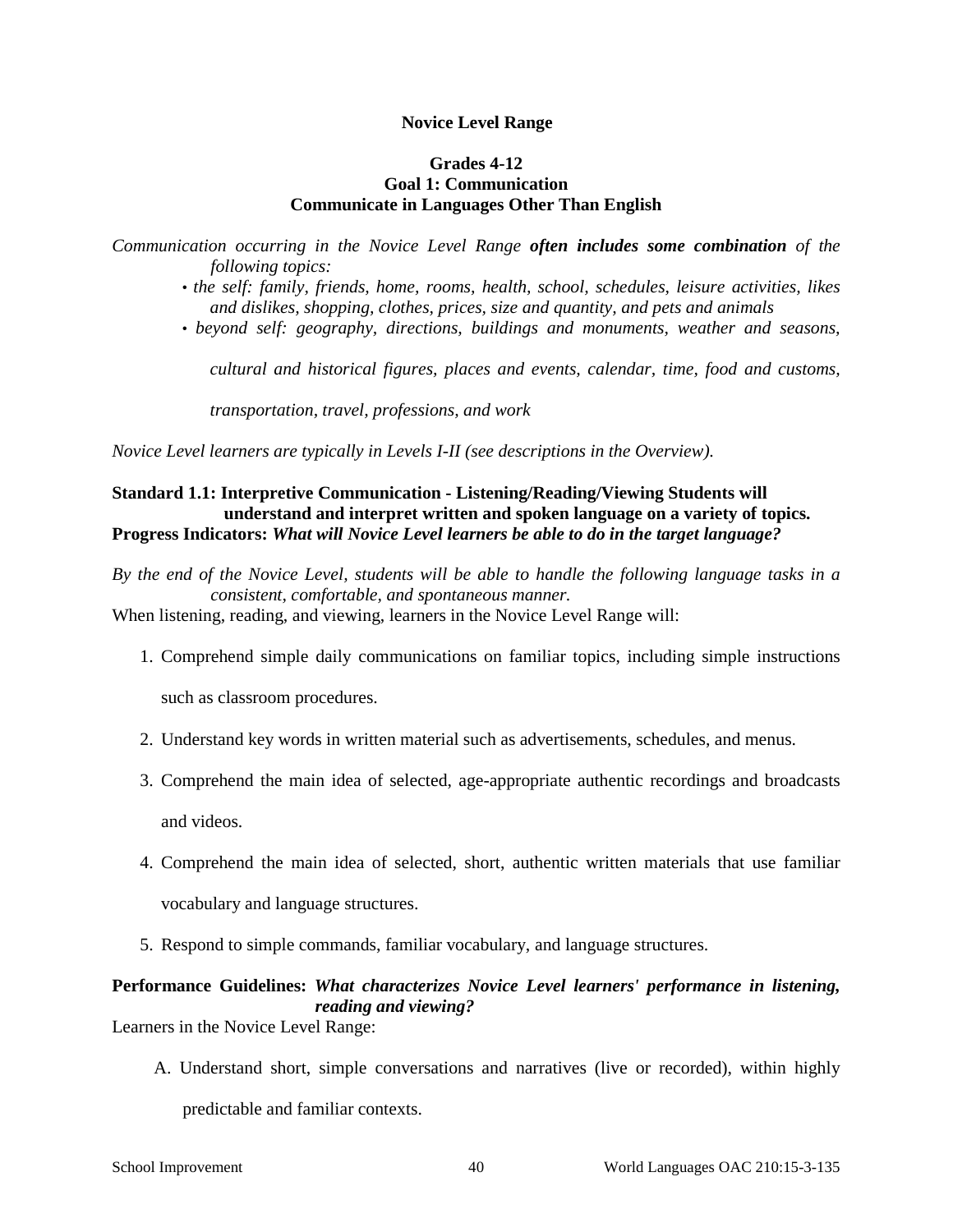- B. Recognize highly predictable key words and phrases and familiar structures by using contextual clues with strong visual support.
- C. Rely on personal background experience to assist in comprehension.
- D. Rely on repetition for understanding.
- E. Determine meaning by recognition of cognates, prefixes, suffixes, and thematic vocabulary.

# **Classroom Examples:** *What types of tasks are appropriate for the Novice Level Range classroom?*

Interpretive Tasks

- Recognize key words on store fronts and identify the type of store or services provided (e.g., book store, bakery, video store).
- Read and understand simple official forms (e.g., hotel registration, passport and visa applications).
- Listen to your teacher tell you to place certain items in different parts of the classroom, and respond accordingly.
- Listen to a patient explaining his/her symptoms of illness, including mention of various body parts, to a doctor and take simple notes listing what problems the patient is having.
- Read advertisements from authentic magazines and list all of the cognates found in the ads.
- Listen to authentic songs and write the main ideas expressed.
- Listen to a conversation of two native speakers. Answer simple comprehension questions in English.
- Listen to a simple story several times. Then draw what happened in the story.

# **Standard 1.2: Interpersonal Communication - Speaking/Writing Students will engage in conversations and/or written correspondence in which they provide and obtain information, express feelings and emotions, and exchange opinions.**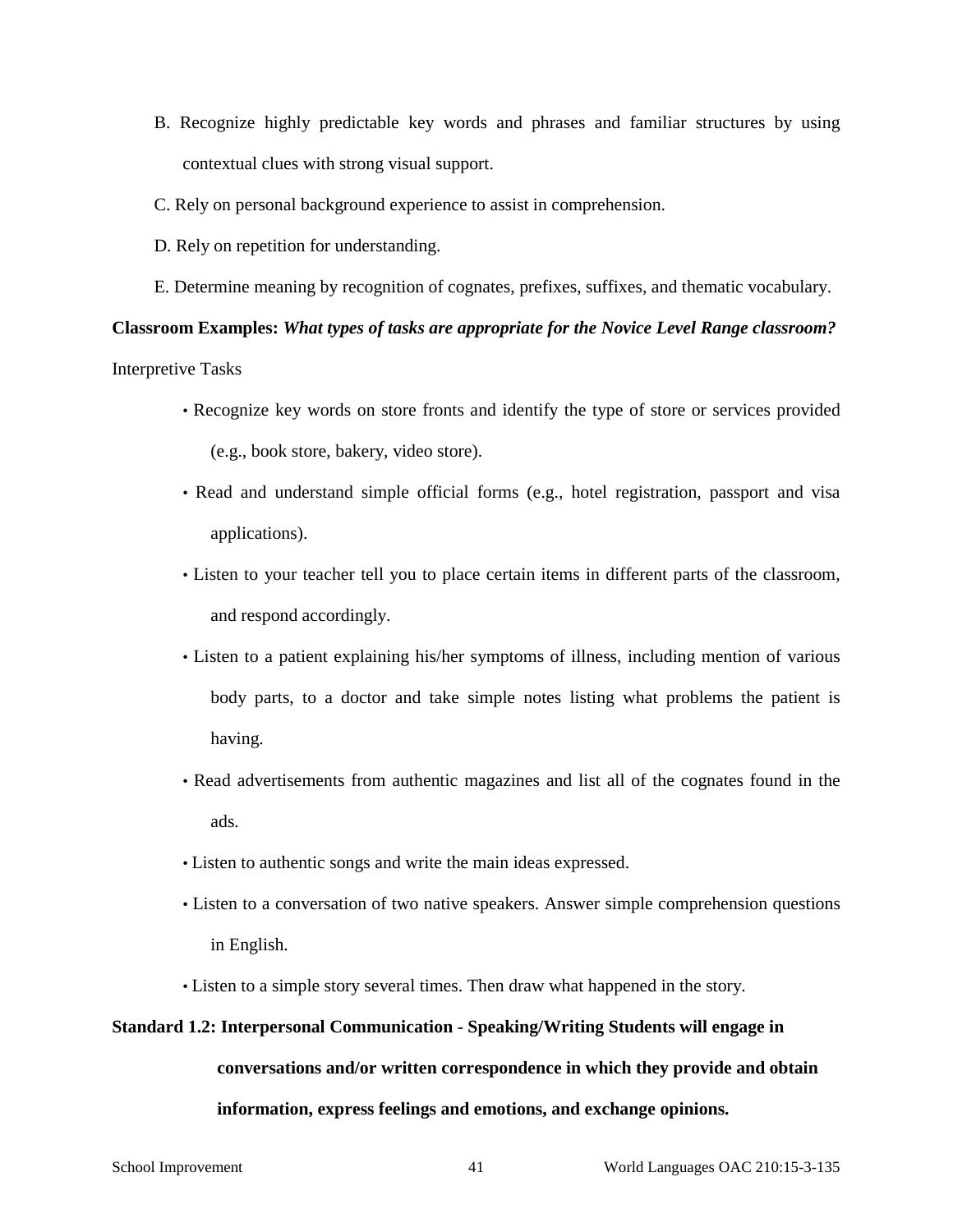*By the end of the Novice Level, students will be able to handle the following language tasks in a* 

*consistent, comfortable, and spontaneous manner.* 

#### **Progress Indicators:** *What will Novice Level learners be able to do in the target language?*

When speaking and/or writing in person-to-person communication, learners in the Novice Level Range will:

- 1. Initiate greetings, introductions, and leave-taking.
- 2. Ask and answer basic questions based on self and familiar material such as family members,

personal belongings, school and leisure activities, location of people and objects, time, and

weather.

- 3. Express personal needs, preferences, and feelings.
- 4. Initiate simple commands.

# **Performance Guidelines:** *What characterizes Novice Level learners' performance in person-toperson speaking and writing?*

Learners in the Novice Level Range:

- A. Use memorized phrases and short sentences when communicating.
- B. Use words and phrases primarily as lexical items without awareness of grammatical structure.
- C. Comprehend and produce vocabulary that is related to everyday objects and actions on a limited number of familiar topics.
- D. Rely on visual aids, gestures and repetitions to enhance communication.
- E. Imitate modeled words and phrases using intonation and pronunciation similar to that of the model.
- F. Communicate with pauses, false starts, some recourse to their native language and make frequent errors when taking risks with the language.
- G. Are understood primarily by those very accustomed to interacting with language learners.

#### **Classroom Examples:** *What types of tasks are appropriate for the Novice Level Range classroom?*

Interpersonal Tasks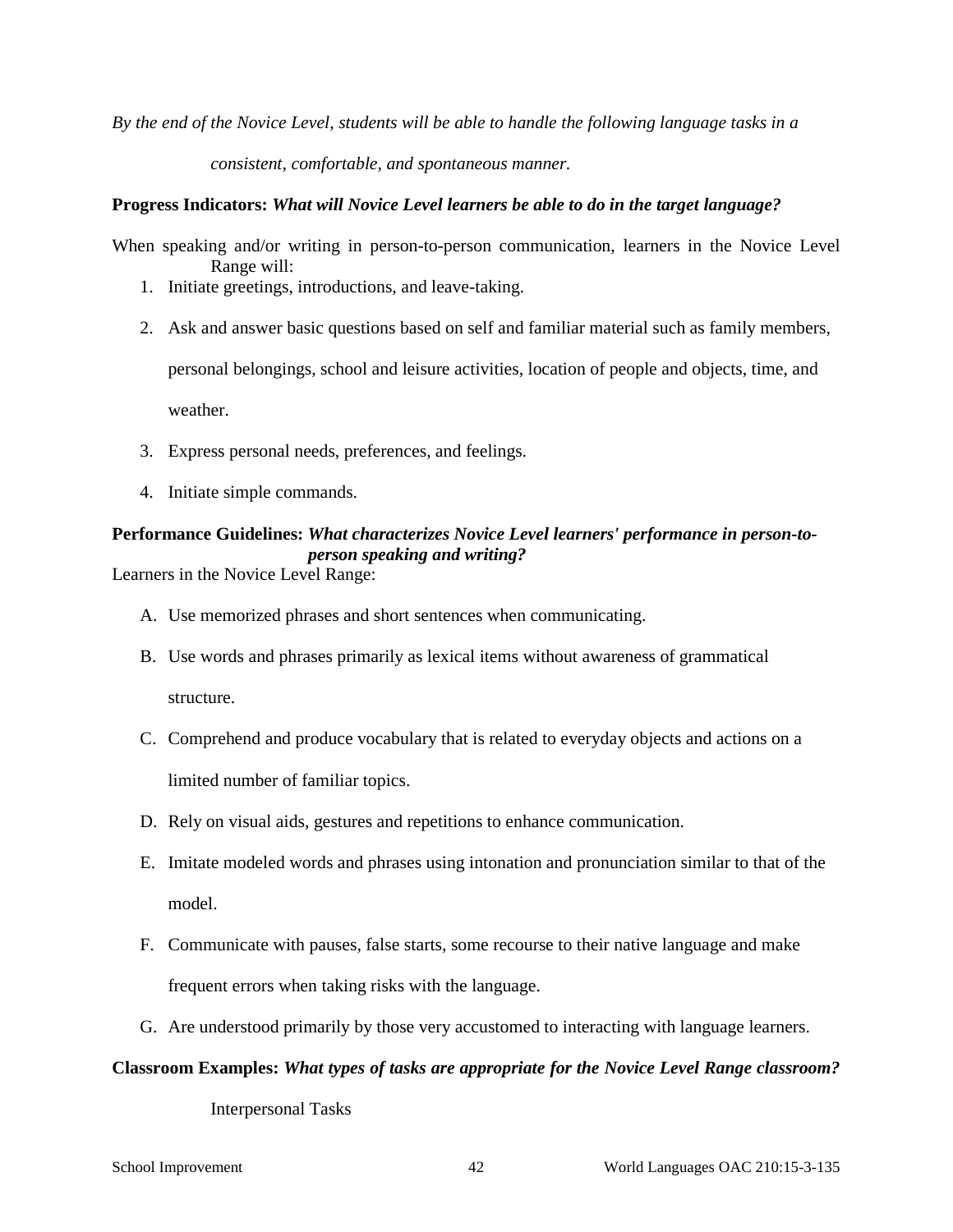- Make five statements about yourself to a partner who must then agree or disagree with your self-perception.
- Rank sports by preference and using highly practiced language, tell a friend why you like or dislike certain sports, and ask him/her what sports he/she likes.
- Ask/Answer questions with a partner about the age and names of family members.
- Write an e-mail to a friend listing the items in your school backpack, and then ask what is in his/her backpack.
- Ask/answer questions with a friend about what you want to do this weekend, and at what time you want to do this.
- Introduce friends and family members to others.

# **Standard 1.3: Presentational Communication - Speaking/Writing**

**Students will present information, concepts, and ideas to an audience of listeners or readers on a variety of topics**.

# **Progress Indicators:** *What will Novice Level learners be able to do in the target language?*

# *By the end of the Novice Level, students will be able to handle the following language tasks in a consistent, comfortable, and spontaneous manner.*

When presenting information by speaking or writing, learners in the Novice Level Range will:

1. Describe in written or spoken format basic information, such as self, family members and

friends, events, interests, school activities, and personal belongings.

- 2. Give simple commands and make requests of another person or group.
- 3. Retell a simple story using familiar vocabulary and language structures.
- 4. Write personal journals and send brief messages to friends.
- 5. Dramatize student-created and/or authentic songs, short poems, skits or dialogues.

# **Performance Guidelines:** *What characterizes Novice Level learners' performance in spoken and written presentations?*

Novice Level learners will: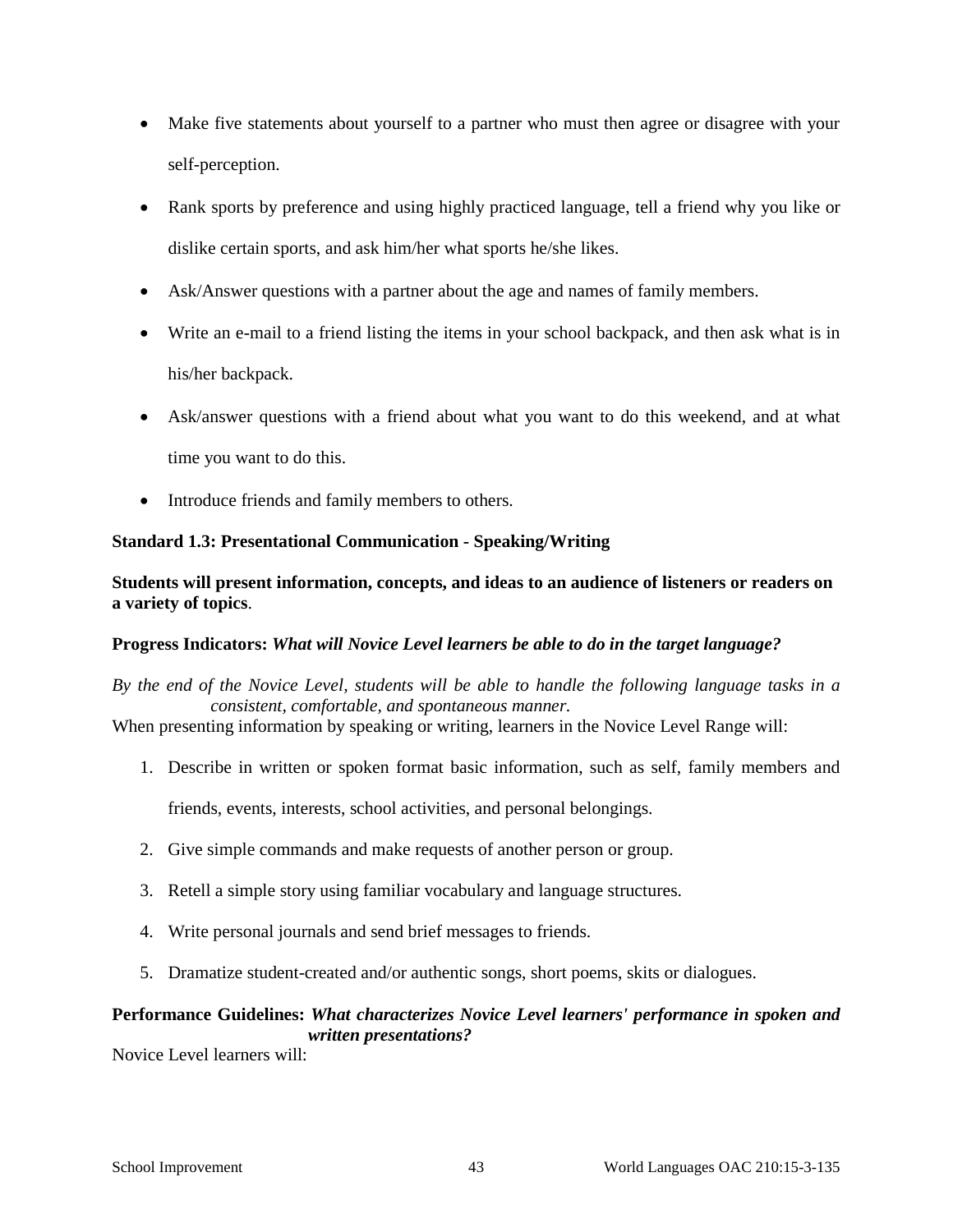- A. Use memorized, short phrases and sentences in oral and written presentations based on familiar material.
- B. Demonstrate some accuracy in pronunciation and intonation when presenting well-rehearsed material on familiar topics.
- C. Rely heavily on repetition, gestures, facial expressions and visual aids to communicate their message orally.
- D. Reproduce familiar material in written presentations.
- E. Communicate with pauses, false starts, some recourse to their native language, and make frequent errors when taking risks with the language and attempting to produce language beyond the memorized.
- F. Are understood primarily by those very accustomed to interacting with language learners.

# **Classroom Examples:** *What types of tasks are appropriate for the Novice Level Range classroom?*

Presentational Tasks

- Give short, simple directions to a person about how to get to the grocery store from your school parking lot.
- Write a thank-you postcard to your grandmother/aunt/brother for a birthday gift that you received.
- Prepare short messages in video or audio formats to be sent to your peers in the target culture on the things that you like to do.
- Design a poster for a nutrition class showing foods that should and should not be eaten. Present it to the class in the target language.
- Use a highly practiced vocabulary and visuals; retell a children's story to the class or group.

# **Goal 2: Cultures**

# **Gain Knowledge and Understanding of Other Cultures**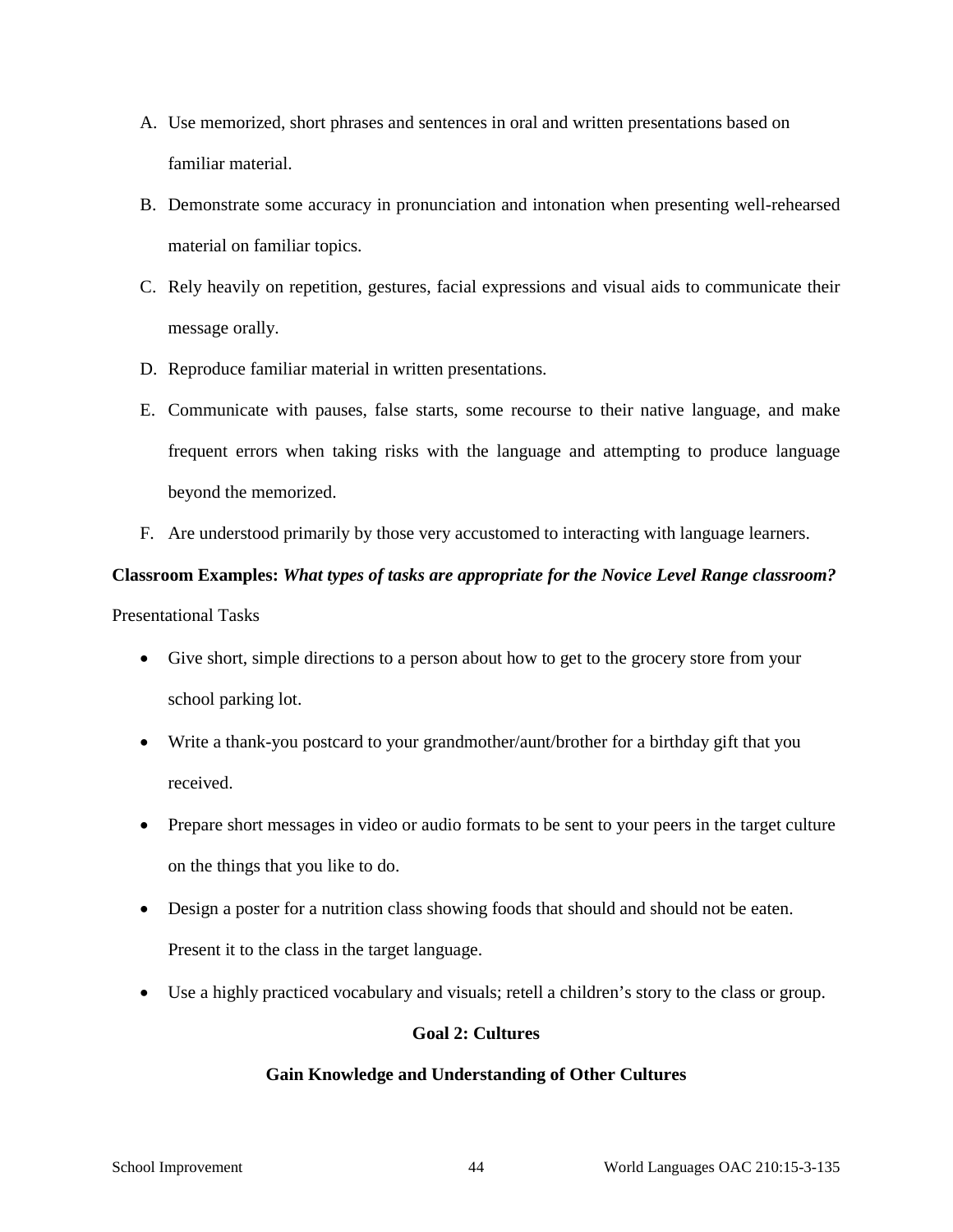#### **Standard 2.1: Practices of Culture**

# **Students will demonstrate an understanding of the relationship between the practices and perspectives of the culture(s) studied.**

#### **Progress Indicators:** *What are Novice Level learners able to do in the target language?*

Learners in the Novice Level Range will:

- 1. Imitate patterns of behavior such as greetings or gestures used in formal and informal settings in the target culture.
- 2. Identify some customs and traditions such as celebrations and holiday practices of the target culture.  $\Box$
- 3. Participate in cultural activities such as games, songs, and dances of the target culture.
- 4. Identify some viewpoints of the target culture, such as those relating to time, school, transportation, pastimes, and the roles of family members.
- 5. Recognize and explore the process of stereotyping other cultures.

# **Performance Guidelines:** *What characterizes the Novice Level learners' performance in communicating about cultural practices in the target language?*

Learners at the Novice Level:

- A. Imitate the use of culturally appropriate vocabulary, idiomatic expressions, and nonverbal behaviors modeled by the teacher.
- B. Use memorized phrases and short sentences when communicating in spoken or written formats.
- C. Rely on visual aids, gestures, and repetition to enhance comprehensibility.
- D. Comprehend written and spoken language better when content has been previously presented in an oral and/or visual context.
- E. Understand a story line or event in written or oral contexts that reflect a cultural background similar to their own.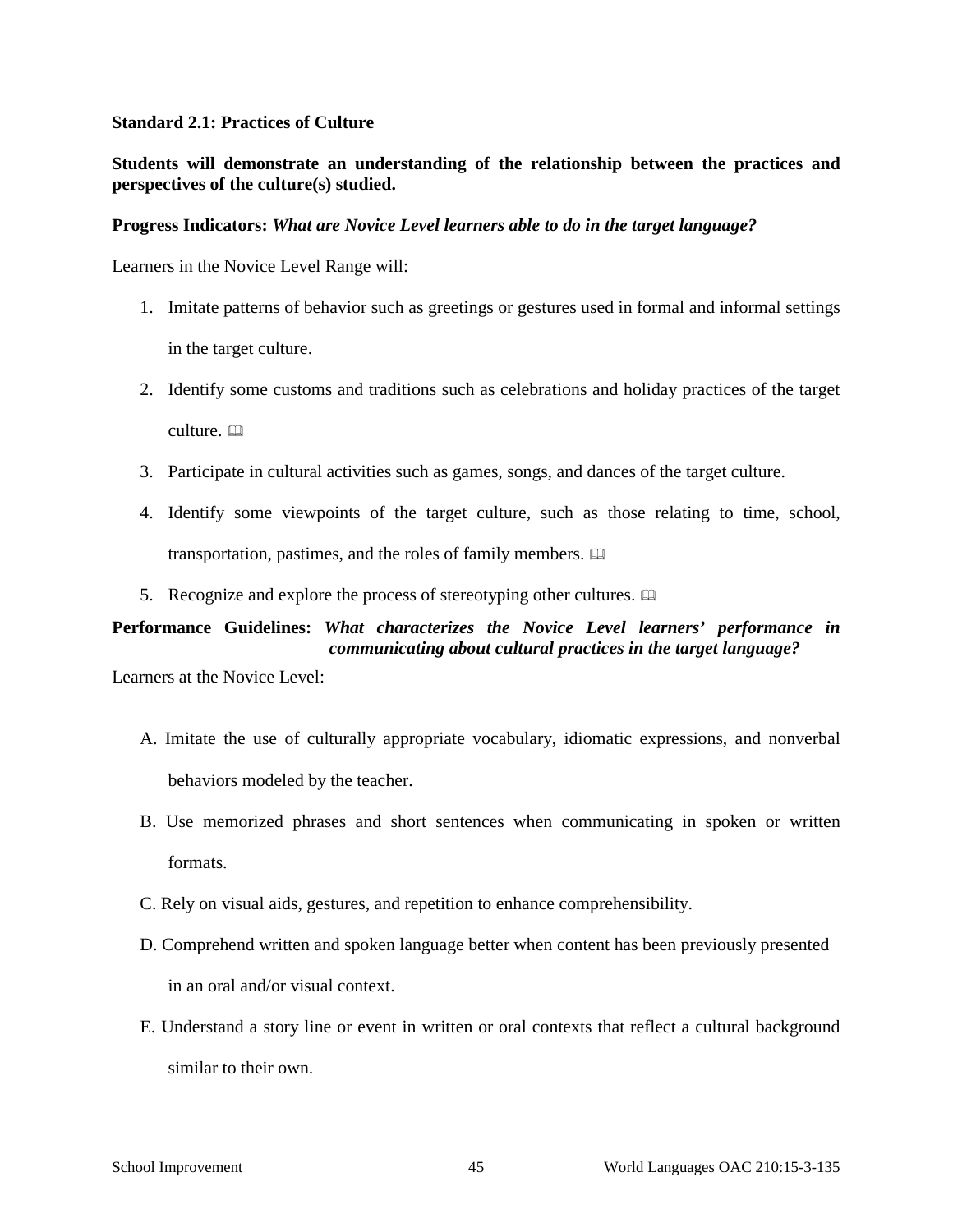F. Use the student's native language only when the investigation of cultural perspectives extends beyond the novice proficiency range.

# **Classroom Examples:** *What types of tasks are appropriate for the Novice Level Range classroom?*

- Collaborate in creating a class book with illustrations and written descriptions of various aspects of daily life in the target cultures.
- Write your key-pal with lists of personal interests (the contents of your backpack, the programs you watch on TV, or a list of your school holidays) and ask your key-pal to respond with lists of personal interests.
- Identify and illustrate or perform a traditional custom or celebration.
- Initiate and respond to formal and informal telephone calls.

# **Standard 2.2: Products of Culture Students will demonstrate an understanding of the relationship between the products and perspectives of the culture(s) studied.**

# **Progress Indicators:** *What are Novice Level learners able to do in the target language?*

- 1. Identify objects, images and symbols, such as flags, currency, food, dress, and toys, that are commonly used in the target culture.
- 2. Identify some major contributions and historical figures from the target culture, including contributions in science, mathematics, government, and fine arts.
- 3. Identify some historical and contemporary influences from the target culture that are significant in the U.S. culture, such as explorers and settlers, music and sports.  $\square$
- 4. Identify countries, regions, and geographic features where the target language is spoken.
- 5. Extract samples of the culture's perspectives from popular media in the target culture.

# **Performance Guidelines***: What characterizes the Novice Level learners' performance in communicating about cultural products in the target language?*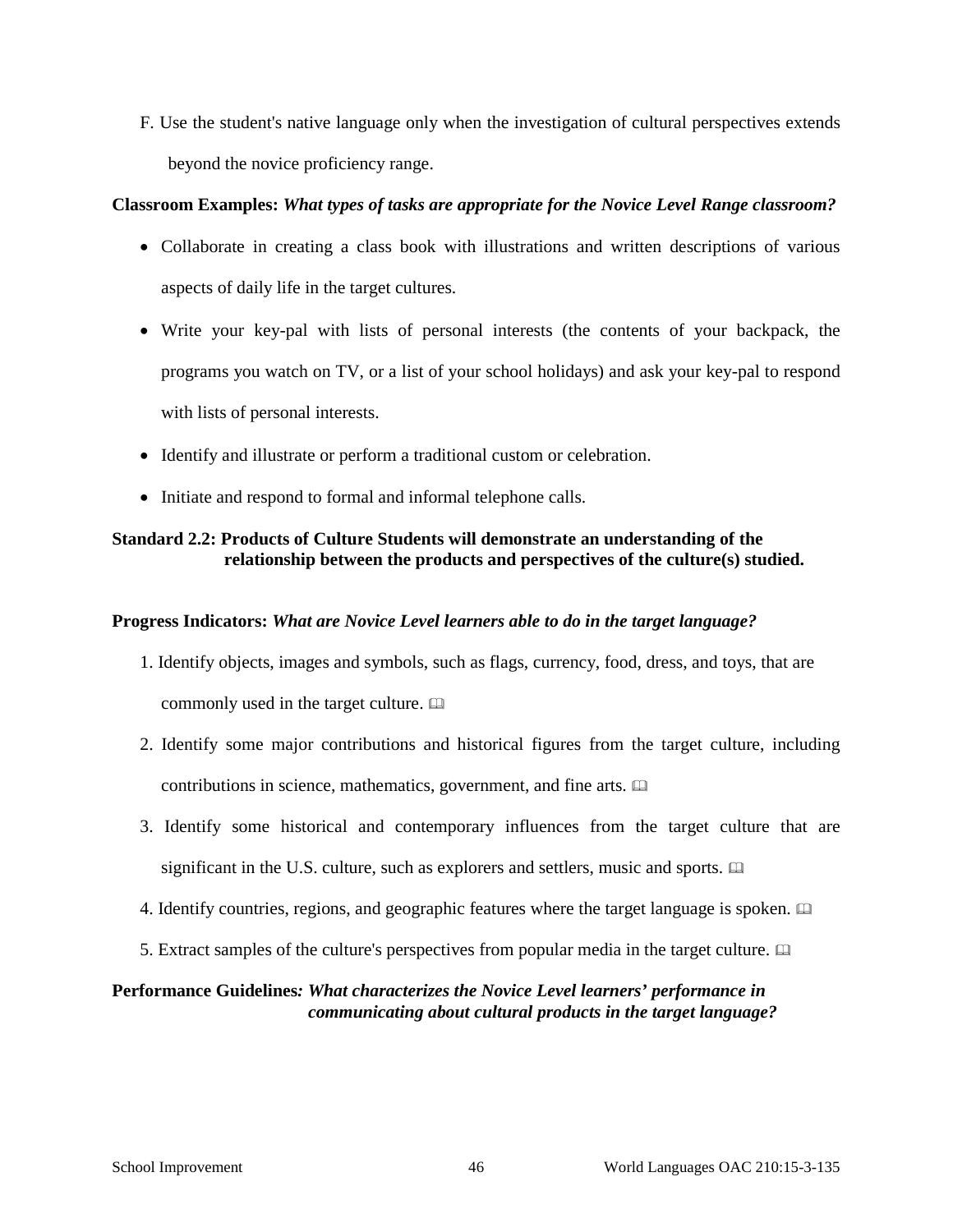Learners at the Novice Level Range will:

- A. Use memorized phrases and short sentences when communicating in spoken or written formats about cultural products.
- B. Rely on visual aids, gestures, and repetition to enhance comprehensibility about cultural products.
- C. Comprehend written and spoken language about cultural products better when content has been previously presented in an oral and/or visual context.
- D. Understand a story line or event in written or oral contexts that reflects a cultural background similar to their own.
- E. Use the student's native language only when the investigation of cultural perspectives extends beyond the novice proficiency range.

# **Classroom Examples:** *What types of tasks are appropriate for the Novice Level Range classroom?*

- Recite a poem/sing a song of the target language.
- Demonstrate understanding of a story, folk tale, or legend by answering questions or retelling the story with or without visuals.
- Listen to the teacher's description of the physical attributes and/or contributions of a famous person of the target culture and identify who it is.

# **Goal 3: Connections Connect with Other Disciplines and Acquire Information**

# **Standard 3.1: Interdisciplinary Studies**

# **Students will reinforce and further their knowledge of other content areas through the foreign language.**

# **Progress Indicators**: *What will Novice Level learners be able to do in the target language?*

1. Identify and/or use selected information and skills from other content areas (such as the arts, health, social studies, sciences, mathematics, and English) in the target language classroom.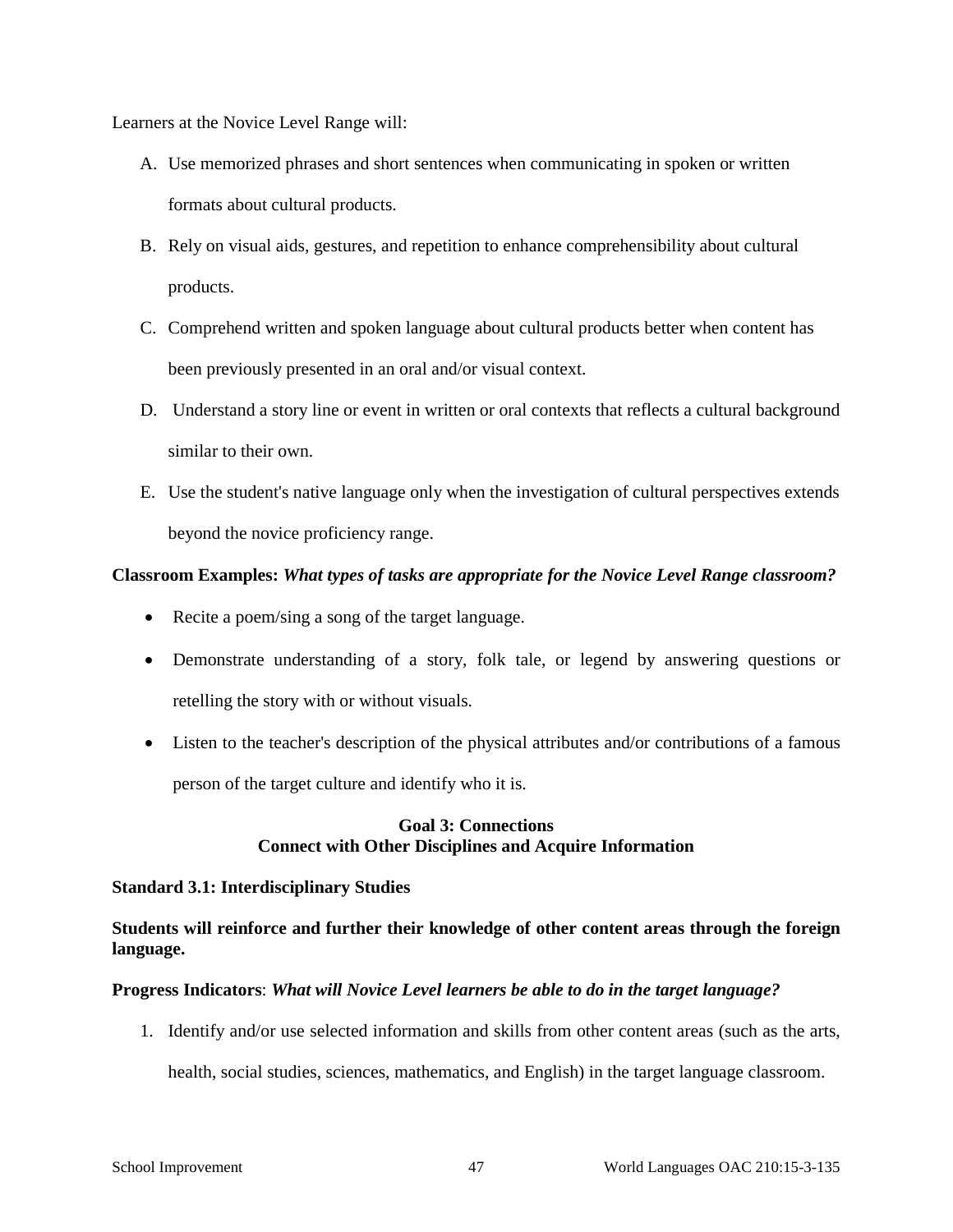2. Using authentic target language resources, (such as the Internet, books, magazines), identify and/or use selected information to reinforce or expand learning in other content-area classrooms (such as the arts, health, social studies, sciences, mathematics, English).

#### **Performance Guidelines:** *What characterizes the performance of Novice Level learners?*

Learners in the Novice Level Range will:

- A. Use memorized phrases and short sentences when communicating about selected content areas.
- B. Rely on visual aids, gestures and repetitions to enhance communication about other content areas.
- C. Understand short, simple conversations and narratives about other content areas (live or recorded), within highly predictable and familiar contexts.
- D. Recognize highly predictable key words and phrases and familiar structures by using contextual clues with strong visual support.
- E. Rely on personal background experience to assist in comprehension.
- F. Rely on repetition for understanding.
- G. Determine meaning by recognition of cognates, prefixes, suffixes and thematic vocabulary.

# **Classroom Examples:** *What types of tasks are appropriate for the Novice Level Range classroom?*

- Use currency of the target culture to make change using bills and coins.
- Prepare a healthy menu using typical foods of the target culture.
- Use authentic instruments of the target culture to explore music and rhythms.
- Learn the solar system, parts of a plant, life cycle of a butterfly.

#### **Standard 3.2: Distinctive Viewpoints**

#### **Students will acquire information and recognize the distinctive viewpoints that are only**

#### **available through the foreign language and its cultures.**

#### **Progress Indicators:** *What will Novice Level learners be able to do in the target language?*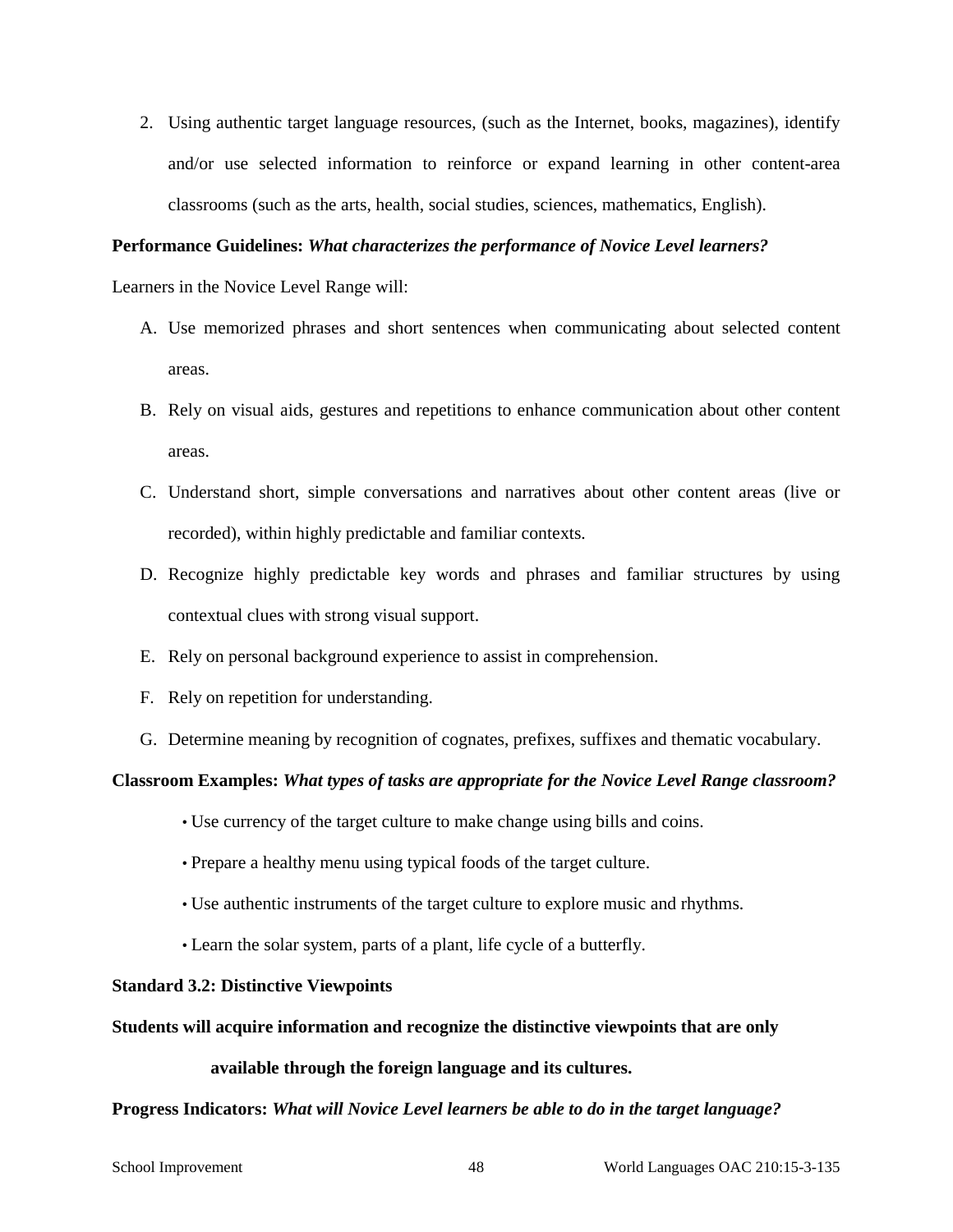Learners in the Novice Level Range will:

- 1. Extract information about the target culture from selected authentic sources (such as the Internet, books, magazines).
- 2. Use authentic target language sources to gain insight about the distinctive perspectives of the target culture.

# *Performance Guidelines: What characterizes the performance of Novice Level learners?*

Learners in the Novice Level Range will:

- A. Understand general oral and written information when enhanced by illustrations within highly predictable contexts.
- B. Increase their comprehension by looking for and recognizing key words or phrases.
- C. Rely on personal background information to help in understanding something they read or hear.
- D. Rely on memorized phrases and short sentences to describe distinctive viewpoints of the target culture.
- E. Use the student's native language only when the discussion of distinctive viewpoints extends beyond the novice proficiency range.

# **Classroom Examples:** *What types of tasks are appropriate for the Novice Level Range classroom?*

- With several other students, act out familiar folktales, fables, or legends known to children of the target culture while another student reads the story aloud.
- Use the target language to describe an animal or plant that is indigenous to a particular region or country of the target culture.
- Use authentic sources to identify the current popular products of the target culture.

#### **Goal 4: Comparisons Develop Insight into the Nature of Language and Culture**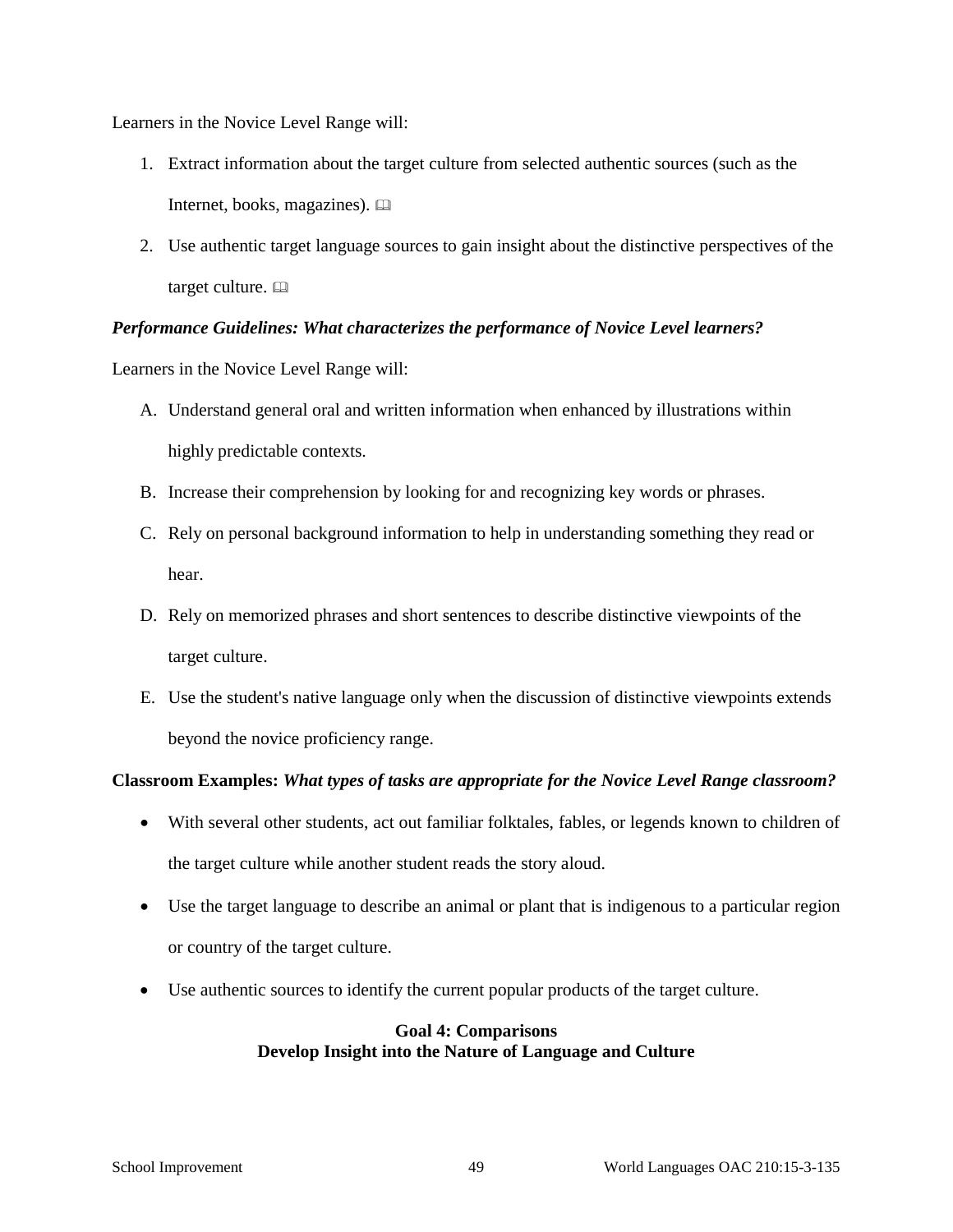#### **Standard 4.1: Language Comparisons**

# **Students demonstrate understanding of the nature of language through comparisons of the language studied with their own.**

#### **Progress Indicators:** *What will Novice Level learners be able to do in the target language?*

Learners in the Novice Level Range will:

- 1. Recognize cognates and borrowed words and be aware of their usefulness in comprehending language.
- 2. Identify and compare the sound and writing systems of the target language with their own, including stress, intonation, punctuation.
- 3. Identify basic grammatical structures of the language studied and compare these structures to their own language, including word order, gender, agreement.
- 4. Recognize identified idiomatic expressions that cannot be directly translated into their own language.

# **Performance Guidelines:** *What characterizes Novice Level learners' performance?*

Learners in the Novice Level Range will:

- A. Rely primarily on memorized phrases or short sentences when describing language structure comparisons between cultures.
- B. Rely heavily on visuals to get ideas across to the audience.
- C. Rely on personal background information to help in understanding similarities and differences of grammatical structures between the cultures.

# **Classroom Examples:** *What types of tasks are appropriate for the Novice Level Range classroom?*

- Create a graphic organizer to compare language structures in English and the target language.
- Discuss the variations in vocabulary in English (apartment/flat, elevator/lift) as well as the variations in vocabulary among target language countries.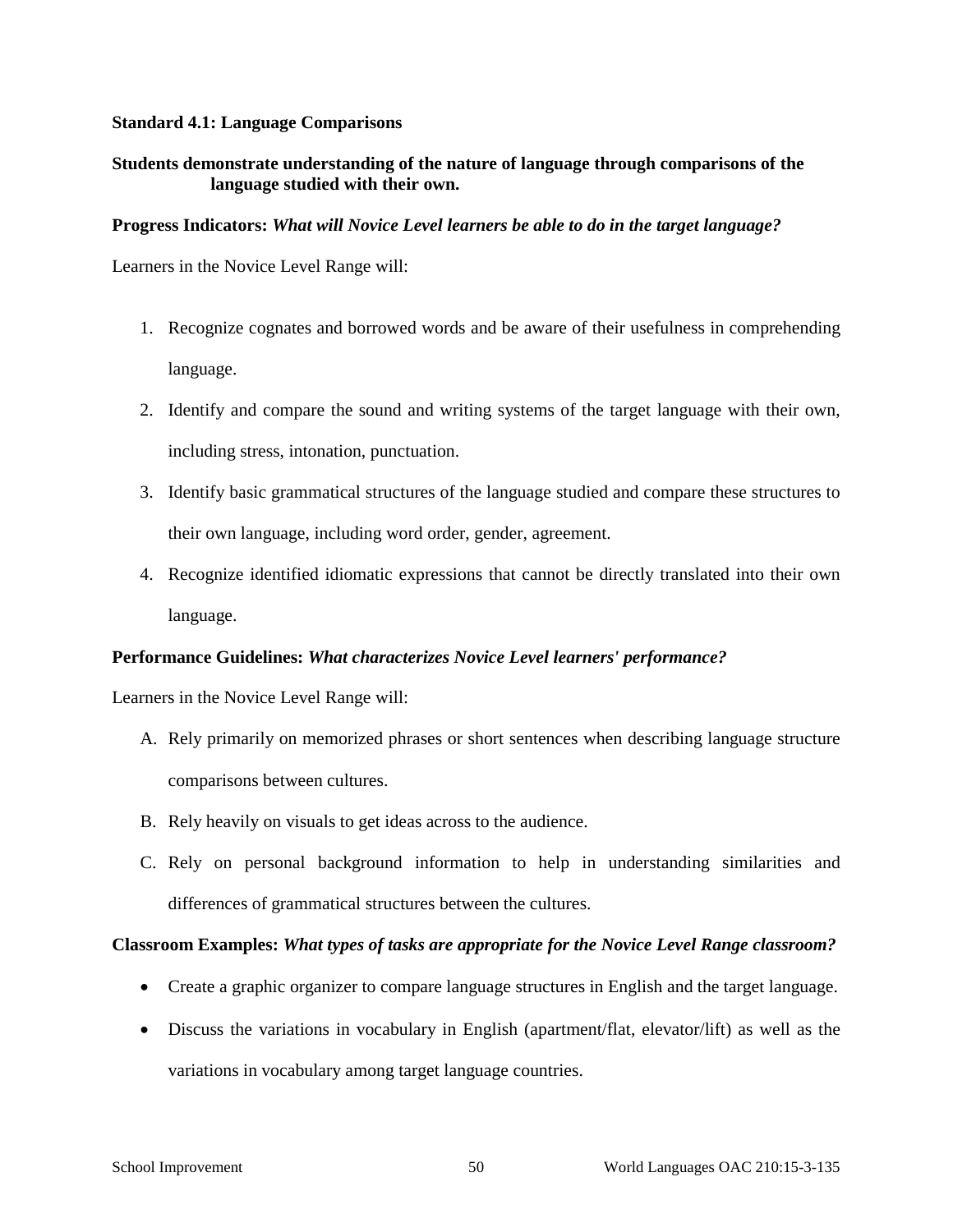• Listen as the teacher models how to express language structures (e.g., word order, number and gender agreement, question formation) in the target language and identify how it is different from English.

# **Standard 4.2: Culture Comparisons Students demonstrate understanding of the concept of culture through comparisons of the cultures studied and their own.**

## **Progress Indicators:** *What will Novice Level learners be able to do in the target language?*

Learners in the Novice Level Range will:

- 1. Identify similarities and differences in verbal and nonverbal behavior between cultures.
- 2. Recognize cross-cultural similarities and differences in the practices of the culture studied.
- 3. Identify cross-cultural similarities and differences in the products of the culture studied.
- 4. Recognize cross-cultural similarities and differences in the perspectives within the target culture.

#### **Performance Guidelines:** *What characterizes Novice Level learners' performance?*

Learners in the Novice Level Range:

- A. Rely primarily on memorized phrases or short sentences when describing comparisons between cultures.
- B. Rely heavily on visuals to get ideas across to the audience.
- C. Rely on personal background information to help in understanding cultural similarities and differences between the culture studied and their own.

#### **Classroom Examples:** *What types of tasks are appropriate for the Novice Level Range classroom?*

- Follow the teacher's model to practice the table manners of the target culture and compare them with the student's own culture.
- Identify the significance of signs and symbols in the target culture.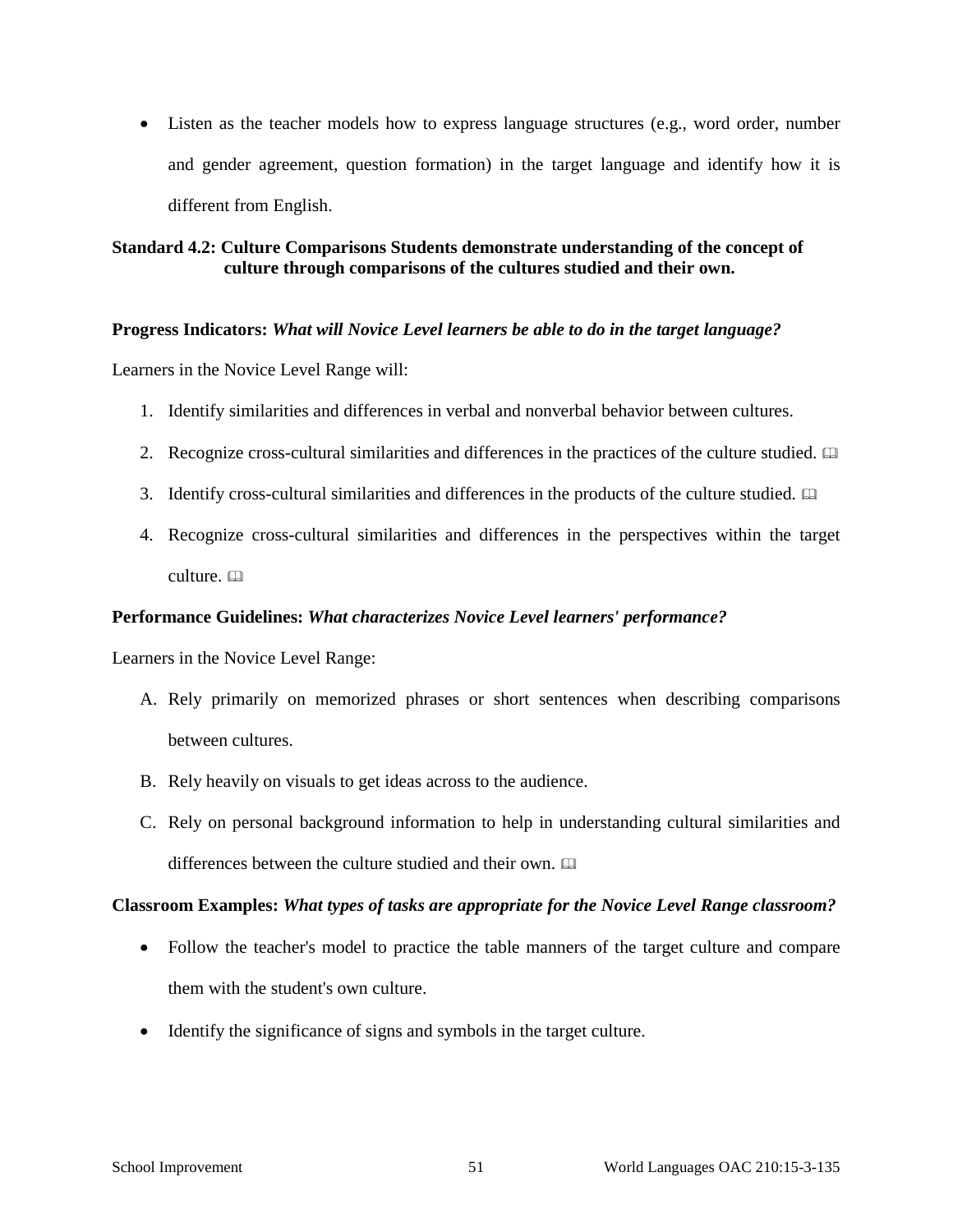- Make a Venn diagram comparing a celebration in the U.S. with the same or equivalent celebration in the target culture.
- Compare the greetings, leave takings, and the use of personal space in the target culture and in the U.S.
- Looking at pictures of restaurant scenes in the U.S. and the target country, compare similarities and differences of the scenes.

# **Goal 5: Communities**

# **Participate in Multilingual Communities at Home and Around the World**

# **Standard 5.1: School and Community Students will use the language both within and beyond the school setting. Progress Indicators:**

# *What will Novice Level learners be able to do in the target language?*

Learners in the Novice Level Range will:

- 1. Identify professions/occupations which are enhanced by proficiency in another language.  $\Box$
- 2. Practice oral or written use of the foreign language with people outside the classrooms.
- 3. Communicate on a personal level with speakers of the language via short letters, e-mail, audio, and videotapes.
- 4. Produce short skits, stories, poems, multimedia shows, and present their works at school and/or in the community.  $\Box$

# **Performance Guidelines:** *What characterizes Novice Level learners' performance?*

Learners in the Novice Level Range will:

- A. Use memorized phrases or short sentences with very familiar topics.
- B. Write simple tasks, such as short messages or notes.
- C. Be accurate in pronunciation when presenting well-rehearsed materials.
- D. Understand general information when enhanced by visuals or gestures.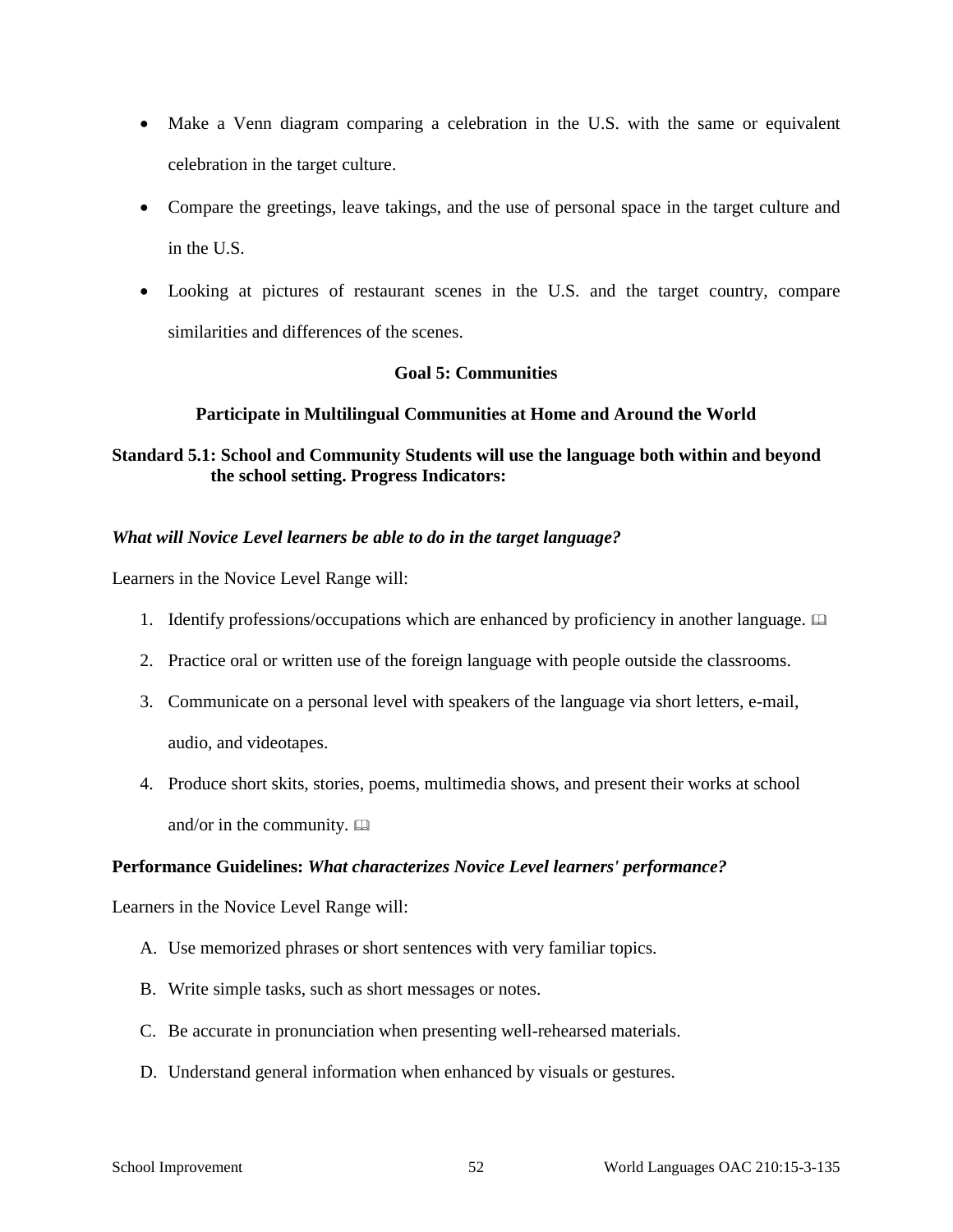# **Classroom Examples:** *What types of tasks are appropriate for the Novice Level Range classroom?*

- Keep an in-class log or chart of personal encounters with the target language outside of the school.
- Establish a pen-pal/key-pal correspondence with someone from the target culture.
- Locate/visit stores within the community that cater to the target culture.
- Listen to radio broadcasts and list recognizable words from the target culture.
- Teach basic expressions and level-appropriate songs and games from the target culture to children in a neighboring elementary or preschool or at home to members of the family.

## **Standard 5.2: Personal Enrichment**

# **Students will show evidence of becoming lifelong learners by using the language for personal enjoyment and enrichment.**

## **Progress Indicators:** *What will Novice Level learners be able to do in the target language?*

Learners in the Novice Level Range will:

- 1. Demonstrate a willingness to interact with native speakers.
- 2. Discover and explore a variety of entertainment sources representative of the target culture.
- 3. Identify current issues of interest within the target culture.
- 4. Discover and explore samples of art, literature, music, representative of the target culture.

#### **Performance Guidelines:** *What characterizes Novice Level learners' performance?*

Learners in the Novice Level Range will:

- A. Be understood primarily by those very accustomed to interacting with language learners.
- B. Exhibit increased comprehension when constructing meaning through recognition of key words or phrases embedded in familiar contexts.
- C. Rely heavily on visuals to enhance comprehensibility in both oral and written presentations.